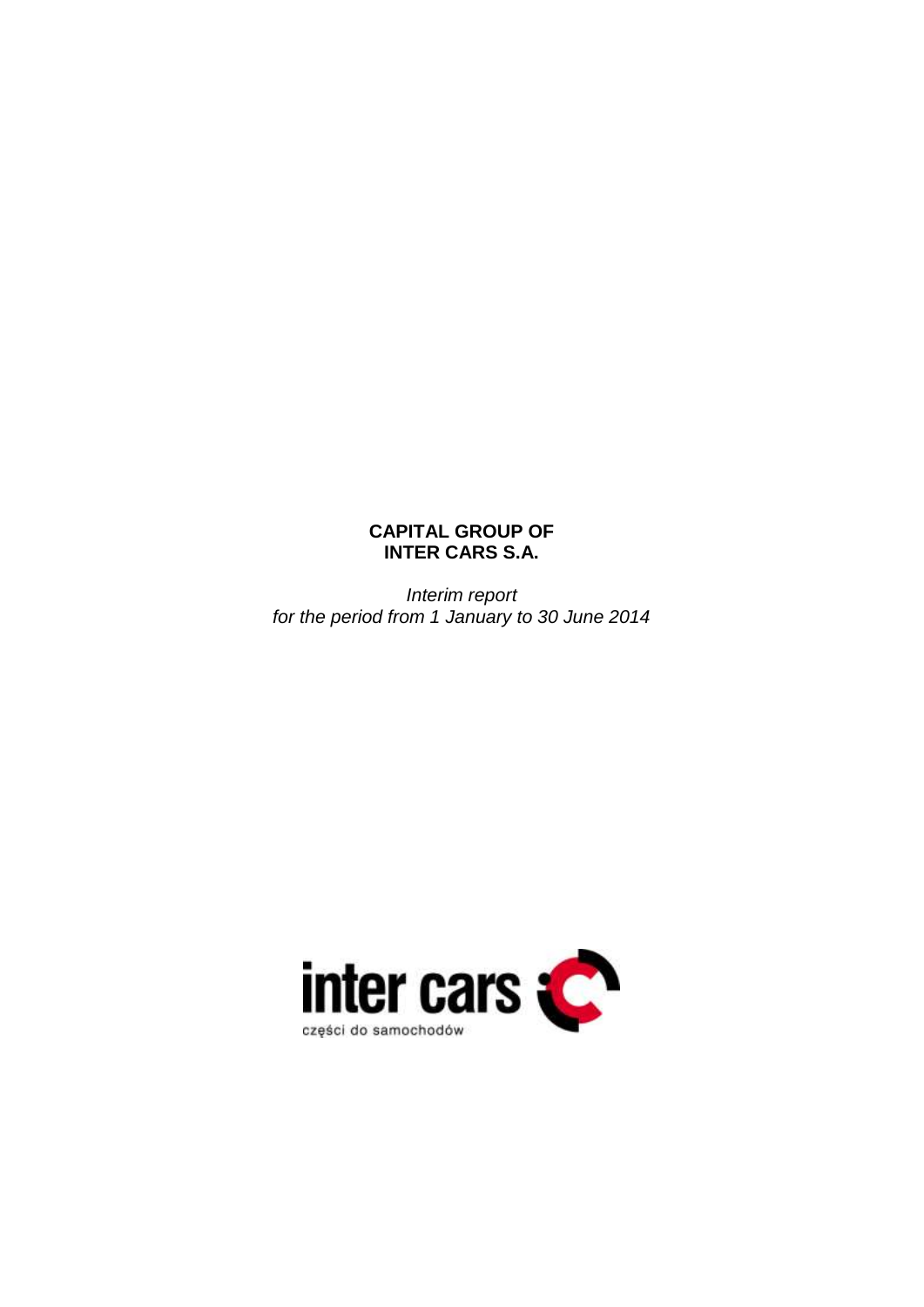

#### **Table of contents**

|    | INTERIM CONDENSED CONSOLIDATED FINANCIAL STATEMENTS OF THE INTER CARS GROUP  6                                                                                                                                                                |  |  |  |  |  |  |
|----|-----------------------------------------------------------------------------------------------------------------------------------------------------------------------------------------------------------------------------------------------|--|--|--|--|--|--|
|    |                                                                                                                                                                                                                                               |  |  |  |  |  |  |
|    |                                                                                                                                                                                                                                               |  |  |  |  |  |  |
|    |                                                                                                                                                                                                                                               |  |  |  |  |  |  |
|    |                                                                                                                                                                                                                                               |  |  |  |  |  |  |
|    | Explanatory notes to the interim condensed financial statements for the period of 6 months ended                                                                                                                                              |  |  |  |  |  |  |
| 1. |                                                                                                                                                                                                                                               |  |  |  |  |  |  |
|    |                                                                                                                                                                                                                                               |  |  |  |  |  |  |
| 2. | Information about the accounting principles applied in the preparation of the condensed                                                                                                                                                       |  |  |  |  |  |  |
|    | 2.2. Basis for preparing the condensed interim consolidated financial statements15                                                                                                                                                            |  |  |  |  |  |  |
| 3. |                                                                                                                                                                                                                                               |  |  |  |  |  |  |
|    | 3.8. Contingent liabilities, security and future liabilities (including those resulting from operating lease<br>$contracts)  \dots 19$<br>3.10. Events subsequent to the balance sheet day as at which the report was prepared which may have |  |  |  |  |  |  |
|    | MANAGEMENT BOARD'S REPORT ON THE ACTIVITIES OF THE CAPITAL GROUP 21                                                                                                                                                                           |  |  |  |  |  |  |
| 1. | Organizational structure of the Inter Cars Group, including entities subject to consolidation  21                                                                                                                                             |  |  |  |  |  |  |
| 2. | Basis of preparing the condensed interim consolidated financial statements 21                                                                                                                                                                 |  |  |  |  |  |  |
| 3. | Overview of the Group's operations on consolidated and separate basis for the period from 1                                                                                                                                                   |  |  |  |  |  |  |
| 4. | Factors and events of a non-recurring nature having a material bearing on the financial<br>result, and a description of the Company's material achievements and failures along with a                                                         |  |  |  |  |  |  |
| 5. |                                                                                                                                                                                                                                               |  |  |  |  |  |  |
| 6. | The Management Board's standpoint on the feasibility of meeting the previously published                                                                                                                                                      |  |  |  |  |  |  |
| 7. | Shareholders holding 5% or more of the total vote as at the date of publication of these                                                                                                                                                      |  |  |  |  |  |  |
| 8. |                                                                                                                                                                                                                                               |  |  |  |  |  |  |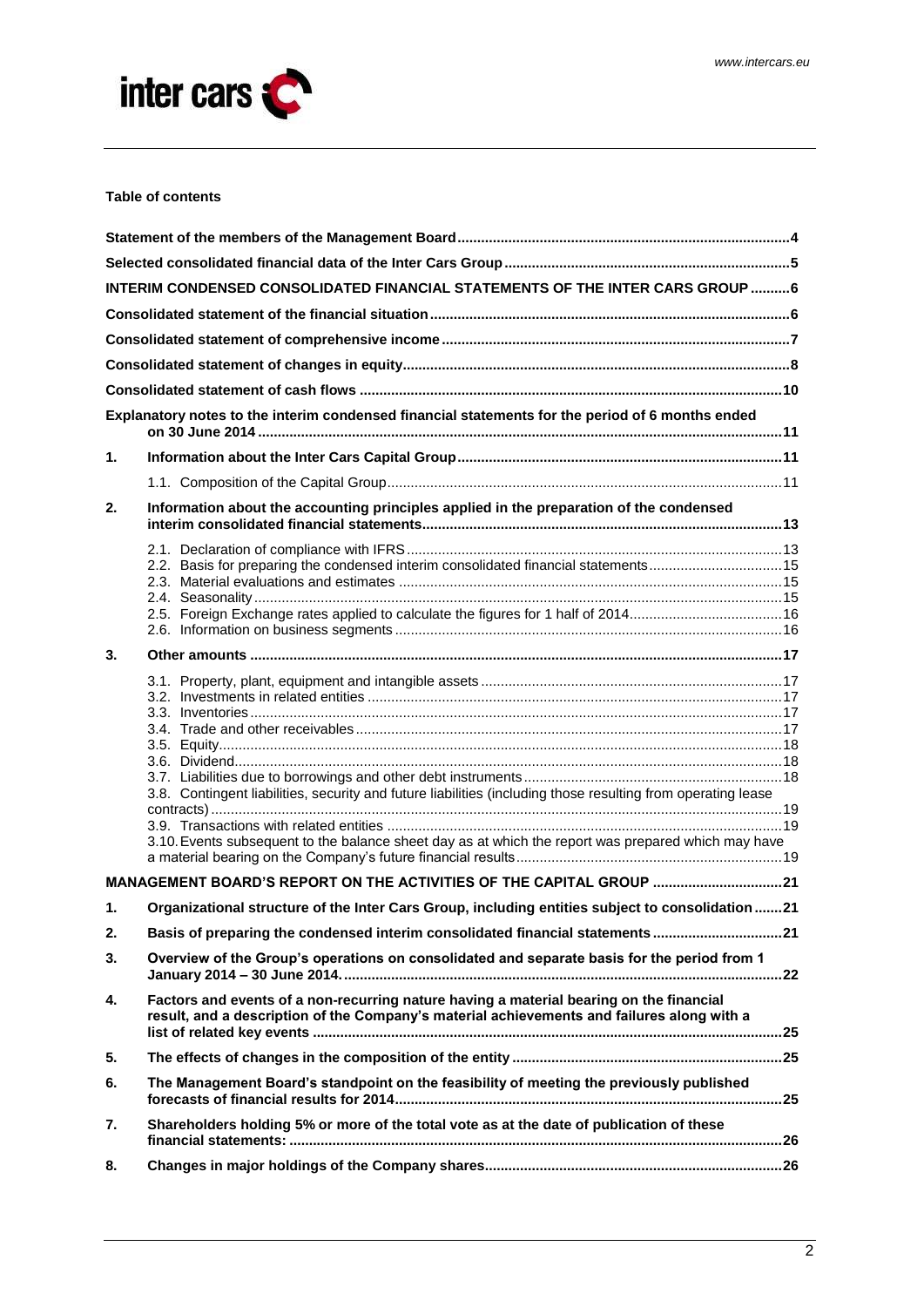

| 9.  | Changes in the number of shares and rights to shares (options) in Inter Cars S.A. held by the<br>Company's Management and supervisory personnel since the publication of the most recent                                                                                                  |  |
|-----|-------------------------------------------------------------------------------------------------------------------------------------------------------------------------------------------------------------------------------------------------------------------------------------------|--|
| 10. |                                                                                                                                                                                                                                                                                           |  |
| 11. | Other information which the Company deems relevant for the assessment of its personnel,<br>assets, financial position and financial result or changes in any of the foregoing, and for the                                                                                                |  |
| 12. | Factors which in the Company's opinion will affect its financial results in the period covering                                                                                                                                                                                           |  |
| 13. | Key threats and risks affecting the remaining months of the financial year 27                                                                                                                                                                                                             |  |
| 14. | Information on conclusion by the Company or its subsidiaries of a single or more<br>transactions with related entities if such transactions are jointly or separately material and                                                                                                        |  |
| 15. | Information on sureties issued by the Company or its subsidiary in respect of loans or<br>borrowings or guarantees issued - jointly to a single entity or its subsidiary, where the total<br>value of such sureties or quarantees is equivalent to at least 10% of the Company's equity28 |  |
|     | <b>INTERIM CONDENSED SEPARATE FINANCIAL STATEMENTS OF INTER CARS S.A. FOR THE</b>                                                                                                                                                                                                         |  |
|     |                                                                                                                                                                                                                                                                                           |  |
|     |                                                                                                                                                                                                                                                                                           |  |
|     |                                                                                                                                                                                                                                                                                           |  |
|     |                                                                                                                                                                                                                                                                                           |  |
|     | Explanatory notes to the interim separate financial statements for the period of 6 months ended on                                                                                                                                                                                        |  |
|     | 1.3. Transactions with related entities in the condensed standalone financial statements 33                                                                                                                                                                                               |  |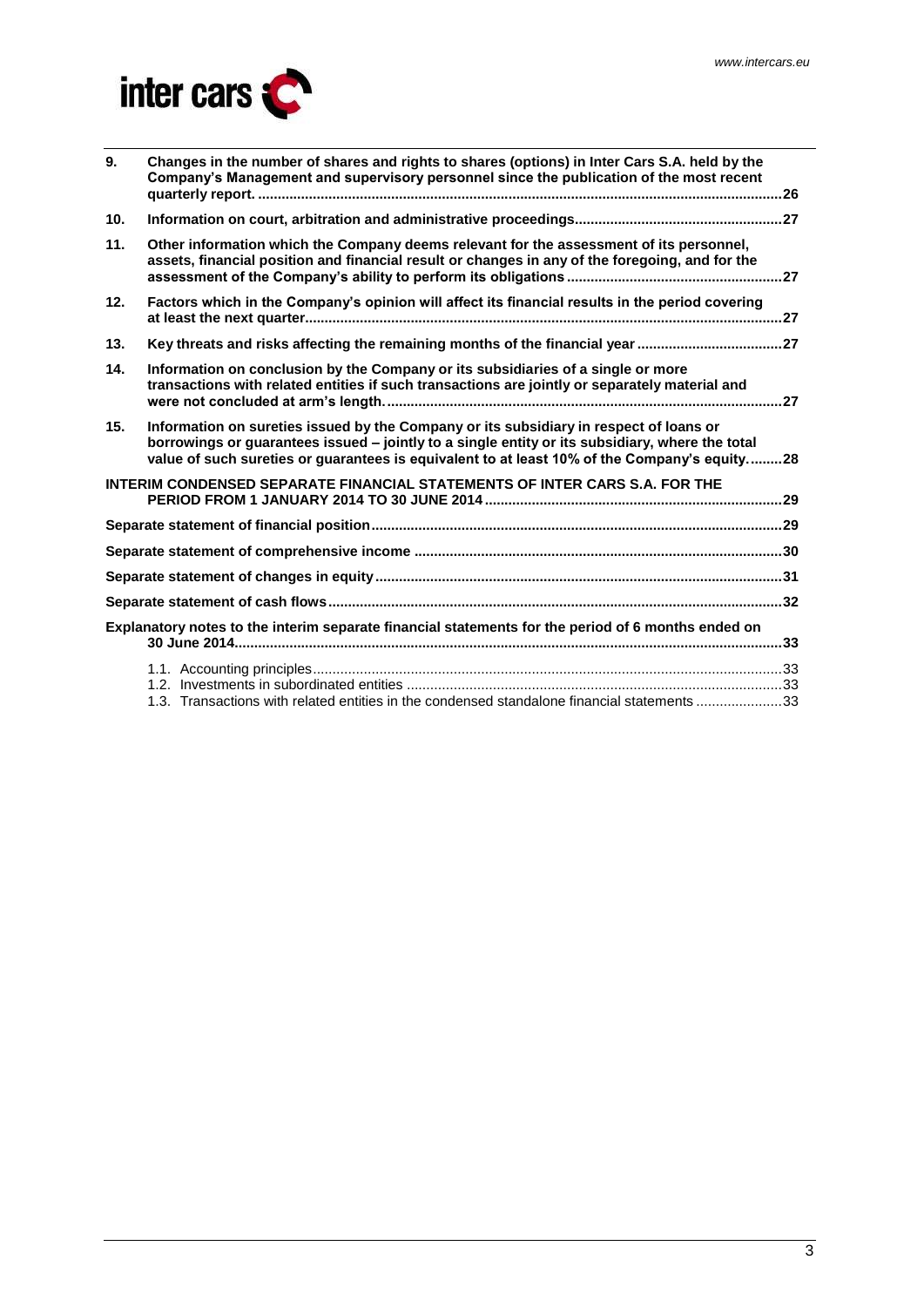# <span id="page-3-0"></span>**Statement of the members of the Management Board**

In compliance with the requirements laid down in the Regulation of the Minister of Finance on current and periodic information to be published by issuers of securities, dated 19 February 2009, the Management Board of Inter Cars S.A. hereby represents as follows:

- Interim condensed consolidated financial statements and interim condensed separate financial statements drawn up for the period from 1 January 2014 to 30 June 2014 and comparable data were prepared, according to its best knowledge, in accordance with the existing accounting principles, and that they give a true and fair view of the assets and liabilities and financial position of the Inter Cars S.A. Capital Group and Inter Cars S.A., respectively, as well as their financial result.
- The comments to the interim report constituting an interim report on the activities of the Inter Cars Group gives a true and fair view of the development, achievements and situation of the Inter Cars Group.
- KPMG Audyt Spółka z ograniczoną odpowiedzialnością spółka komandytowa, an entity authorized to audit financial statements, which reviewed the condensed interim consolidated financial statements of the Inter Cars Group and the condensed interim separate financial statements of Inter Cars S.A. was appointed in accordance with the provisions of law, and that this entity and the statutory auditor that performed the audit met the requirements entitling them to release an objective and independent audit report in compliance with the existing law.

| Robert Kierzek                    | Krzysztof Soszyński                       |
|-----------------------------------|-------------------------------------------|
| President of the Management Board | Vice-President of the Management<br>Board |
| Krzysztof Oleksowicz              | <b>Witold Kmieciak</b>                    |
| Member of the Management Board    | Member of the Management Board            |
| Wojciech Twaróg                   |                                           |
| Member of the Management Board    |                                           |

# **Warsaw, 29 August 2014**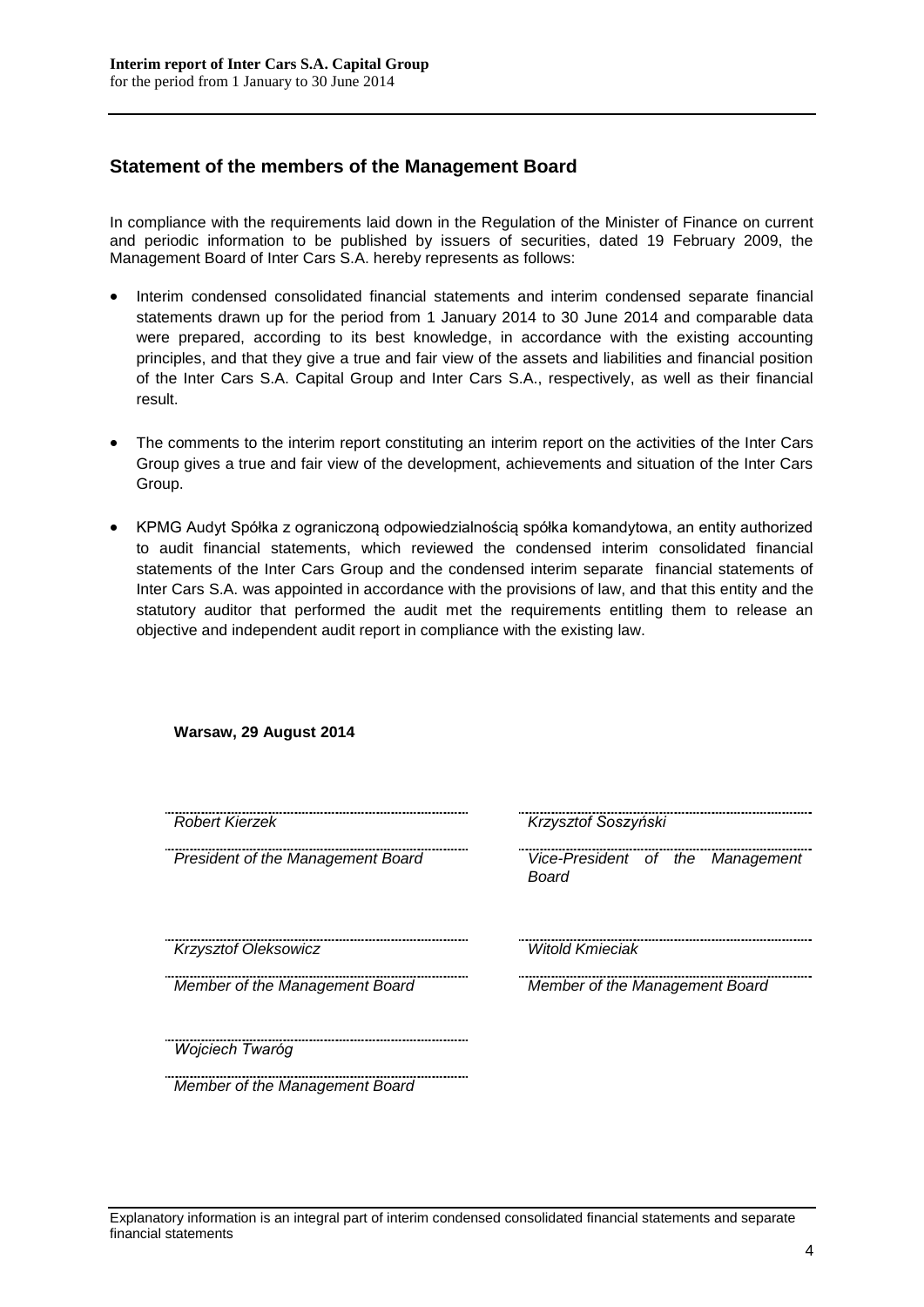# <span id="page-4-0"></span>**Selected consolidated financial data of the Inter Cars Group**

|                                                                 | for the period of 6 months ended on 30 June |                               |                           |                           |  |
|-----------------------------------------------------------------|---------------------------------------------|-------------------------------|---------------------------|---------------------------|--|
|                                                                 | 2014                                        | 2013                          | 2014                      | 2013                      |  |
|                                                                 | in thousand<br><b>PLN</b>                   | in thousand<br><b>PLN</b>     | in thousand<br><b>EUR</b> | in thousand<br><b>EUR</b> |  |
| Information on growth and profits                               |                                             |                               |                           |                           |  |
| Sales margin                                                    | 31,5%                                       | 31,5%                         |                           |                           |  |
| EBITDA (for 12 consecutive months)                              | 257,460                                     | 198,791                       | 61,617                    | 47,174                    |  |
| Net debt / EBITDA                                               | 1.92                                        | 1.91                          |                           |                           |  |
| Basic earnings per share (PLN)                                  | 6.05                                        | 4.34                          | 1.45                      | 1.03                      |  |
| Diluted earnings per share (PLN)                                | 6.05                                        | 4.34                          | 1.45                      | 1.03                      |  |
| Operating profit                                                | 110,938                                     | 86,500                        | 26,550                    | 20,527                    |  |
| Net profit                                                      | 85,701                                      | 61,553                        | 20,510                    | 14,607                    |  |
| <b>Cash flows</b>                                               |                                             |                               |                           |                           |  |
| Operating cash flows                                            | 7,471                                       | 115,388                       | 1,788                     | 27,382                    |  |
| Investing cash flows                                            | (32, 706)                                   | (21, 216)                     | (7, 827)                  | (5,035)                   |  |
| Financing cash flows                                            | 30,866                                      | (57, 387)                     | 7,387                     | (13, 618)                 |  |
| <b>Employment and branches</b>                                  |                                             |                               |                           |                           |  |
| Employees                                                       |                                             |                               |                           |                           |  |
| Parent company                                                  | 337                                         | 385                           |                           |                           |  |
| Subsidiaries                                                    | 1,276                                       | 1,151                         |                           |                           |  |
| <b>Branches</b>                                                 |                                             |                               |                           |                           |  |
| Parent company                                                  | 162                                         | 156                           |                           |                           |  |
| <b>Subsidiaries</b>                                             | 148                                         | 131                           |                           |                           |  |
|                                                                 |                                             | As at                         | As at                     |                           |  |
|                                                                 | 30 June<br>2014                             | 31<br><b>December</b><br>2013 | 30 June<br>2014           | 31/12/2013                |  |
|                                                                 | in thousand<br><b>PLN</b>                   | in thousand<br><b>PLN</b>     | in thousand<br><b>EUR</b> | in thousand<br><b>EUR</b> |  |
| <b>Consolidated statement of the financial</b><br>situation     |                                             |                               |                           |                           |  |
| Cash and cash equivalents                                       | 55,828                                      | 50,197                        | 13,417                    | 12,104                    |  |
| Balance sheet total                                             | 1,949,741                                   | 1,696,612                     | 468,586                   | 409,098                   |  |
| Loans, borrowings and finance lease, reverse<br>factoring       | 551,134                                     | 479,726                       | 132,455                   | 115,675                   |  |
| Equity attributable to the shareholders of the<br>parent entity | 974,892                                     | 903,766                       | 234,298                   | 217,922                   |  |

The EBITDA ratio is calculated as the total of the operating profit and depreciation for the reporting period The following exchange rates were applied to calculate selected financial data in EUR:

- for the statement of financial position items the National Bank of Poland exchange rate of 30 June 2014 – EUR 1 = PLN 4.1609, and exchange rate of 31 December 2013 – EUR 1 = PLN 4.1472
- for the comprehensive income and cash flow statement items an exchange rate constituting the average National Bank of Poland exchange rate announced on the last day of each month of the first 6 months of 2014 and 2013, respectively: 1 EUR = PLN 4.1784 and 1 EUR = PLN 4.2140 PLN.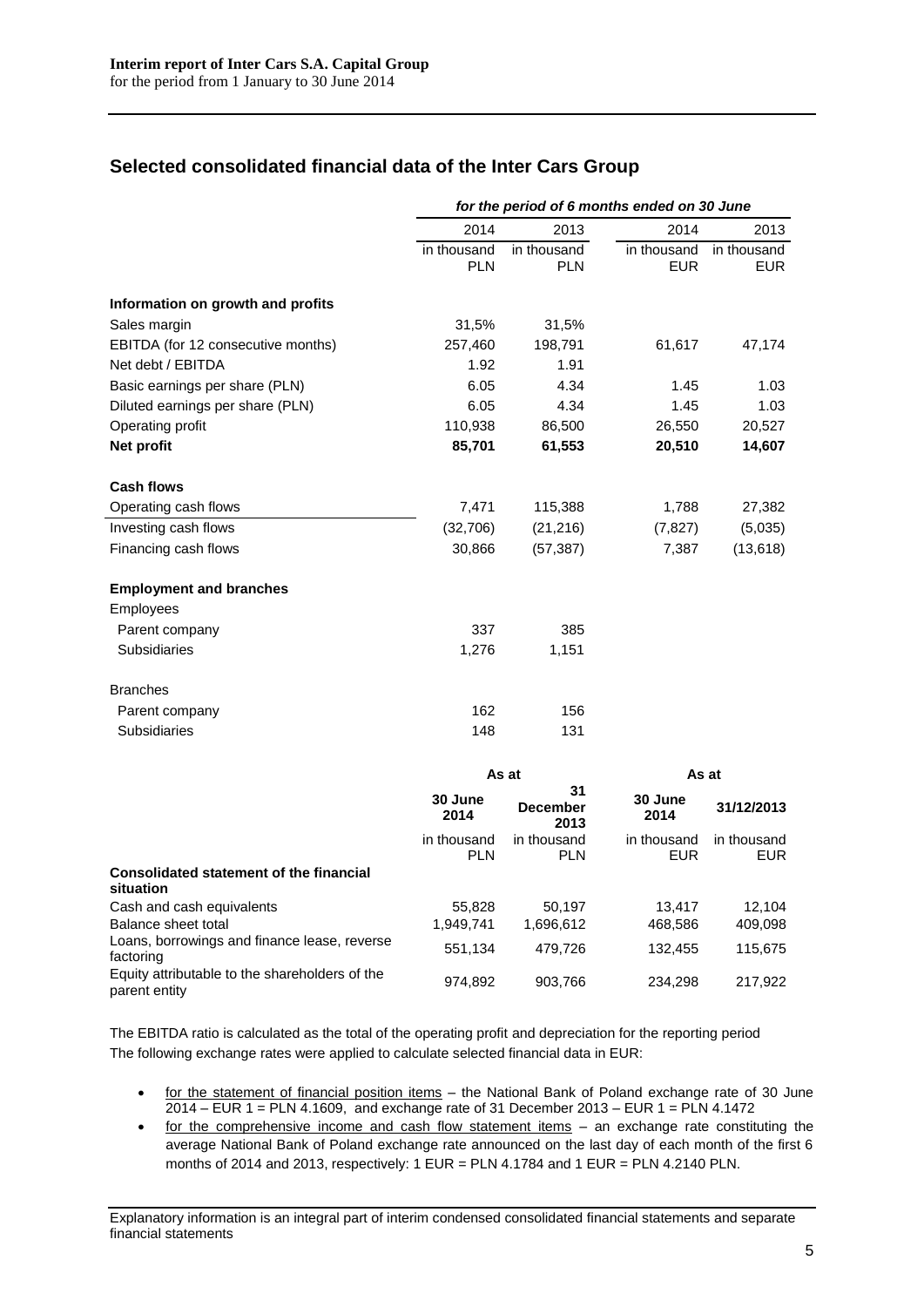## <span id="page-5-0"></span>**INTERIM CONDENSED CONSOLIDATED FINANCIAL STATEMENTS OF THE INTER CARS GROUP**

## <span id="page-5-1"></span>**Consolidated statement of the financial situation**

| <b>ASSETS</b><br><b>Non-current assets</b><br>Property, plant and equipment<br>240,715<br>219,446<br>Investment property<br>25,825<br>25,825<br>Intangible assets<br>157,173<br>160,861<br>Investments in related entities<br>53<br>45<br>301<br>Investments available for sale<br>301<br>Receivables<br>13,107<br>11,722<br>Deferred tax assets<br>31,232<br>26,922<br>445,122<br>468,406<br><b>Current assets</b><br>Inventory<br>818,513<br>1,000,607<br>Trade and other receivables<br>377,002<br>424,900<br>Corporate income tax receivables<br>5,778<br>Cash and cash equivalents<br>55,828<br>50,197<br>1,481,335<br>1,251,490<br><b>TOTAL ASSETS</b><br>1,949,741<br>1,696,612<br><b>LIABILITIES</b><br>Share capital<br>28,336<br>28,336<br>Share premium account<br>259,530<br>259,530<br>Statutory reserve funds<br>446,251<br>582,929<br>Other capital reserves<br>5,935<br>5,935<br>Foreign exchange gains /losses<br>(8, 234)<br>(3,718)<br>Retained earnings<br>106,396<br>167,432<br>Equity attributable to the shareholders of the parent entity<br>903,766<br>974,892<br><b>Non-controlling interest</b><br><b>Total equity</b><br>903,766<br>974,892<br>Long-term liabilities<br>Loan, borrowing and<br>39,554<br>41,040<br>finance lease liabilities<br>Deferred corporate income tax reserve<br>1,273<br>284<br>Other long-term liabilities<br>4,585<br>8,750<br>45,412<br>50,074<br><b>Short-term liabilities</b><br>Trade and<br>391,525<br>285,670<br>other payables<br>Liabilities under loans, borrowings, reverse factoring<br>511,580<br>438,686<br>and finance leases<br>Employee benefits<br>6,449<br>11,949<br>Income tax payables<br>19,883<br>6,467<br>742,772<br>929,437<br><b>TOTAL LIABILITIES</b><br>1,949,741<br>1,696,612 | (in thousand PLN) | 30 June 2014<br><b>Not audited</b> | 31 December<br>2013 |
|------------------------------------------------------------------------------------------------------------------------------------------------------------------------------------------------------------------------------------------------------------------------------------------------------------------------------------------------------------------------------------------------------------------------------------------------------------------------------------------------------------------------------------------------------------------------------------------------------------------------------------------------------------------------------------------------------------------------------------------------------------------------------------------------------------------------------------------------------------------------------------------------------------------------------------------------------------------------------------------------------------------------------------------------------------------------------------------------------------------------------------------------------------------------------------------------------------------------------------------------------------------------------------------------------------------------------------------------------------------------------------------------------------------------------------------------------------------------------------------------------------------------------------------------------------------------------------------------------------------------------------------------------------------------------------------------------------------------------------------------------------------|-------------------|------------------------------------|---------------------|
|                                                                                                                                                                                                                                                                                                                                                                                                                                                                                                                                                                                                                                                                                                                                                                                                                                                                                                                                                                                                                                                                                                                                                                                                                                                                                                                                                                                                                                                                                                                                                                                                                                                                                                                                                                  |                   |                                    |                     |
|                                                                                                                                                                                                                                                                                                                                                                                                                                                                                                                                                                                                                                                                                                                                                                                                                                                                                                                                                                                                                                                                                                                                                                                                                                                                                                                                                                                                                                                                                                                                                                                                                                                                                                                                                                  |                   |                                    |                     |
|                                                                                                                                                                                                                                                                                                                                                                                                                                                                                                                                                                                                                                                                                                                                                                                                                                                                                                                                                                                                                                                                                                                                                                                                                                                                                                                                                                                                                                                                                                                                                                                                                                                                                                                                                                  |                   |                                    |                     |
|                                                                                                                                                                                                                                                                                                                                                                                                                                                                                                                                                                                                                                                                                                                                                                                                                                                                                                                                                                                                                                                                                                                                                                                                                                                                                                                                                                                                                                                                                                                                                                                                                                                                                                                                                                  |                   |                                    |                     |
|                                                                                                                                                                                                                                                                                                                                                                                                                                                                                                                                                                                                                                                                                                                                                                                                                                                                                                                                                                                                                                                                                                                                                                                                                                                                                                                                                                                                                                                                                                                                                                                                                                                                                                                                                                  |                   |                                    |                     |
|                                                                                                                                                                                                                                                                                                                                                                                                                                                                                                                                                                                                                                                                                                                                                                                                                                                                                                                                                                                                                                                                                                                                                                                                                                                                                                                                                                                                                                                                                                                                                                                                                                                                                                                                                                  |                   |                                    |                     |
|                                                                                                                                                                                                                                                                                                                                                                                                                                                                                                                                                                                                                                                                                                                                                                                                                                                                                                                                                                                                                                                                                                                                                                                                                                                                                                                                                                                                                                                                                                                                                                                                                                                                                                                                                                  |                   |                                    |                     |
|                                                                                                                                                                                                                                                                                                                                                                                                                                                                                                                                                                                                                                                                                                                                                                                                                                                                                                                                                                                                                                                                                                                                                                                                                                                                                                                                                                                                                                                                                                                                                                                                                                                                                                                                                                  |                   |                                    |                     |
|                                                                                                                                                                                                                                                                                                                                                                                                                                                                                                                                                                                                                                                                                                                                                                                                                                                                                                                                                                                                                                                                                                                                                                                                                                                                                                                                                                                                                                                                                                                                                                                                                                                                                                                                                                  |                   |                                    |                     |
|                                                                                                                                                                                                                                                                                                                                                                                                                                                                                                                                                                                                                                                                                                                                                                                                                                                                                                                                                                                                                                                                                                                                                                                                                                                                                                                                                                                                                                                                                                                                                                                                                                                                                                                                                                  |                   |                                    |                     |
|                                                                                                                                                                                                                                                                                                                                                                                                                                                                                                                                                                                                                                                                                                                                                                                                                                                                                                                                                                                                                                                                                                                                                                                                                                                                                                                                                                                                                                                                                                                                                                                                                                                                                                                                                                  |                   |                                    |                     |
|                                                                                                                                                                                                                                                                                                                                                                                                                                                                                                                                                                                                                                                                                                                                                                                                                                                                                                                                                                                                                                                                                                                                                                                                                                                                                                                                                                                                                                                                                                                                                                                                                                                                                                                                                                  |                   |                                    |                     |
|                                                                                                                                                                                                                                                                                                                                                                                                                                                                                                                                                                                                                                                                                                                                                                                                                                                                                                                                                                                                                                                                                                                                                                                                                                                                                                                                                                                                                                                                                                                                                                                                                                                                                                                                                                  |                   |                                    |                     |
|                                                                                                                                                                                                                                                                                                                                                                                                                                                                                                                                                                                                                                                                                                                                                                                                                                                                                                                                                                                                                                                                                                                                                                                                                                                                                                                                                                                                                                                                                                                                                                                                                                                                                                                                                                  |                   |                                    |                     |
|                                                                                                                                                                                                                                                                                                                                                                                                                                                                                                                                                                                                                                                                                                                                                                                                                                                                                                                                                                                                                                                                                                                                                                                                                                                                                                                                                                                                                                                                                                                                                                                                                                                                                                                                                                  |                   |                                    |                     |
|                                                                                                                                                                                                                                                                                                                                                                                                                                                                                                                                                                                                                                                                                                                                                                                                                                                                                                                                                                                                                                                                                                                                                                                                                                                                                                                                                                                                                                                                                                                                                                                                                                                                                                                                                                  |                   |                                    |                     |
|                                                                                                                                                                                                                                                                                                                                                                                                                                                                                                                                                                                                                                                                                                                                                                                                                                                                                                                                                                                                                                                                                                                                                                                                                                                                                                                                                                                                                                                                                                                                                                                                                                                                                                                                                                  |                   |                                    |                     |
|                                                                                                                                                                                                                                                                                                                                                                                                                                                                                                                                                                                                                                                                                                                                                                                                                                                                                                                                                                                                                                                                                                                                                                                                                                                                                                                                                                                                                                                                                                                                                                                                                                                                                                                                                                  |                   |                                    |                     |
|                                                                                                                                                                                                                                                                                                                                                                                                                                                                                                                                                                                                                                                                                                                                                                                                                                                                                                                                                                                                                                                                                                                                                                                                                                                                                                                                                                                                                                                                                                                                                                                                                                                                                                                                                                  |                   |                                    |                     |
|                                                                                                                                                                                                                                                                                                                                                                                                                                                                                                                                                                                                                                                                                                                                                                                                                                                                                                                                                                                                                                                                                                                                                                                                                                                                                                                                                                                                                                                                                                                                                                                                                                                                                                                                                                  |                   |                                    |                     |
|                                                                                                                                                                                                                                                                                                                                                                                                                                                                                                                                                                                                                                                                                                                                                                                                                                                                                                                                                                                                                                                                                                                                                                                                                                                                                                                                                                                                                                                                                                                                                                                                                                                                                                                                                                  |                   |                                    |                     |
|                                                                                                                                                                                                                                                                                                                                                                                                                                                                                                                                                                                                                                                                                                                                                                                                                                                                                                                                                                                                                                                                                                                                                                                                                                                                                                                                                                                                                                                                                                                                                                                                                                                                                                                                                                  |                   |                                    |                     |
|                                                                                                                                                                                                                                                                                                                                                                                                                                                                                                                                                                                                                                                                                                                                                                                                                                                                                                                                                                                                                                                                                                                                                                                                                                                                                                                                                                                                                                                                                                                                                                                                                                                                                                                                                                  |                   |                                    |                     |
|                                                                                                                                                                                                                                                                                                                                                                                                                                                                                                                                                                                                                                                                                                                                                                                                                                                                                                                                                                                                                                                                                                                                                                                                                                                                                                                                                                                                                                                                                                                                                                                                                                                                                                                                                                  |                   |                                    |                     |
|                                                                                                                                                                                                                                                                                                                                                                                                                                                                                                                                                                                                                                                                                                                                                                                                                                                                                                                                                                                                                                                                                                                                                                                                                                                                                                                                                                                                                                                                                                                                                                                                                                                                                                                                                                  |                   |                                    |                     |
|                                                                                                                                                                                                                                                                                                                                                                                                                                                                                                                                                                                                                                                                                                                                                                                                                                                                                                                                                                                                                                                                                                                                                                                                                                                                                                                                                                                                                                                                                                                                                                                                                                                                                                                                                                  |                   |                                    |                     |
|                                                                                                                                                                                                                                                                                                                                                                                                                                                                                                                                                                                                                                                                                                                                                                                                                                                                                                                                                                                                                                                                                                                                                                                                                                                                                                                                                                                                                                                                                                                                                                                                                                                                                                                                                                  |                   |                                    |                     |
|                                                                                                                                                                                                                                                                                                                                                                                                                                                                                                                                                                                                                                                                                                                                                                                                                                                                                                                                                                                                                                                                                                                                                                                                                                                                                                                                                                                                                                                                                                                                                                                                                                                                                                                                                                  |                   |                                    |                     |
|                                                                                                                                                                                                                                                                                                                                                                                                                                                                                                                                                                                                                                                                                                                                                                                                                                                                                                                                                                                                                                                                                                                                                                                                                                                                                                                                                                                                                                                                                                                                                                                                                                                                                                                                                                  |                   |                                    |                     |
|                                                                                                                                                                                                                                                                                                                                                                                                                                                                                                                                                                                                                                                                                                                                                                                                                                                                                                                                                                                                                                                                                                                                                                                                                                                                                                                                                                                                                                                                                                                                                                                                                                                                                                                                                                  |                   |                                    |                     |
|                                                                                                                                                                                                                                                                                                                                                                                                                                                                                                                                                                                                                                                                                                                                                                                                                                                                                                                                                                                                                                                                                                                                                                                                                                                                                                                                                                                                                                                                                                                                                                                                                                                                                                                                                                  |                   |                                    |                     |
|                                                                                                                                                                                                                                                                                                                                                                                                                                                                                                                                                                                                                                                                                                                                                                                                                                                                                                                                                                                                                                                                                                                                                                                                                                                                                                                                                                                                                                                                                                                                                                                                                                                                                                                                                                  |                   |                                    |                     |
|                                                                                                                                                                                                                                                                                                                                                                                                                                                                                                                                                                                                                                                                                                                                                                                                                                                                                                                                                                                                                                                                                                                                                                                                                                                                                                                                                                                                                                                                                                                                                                                                                                                                                                                                                                  |                   |                                    |                     |
|                                                                                                                                                                                                                                                                                                                                                                                                                                                                                                                                                                                                                                                                                                                                                                                                                                                                                                                                                                                                                                                                                                                                                                                                                                                                                                                                                                                                                                                                                                                                                                                                                                                                                                                                                                  |                   |                                    |                     |
|                                                                                                                                                                                                                                                                                                                                                                                                                                                                                                                                                                                                                                                                                                                                                                                                                                                                                                                                                                                                                                                                                                                                                                                                                                                                                                                                                                                                                                                                                                                                                                                                                                                                                                                                                                  |                   |                                    |                     |
|                                                                                                                                                                                                                                                                                                                                                                                                                                                                                                                                                                                                                                                                                                                                                                                                                                                                                                                                                                                                                                                                                                                                                                                                                                                                                                                                                                                                                                                                                                                                                                                                                                                                                                                                                                  |                   |                                    |                     |
|                                                                                                                                                                                                                                                                                                                                                                                                                                                                                                                                                                                                                                                                                                                                                                                                                                                                                                                                                                                                                                                                                                                                                                                                                                                                                                                                                                                                                                                                                                                                                                                                                                                                                                                                                                  |                   |                                    |                     |
|                                                                                                                                                                                                                                                                                                                                                                                                                                                                                                                                                                                                                                                                                                                                                                                                                                                                                                                                                                                                                                                                                                                                                                                                                                                                                                                                                                                                                                                                                                                                                                                                                                                                                                                                                                  |                   |                                    |                     |
|                                                                                                                                                                                                                                                                                                                                                                                                                                                                                                                                                                                                                                                                                                                                                                                                                                                                                                                                                                                                                                                                                                                                                                                                                                                                                                                                                                                                                                                                                                                                                                                                                                                                                                                                                                  |                   |                                    |                     |
|                                                                                                                                                                                                                                                                                                                                                                                                                                                                                                                                                                                                                                                                                                                                                                                                                                                                                                                                                                                                                                                                                                                                                                                                                                                                                                                                                                                                                                                                                                                                                                                                                                                                                                                                                                  |                   |                                    |                     |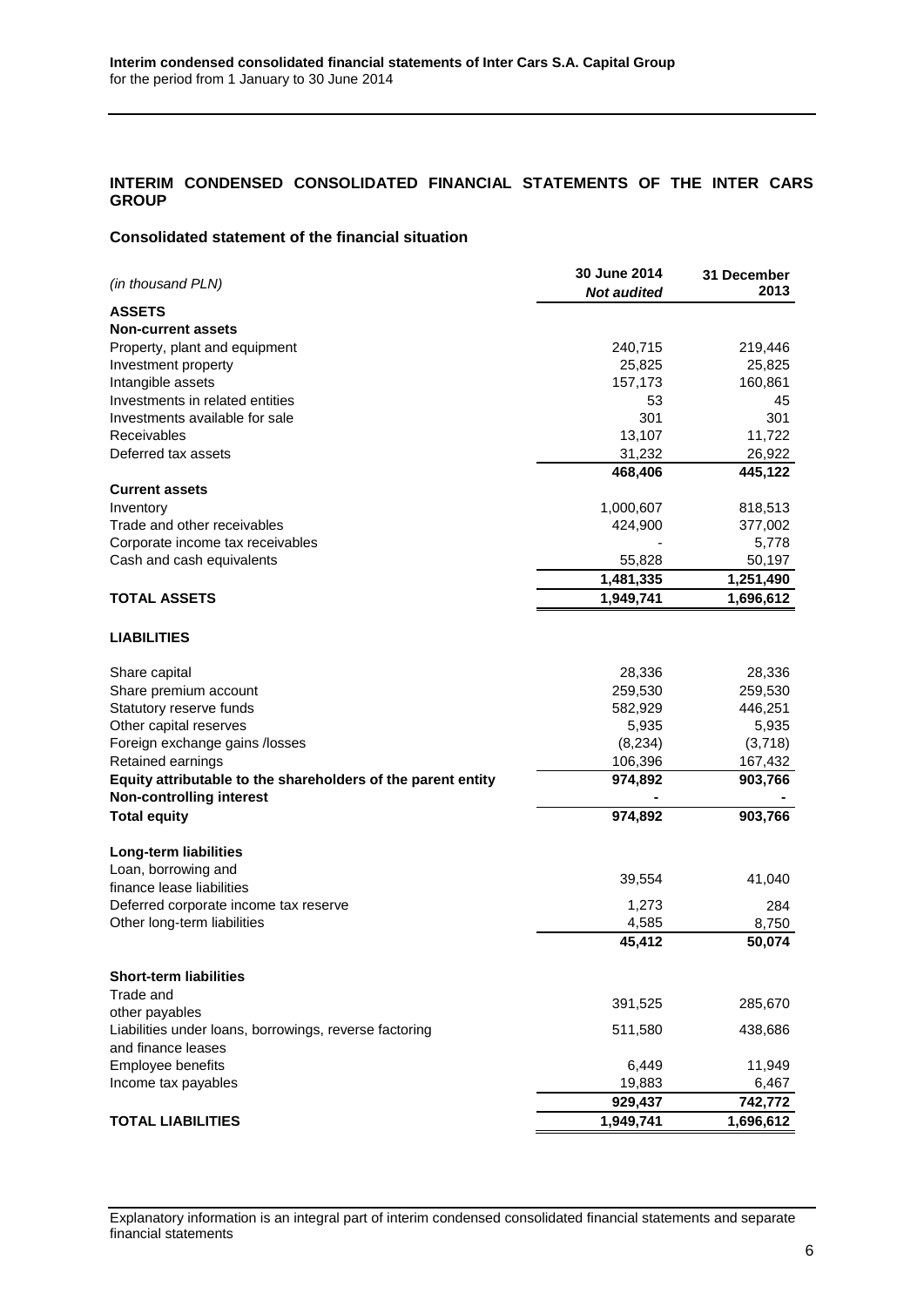# <span id="page-6-0"></span>**Consolidated statement of comprehensive income**

*(in thousand PLN)*

| $(III)$ and $1$ and $1$ and $1$ and $1$                               | 1.01.2014 -<br>30 June 2014<br>Not audited | $1.01.2013 -$<br>30 June 2013<br>Not audited |
|-----------------------------------------------------------------------|--------------------------------------------|----------------------------------------------|
| Revenue                                                               | 1,854,489                                  | 1,627,837                                    |
| Cost of sales                                                         | (1,270,586)                                | (1, 115, 144)                                |
| <b>Gross profit</b>                                                   | 583,903                                    | 512,693                                      |
| Other operating income                                                | 513                                        |                                              |
| Costs of sales and administrative costs                               | (257, 906)                                 | (230, 901)                                   |
| Distribution expenses                                                 | (210, 736)                                 | (180, 971)                                   |
| Other operating expenses                                              | (4,836)                                    | (14,321)                                     |
| <b>Operating profit</b>                                               | 110,938                                    | 86,500                                       |
| Financial income                                                      | 1,260                                      | 1,135                                        |
| Foreign exchange gains/losses                                         | 128                                        | (229)                                        |
| <b>Financial expenses</b>                                             | (11, 885)                                  | (15, 243)                                    |
| Profit before tax                                                     | 100,441                                    | 72,163                                       |
| Income tax                                                            | (14, 740)                                  | (10,610)                                     |
| Net profit                                                            | 85,701                                     | 61,553                                       |
| <b>OTHER COMPREHENSIVE INCOME</b>                                     |                                            |                                              |
| Foreign exchange gains /losses                                        | (4, 516)                                   | 2,262                                        |
| Total other comprehensive income, net                                 | (4, 516)                                   | 2,262                                        |
| <b>TOTAL INCOME</b>                                                   | 81,185                                     | 63,815                                       |
| Net profit attributable to:                                           |                                            |                                              |
| - the shareholders of the parent entity                               | 85,701                                     | 61,553                                       |
| - non-controlling interest                                            |                                            |                                              |
|                                                                       | 85,701                                     | 61,553                                       |
| Comprehensive income attributable to:                                 |                                            |                                              |
| - the shareholders of the parent entity<br>- non-controlling interest | 81,185                                     | 63,815                                       |
|                                                                       | 81,185                                     | 63,815                                       |
|                                                                       |                                            |                                              |
| Net profit                                                            | 85,701                                     | 61,553                                       |
| Weighted-average number of ordinary shares                            | 14,168,100                                 | 14,168,100                                   |
| Earnings per ordinary share (in PLN)                                  | 6.05                                       | 4.34                                         |
| Weighted-average diluted number of ordinary shares                    | 14,168,100                                 | 14,168,100                                   |
| Diluted earnings per ordinary share (in PLN)                          | 6.05                                       | 4.34                                         |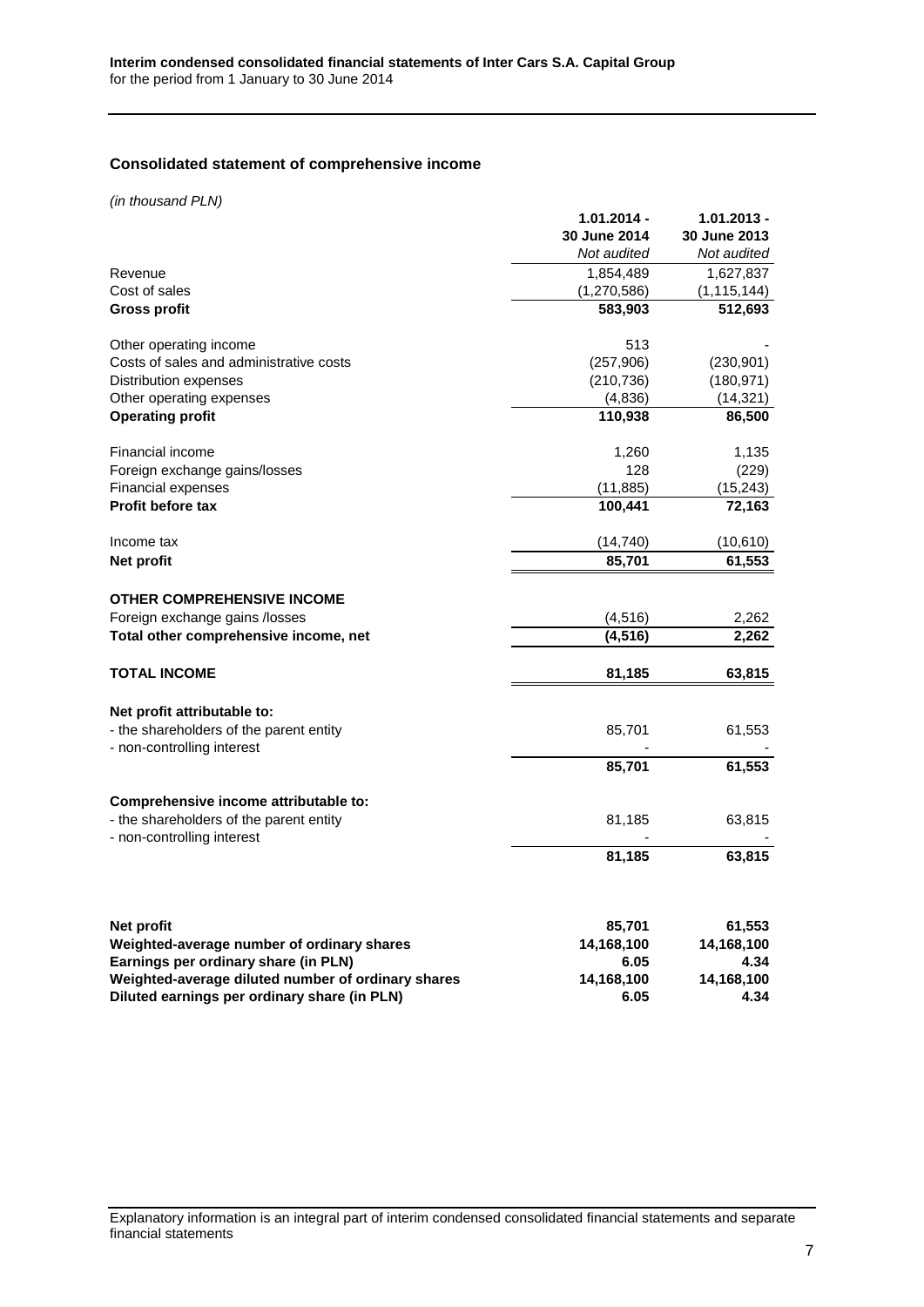### **Consolidated statement of changes in equity**

#### **for the period from 1 January 2014 to 30 June 2014**

<span id="page-7-0"></span>

| (in thousand PLN)                                                                                                                                                            | Share<br>capital | Share<br>premium<br>account | Statutory<br>reserve<br>capital | Foreign<br>exchange<br>gains /losses | Other<br>capital<br>reserves | Retained profit        | <b>Equity</b><br>attributable to<br>the<br>shareholders<br>of the parent<br>entity | Non-controlling<br>interest | Total<br>equity |
|------------------------------------------------------------------------------------------------------------------------------------------------------------------------------|------------------|-----------------------------|---------------------------------|--------------------------------------|------------------------------|------------------------|------------------------------------------------------------------------------------|-----------------------------|-----------------|
| As at 1 January 2014                                                                                                                                                         | 28,336           | 259,530                     | 446,251                         | (3,718)                              | 5,935                        | 167,432                | 903,766                                                                            |                             | 903,766         |
| <b>Statement of</b><br>comprehensive income<br>Net profit in the reporting<br>period                                                                                         |                  |                             |                                 |                                      |                              | 85,701                 | 85,701                                                                             |                             | 85,701          |
| <b>Total comprehensive</b><br>income                                                                                                                                         |                  |                             |                                 | (3, 718)                             |                              | 253,133                | 989,467                                                                            |                             | 989,467         |
| <b>Transactions with</b><br>shareholders<br>Distribution of prior period<br>profit - dividend<br>Distribution of prior period<br>profit - allocation to<br>statutory reserve |                  |                             | 136,678                         |                                      |                              | (10,059)<br>(136, 678) | (10, 059)                                                                          |                             | (10, 059)       |
| Foreign exchange gains<br>/losses                                                                                                                                            |                  |                             |                                 | (4, 516)                             |                              |                        | (4, 516)                                                                           |                             | (4, 516)        |
| As at 30 June 2014 (not<br>audited)                                                                                                                                          | 28,336           | 259,530                     | 582,929                         | (8, 234)                             | 5,935                        | 106,396                | 974,892                                                                            |                             | 974,892         |

**for the period from 01 January 2013 to 30 June 2013**

Explanatory information is an integral part of interim condensed consolidated financial statements and separate financial statements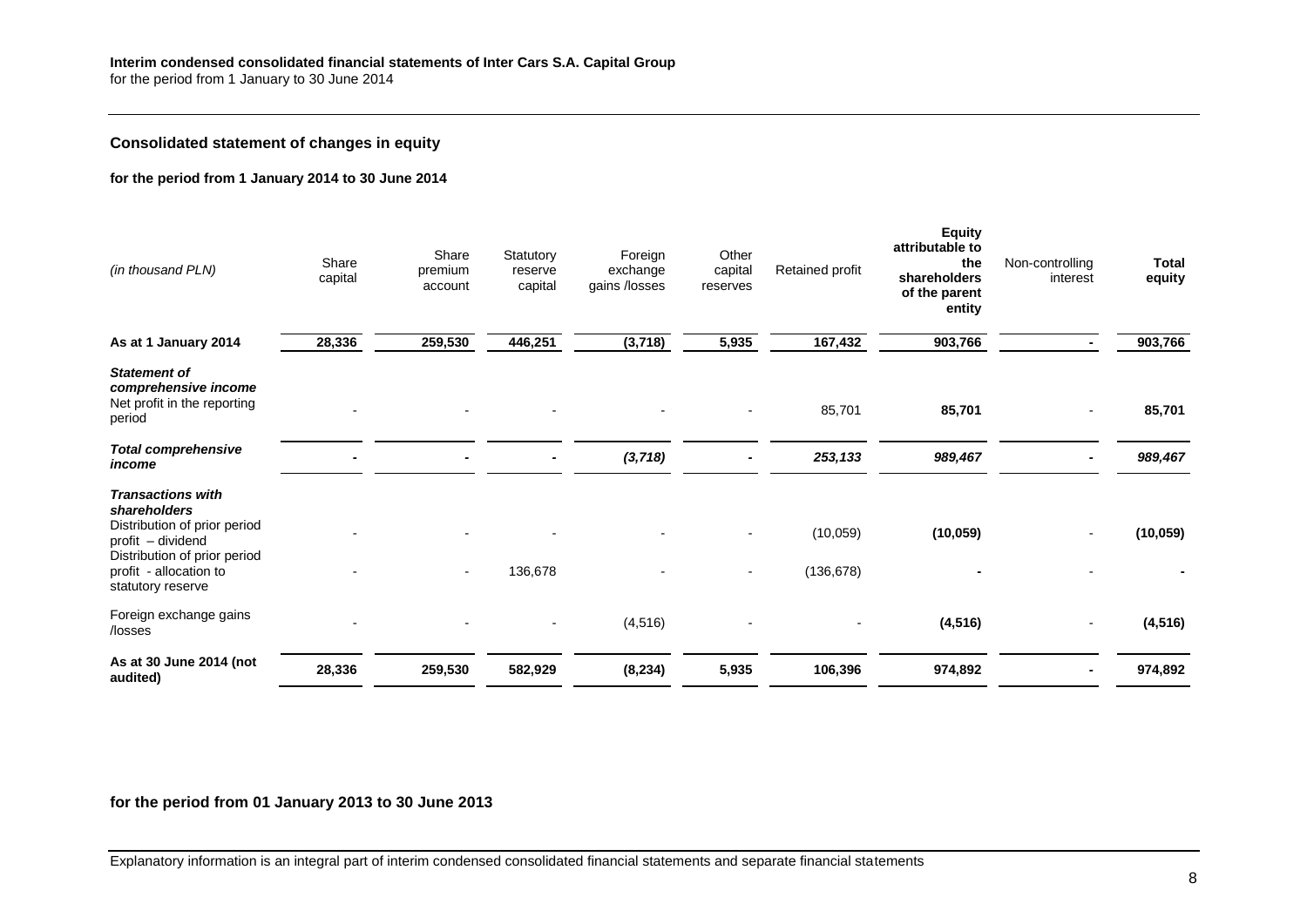| (in thousand PLN)<br>As at 01 January 2013                                           | Share<br>capital<br>28,336 | Share<br>premium<br>account<br>259,530 | Statutory<br>reserve<br>capital<br>373,750 | Foreign<br>exchange<br>gains<br>/losses<br>(2, 400) | Other<br>capital<br>reserves<br>5,935 | Retained profit<br>92,096 | <b>Equity</b><br>attributable to<br>the<br>shareholders of<br>the parent<br>entity<br>757,247 | Non-controlling<br>interest | <b>Total equity</b><br>757,247 |
|--------------------------------------------------------------------------------------|----------------------------|----------------------------------------|--------------------------------------------|-----------------------------------------------------|---------------------------------------|---------------------------|-----------------------------------------------------------------------------------------------|-----------------------------|--------------------------------|
|                                                                                      |                            |                                        |                                            |                                                     |                                       |                           |                                                                                               |                             |                                |
| <b>Statement of</b><br>comprehensive income<br>Net profit in the reporting<br>period |                            |                                        |                                            |                                                     |                                       | 61,553                    | 61,553                                                                                        |                             | 61,553                         |
| Other comprehensive<br>income<br>Foreign exchange gains<br>/losses                   |                            |                                        |                                            | 2,262                                               |                                       |                           | 2,262                                                                                         |                             | 2,262                          |
| <b>Total comprehensive</b>                                                           |                            |                                        |                                            |                                                     |                                       |                           |                                                                                               |                             |                                |
| income                                                                               |                            |                                        |                                            | 2,262                                               |                                       | 61,553                    | 63,815                                                                                        |                             | 63,815                         |
| <b>Transactions with</b><br>shareholders                                             |                            |                                        |                                            |                                                     |                                       |                           |                                                                                               |                             |                                |
| Distribution of retained<br>earnings - transfer to<br>statutory reserve funds        |                            | $\sim$                                 | 72,501                                     | $\blacksquare$                                      | $\overline{\phantom{a}}$              | (72, 501)                 |                                                                                               |                             |                                |
| As at 30 June 2013 (not<br>audited)                                                  | 28,336                     | 259,530                                | 446,251                                    | (138)                                               | 5,935                                 | 81,148                    | 821,062                                                                                       |                             | 821,062                        |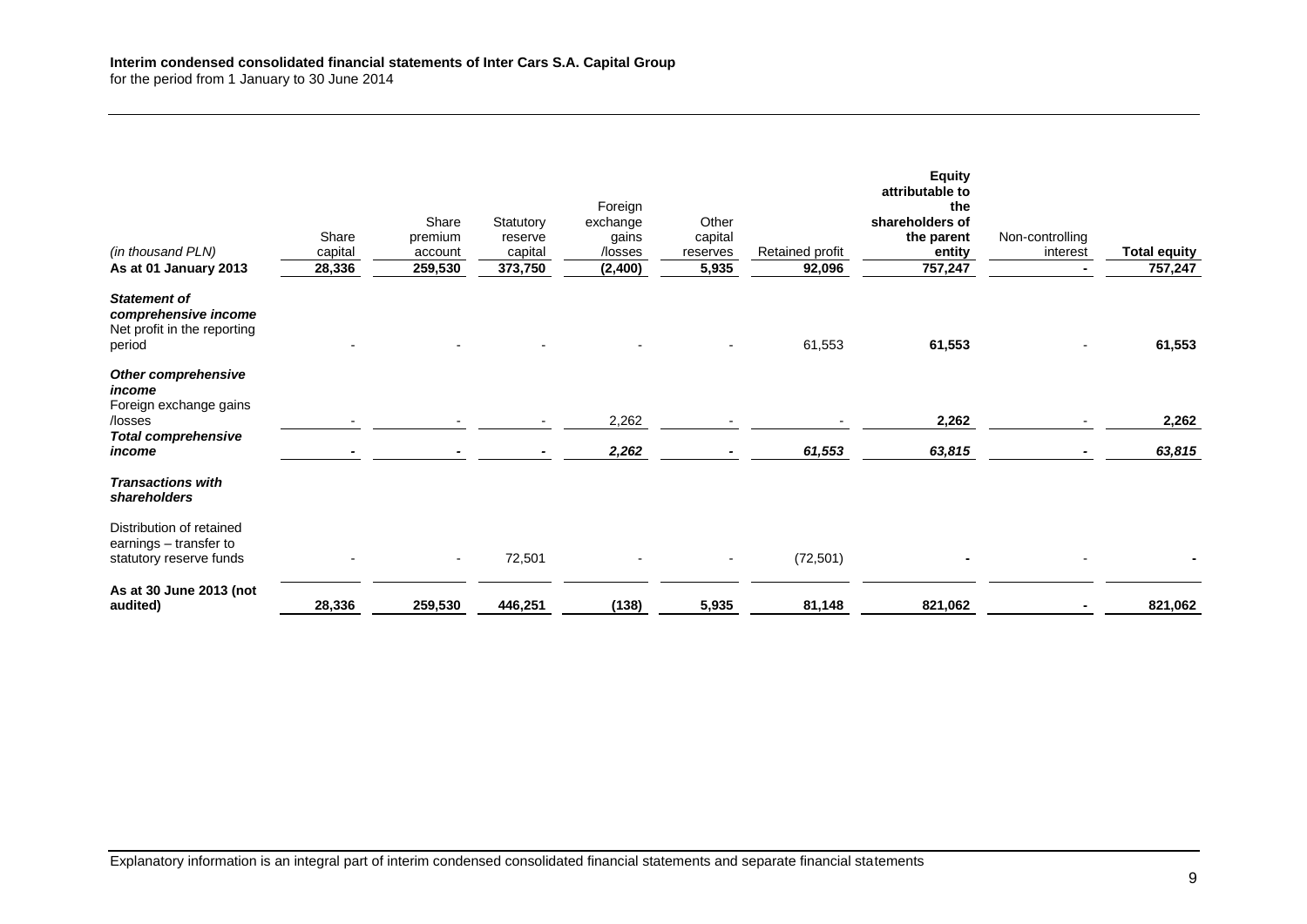# <span id="page-9-0"></span>**Consolidated statement of cash flows**

| (in thousand PLN)                                                                                              | $1.01.2014 -$<br>30.06.2014<br>Not audited | $1.01.2013 -$<br>30.06.2013<br>Not audited |
|----------------------------------------------------------------------------------------------------------------|--------------------------------------------|--------------------------------------------|
| Cash flows from operating activities                                                                           |                                            |                                            |
| Profit before tax                                                                                              | 100,441                                    | 72,163                                     |
| Adjustments:<br>Depreciation and amortization<br>Foreign exchange gains /losses                                | 20,481<br>(4,388)                          | 19,838<br>2,033                            |
| (Profit) /loss on the sale of property, plant and equipment                                                    | (825)                                      | (333)                                      |
| Net interest<br>Other adjustments, net                                                                         | 8,720<br>861                               | 10,166<br>6,104                            |
| Operating profit before changes in the working capital                                                         | 125,290                                    | 109,971                                    |
| Change in inventories<br>Change in receivables<br>Change in short-term liabilities                             | (182,094)<br>(49,051)<br>117,347           | (109, 416)<br>(55, 139)<br>188,128         |
| Cash generated by operating activities                                                                         | 11,492                                     | 133,544                                    |
| Corporate income tax paid<br>Net cash from operating activities                                                | (4,021)<br>7,471                           | (18, 156)<br>115,388                       |
| Cash flow from investing activities                                                                            |                                            |                                            |
| Proceeds from the sale of plant, property, equipment and intangible assets<br>Proceeds from the sale of shares | 6,873<br>20                                | 5,560                                      |
| Purchase of property, plant, equipment and intangible assets                                                   | (39, 525)                                  | (30, 153)                                  |
| Purchase of shares in other entities                                                                           | (28)                                       |                                            |
| Repayment of loans granted<br>Loans granted<br>Interest received                                               | 2,261<br>(2,528)<br>221                    | 7,097<br>(4,008)<br>288                    |
| Net cash from investing activities                                                                             | (32, 706)                                  | (21, 216)                                  |
| Cash flow from financing activities                                                                            |                                            |                                            |
| (Repayments) / proceeds from credits and loans<br>Interest paid                                                | 48,804<br>(9,214)                          | (44, 480)<br>(10, 421)                     |
| Payment of finance lease liabilities                                                                           | (4, 193)                                   | (2, 486)                                   |
| Payment of the reverse factoring                                                                               | (4, 531)                                   |                                            |
| Net cash from financing activities                                                                             | 30,866                                     | (57, 387)                                  |
| Movement in net cash and cash equivalents                                                                      | 5,631                                      | 36,785                                     |
| Cash and cash equivalents at the beginning of the period                                                       | 50,197                                     | 36,948                                     |
| Cash and cash equivalents at the end of the period                                                             | 55,828                                     | 73,733                                     |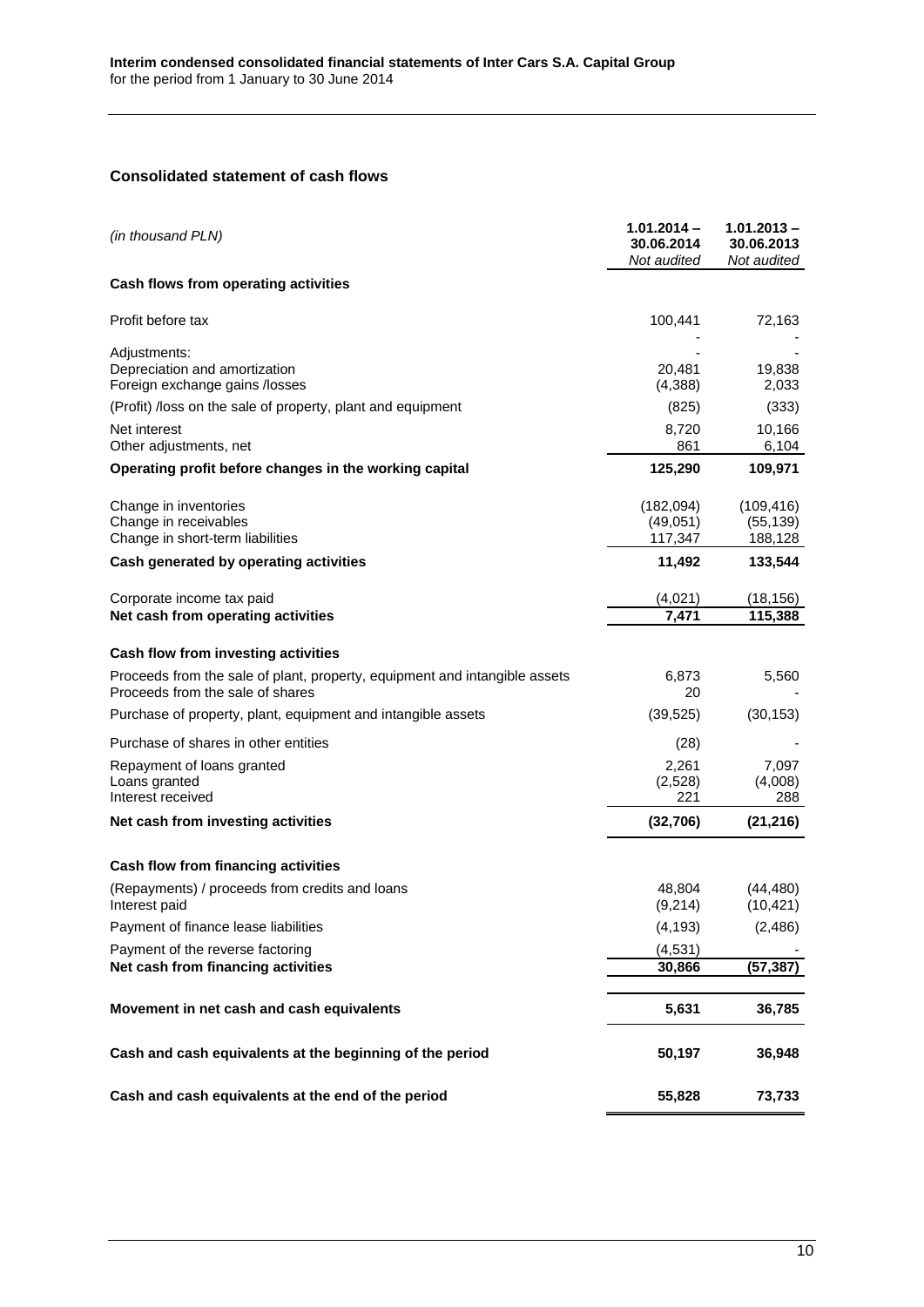<span id="page-10-0"></span>**Explanatory notes to the interim condensed financial statements for the period of 6 months ended on 30 June 2014**

#### <span id="page-10-1"></span>**1. Information about the Inter Cars Capital Group**

#### **Scope of activities**

The principal activities of Grupa Kapitałowa Inter Cars Spółka Akcyjna (hereinafter referred to as "the Group," "the Inter Cars Capital Group," the Inter Cars Group") are import and distribution of spare parts for passenger cars and commercial vehicles.

#### **Registered seat – the parent entity**

Inter Cars S.A. ul. Powsińska 64 02-903 Warsaw Poland *Central Warehouse:* ul. Gdańska 15 05-152 Czosnów nearby/Warsaw

### **Contact details**

tel. (+48-22) 714 19 16 fax. (+48-22) 714 19 18 bzarzadu@intercars.eu relacje.inwestorskie@intercars.eu www.intercars.com.pl

### **Supervisory Board**

Andrzej Oliszewski, President Piotr Płoszajski Maciej Oleksowicz Michał Marczak Jacek Klimczak

### **Management Board (as at the date of approval of the financial statements)**

Robert Kierzek, President Krzysztof Soszyński, Vice-President Krzysztof Oleksowicz Witold Kmieciak Wojciech Twaróg

### **Statutory auditor**

KPMG Audyt Spółka z ograniczoną odpowiedzialnością, spółka komandytowa ul. Chłodna 51 00-867 Warsaw

### <span id="page-10-2"></span>*1.1. Composition of the Capital Group*

The parent company, Inter Cars S.A. ("the Company") is registered in Poland. The interim consolidated financial statements for the period ended on 30 June 2014 contain information about the company, its subsidiaries referred to as the Inter Cars Capital Group ("the Group"), and about the Group's share in related entities.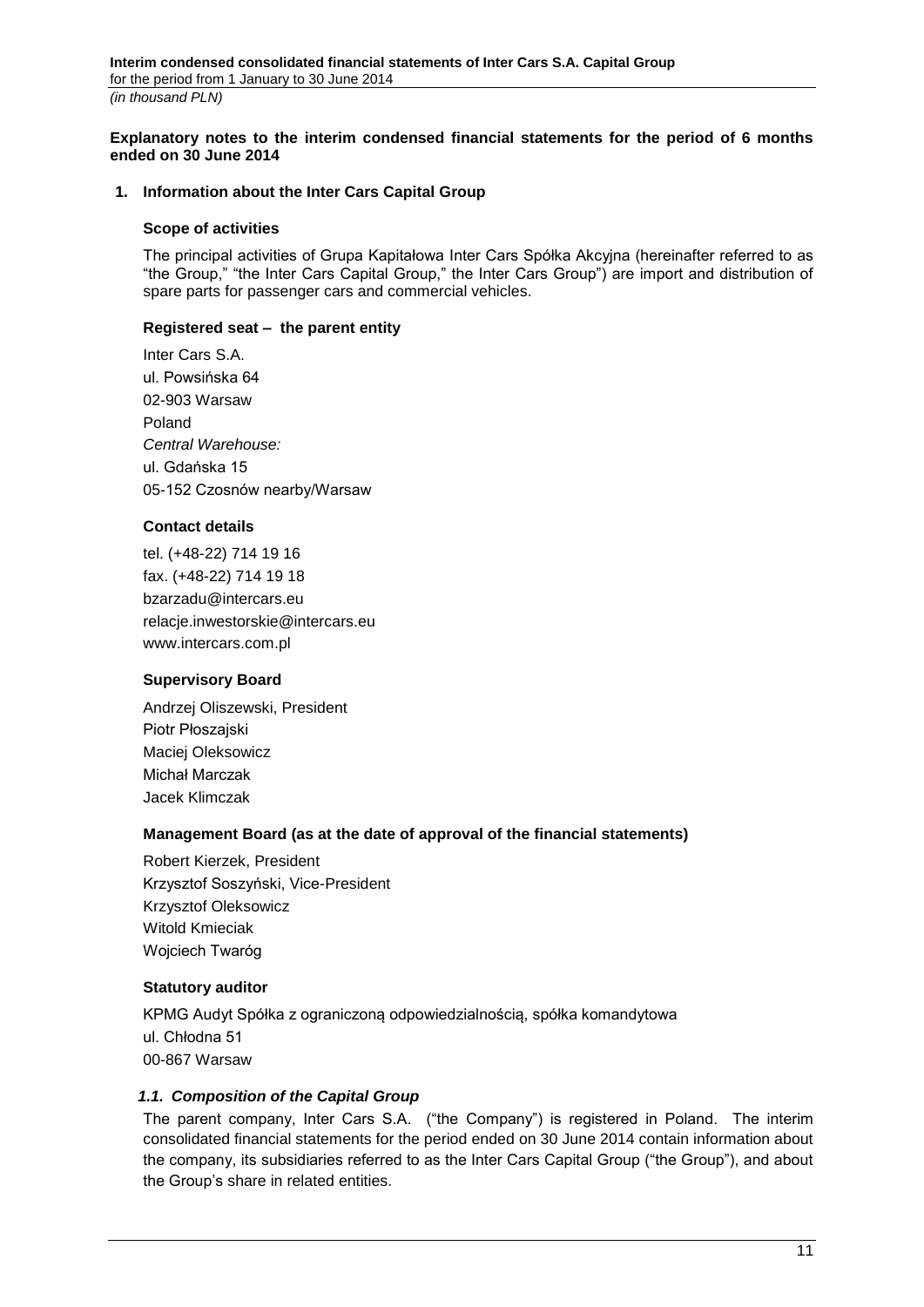The consolidated financial statements of the Inter Cars Capital Group for the period ended on 31 December 2013 are available at www.intercars.com.pl.

As at 30 June 2014, the following entities comprised the Inter Cars Capital Group: Inter Cars S.A. as the parent entity, and 27 other entities, including:

25 subsidiaries of Inter Cars S.A.

1 indirect subsidiary of Inter Cars S.A.

The Group also holds shares in a related entity.

| Name of entity                                       | Registered<br>seat                       | Scope of activities                                                                                                         | Consolidatio<br>n method |                   | % of the Group's share in<br>the share capital |
|------------------------------------------------------|------------------------------------------|-----------------------------------------------------------------------------------------------------------------------------|--------------------------|-------------------|------------------------------------------------|
|                                                      |                                          |                                                                                                                             | 30 June<br>2014          | 30 June<br>2013   |                                                |
|                                                      | Parent company                           |                                                                                                                             |                          |                   |                                                |
| Inter Cars S.A.                                      | Warsaw                                   | Import and distribution of spare<br>parts for passenger cars and<br>commercial vehicles                                     | full                     | Not<br>applicable | Not<br>applicable                              |
|                                                      | <b>Direct subsidiaries</b>               |                                                                                                                             |                          |                   |                                                |
| Inter Cars Ukraine                                   | Ukraine,<br>Khmelnitsky                  | Distribution of spare parts for<br>passenger cars and commercial<br>vehicles                                                | full                     | 100%              | 100%                                           |
| Q-service Sp. z o.o.                                 | Czastków<br>Mazowiecki                   | Advisory services, organization of<br>trainings and seminars related to<br>automotive services and the<br>automotive market | full                     | 100%              | 100%                                           |
| Lauber Sp. z o.o.                                    | Słupsk                                   | Remanufacturing of car parts                                                                                                | full                     | 100%              | 100%                                           |
| Inter Cars Česká<br>republika s.r.o.                 | Czech<br>Republic,<br>Prague             | Distribution of spare parts for<br>passenger cars and commercial<br>vehicles                                                | full                     | 100%              | 100%                                           |
| Feber Sp. z o.o.                                     | Warsaw                                   | Manufacture of motor vehicles,<br>trailers and semi-trailers                                                                | full                     | 100%              | 100%                                           |
| IC Development &<br>Finance Sp. z o.o                | Warsaw                                   | Real estate development and lease                                                                                           | full                     | 100%              | 100%                                           |
| Armatus sp. z o.o.                                   | Warsaw                                   | Distribution of spare parts for<br>passenger cars and commercial<br>vehicles                                                | full                     | 100%              | 100%                                           |
| Inter Cars Slovenská<br>republika s.r.o.             | Slovakia,<br><b>Bratislava</b>           | Distribution of spare parts for<br>passenger cars and commercial<br>vehicles                                                | full                     | 100%              | 100%                                           |
| Inter Cars Lietuva UAB                               | Lithuania,<br>Vilnus                     | Distribution of spare parts for<br>passenger cars and commercial<br>vehicles                                                | full                     | 100%              | 100%                                           |
| JC Auto s.r.o.                                       | Czech<br>Republic,<br>Karvina-<br>Darkom | The Company does not carry out<br>operating activities                                                                      | full                     | 100%              | 100%                                           |
| JC Auto S.A.                                         | Belgium,<br>BrainL'Allued                | Distribution of spare parts for<br>passenger cars and commercial<br>vehicles                                                | full                     | 100%              | 100%                                           |
| Inter Cars Hungária Kft                              | Hungary,<br><b>Budapest</b>              | Distribution of spare parts for<br>passenger cars and commercial<br>vehicles                                                | full                     | 100%              | 100%                                           |
| Inter Cars Italia s.r.I<br>(formerly JC Auto s.r.l.) | Italy, Milan                             | Distribution of spare parts for<br>passenger cars and commercial<br>vehicles                                                | full                     | 100%              | 100%                                           |
| Inter Cars d.o.o.                                    | Croatia,<br>Zagreb                       | Distribution of spare parts for<br>passenger cars and commercial<br>vehicles                                                | full                     | 100%              | 100%                                           |
| Inter Cars Romania<br>s.r.l.                         | Romania, Cluj-<br>Napoca                 | Distribution of spare parts for<br>passenger cars and commercial<br>vehicles                                                | full                     | 100%              | 100%                                           |
| Inter Cars Cyprus<br>Limited                         | Cyprus,<br>Nicosia                       | Distribution of spare parts for<br>passenger cars and commercial<br>vehicles                                                | full                     | 100%              | 100%                                           |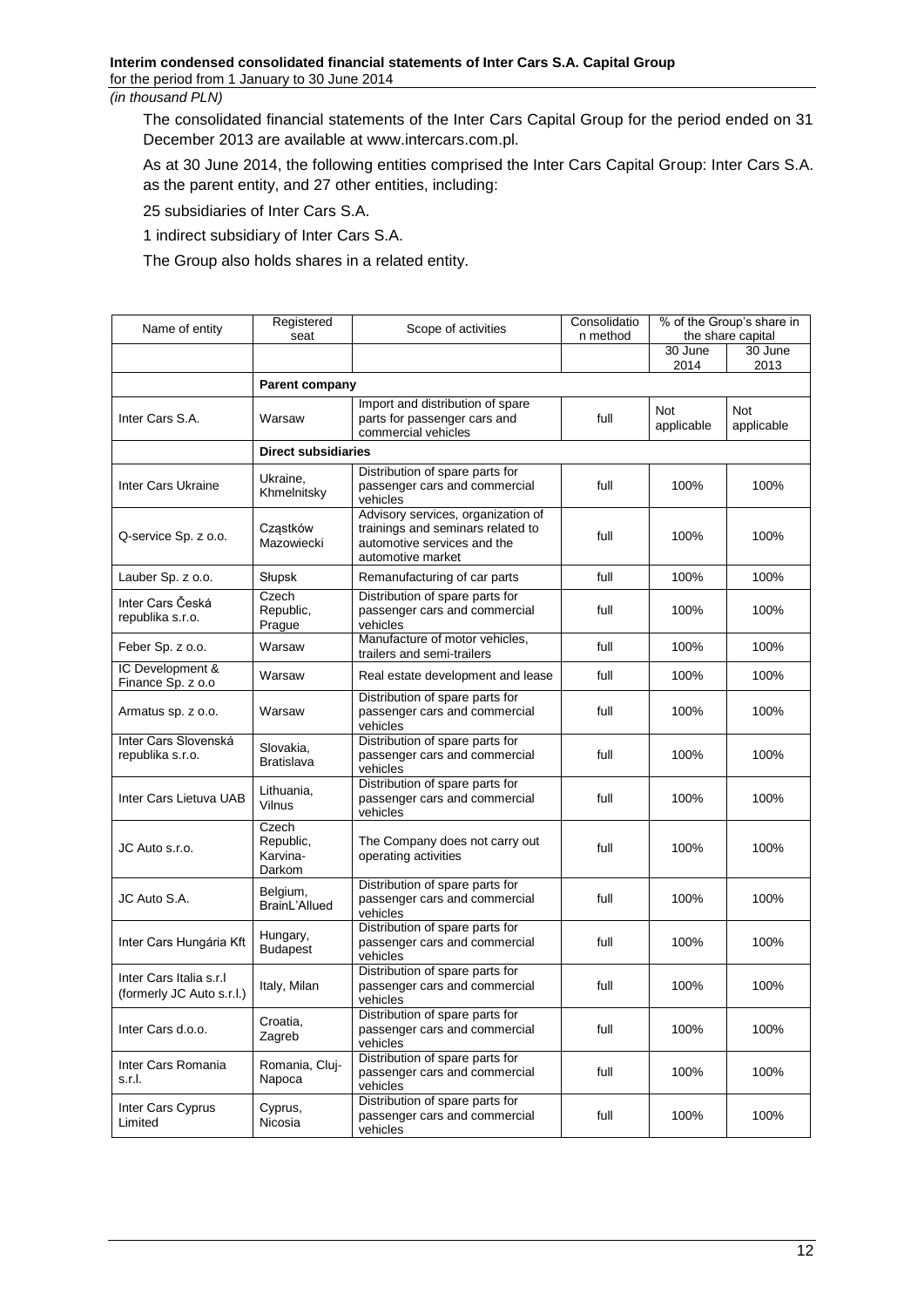# **Interim condensed consolidated financial statements of Inter Cars S.A. Capital Group**

for the period from 1 January to 30 June 2014 *(in thousand PLN)*

| Name of entity                                         | Registered<br>seat        | Scope of activities                                                                                      | Consolidatio<br>n method |                 | % of the Group's share in<br>the share capital |
|--------------------------------------------------------|---------------------------|----------------------------------------------------------------------------------------------------------|--------------------------|-----------------|------------------------------------------------|
|                                                        |                           |                                                                                                          |                          | 30 June<br>2014 | 30 June<br>2013                                |
| Inter Cars Latvija SIA                                 | Latvia, Riga              | Distribution of spare parts for<br>passenger cars and commercial<br>vehicles                             | full                     | 100%            | 100%                                           |
| Cleverlog-Autoteile<br>GmbH                            | Germany,<br><b>Berlin</b> | Distribution of spare parts for<br>passenger cars and commercial<br>vehicles                             | full                     | 100%            | 100%                                           |
| Inter Cars Bulgaria Ltd.                               | Bulgaria, Sofia           | Distribution of spare parts for<br>passenger cars and commercial<br>vehicles                             | full                     | 100%            | 100%                                           |
| Inter Cars Marketing<br>Services Sp. z o.o.            | Warsaw                    | Advertising, market and public<br>opinion research                                                       | full                     | 100%            | 100%                                           |
| ILS Sp. z o.o.                                         | Nadarzyn                  | Logistics services                                                                                       | full                     | 100%            | 100%                                           |
| Inter Cars Malta<br><b>Holding Limited</b>             | Malta                     | Assets management                                                                                        | full                     | 100%            | 100%                                           |
| Q-service Truck Sp. z<br>0.0.                          | Warsaw                    | Sale of delivery vans and trucks                                                                         | full                     | 100%            |                                                |
| Inter Cars d o.o.<br>(Slovenia) *                      | Slovenia.<br>Ljubljana    | Distribution of spare parts for<br>passenger cars and commercial<br>vehicles                             | full                     | 100%            |                                                |
| InterMeko Europa Sp.<br>Z 0.0.                         | Warsaw                    | Control and assessment of spare<br>parts, components and accessories                                     | full                     | 50%             |                                                |
| <b>Indirect subsidiaries</b>                           |                           |                                                                                                          |                          |                 |                                                |
| Inter Cars Malta<br>Limited                            | Malta                     | Sale of spare parts and advisory<br>services related to automotive<br>services and the automotive market | full                     | 100%            | 100%                                           |
| <b>Associated entities</b>                             |                           |                                                                                                          |                          |                 |                                                |
| <b>SMIOC FRENOPLAST</b><br>Bułhak i Cieślawski<br>S.A. | Szczytno                  | Manufacture of friction linings and<br>materials                                                         | equity<br>method         | 49%             | 49%                                            |

\* company established in 2014

On 10 April 2014 Inter Cars established a newly created company under the name of Inter Cars d o.o., with its registered seat in Ljubljana in Slovenia.

On 23 April 2014 Inter Cars disposed 50% of shares in the company InterMeko Europa Sp z o.o. for the company from the automotive industry Mekonomen.

### **Stock exchange listings**

The shares of Inter Cars S.A., i.e. the parent entity, are listed on the Warsaw Stock Exchange in the continuous trading system.

# <span id="page-12-0"></span>**2. Information about the accounting principles applied in the preparation of the condensed interim consolidated financial statements**

### <span id="page-12-1"></span>*2.1. Declaration of compliance with IFRS*

The condensed interim consolidated financial statements of the Inter Cars Capital Group and the condensed interim separate financial statements of Inter Cars S.A. (hereinafter referred to as "the condensed interim financial statements") were prepared for the period of 6 months ended on 30th June 2014.

The condensed interim financial statements comply with the requirements of the International Accounting Standard IAS 34 "Interim Financial Reporting" related to interim financial statements, and do not contain all the information required for annual financial statements. The condensed interim financial statements should be read together with the annual financial statements (consolidated and separate, respectively).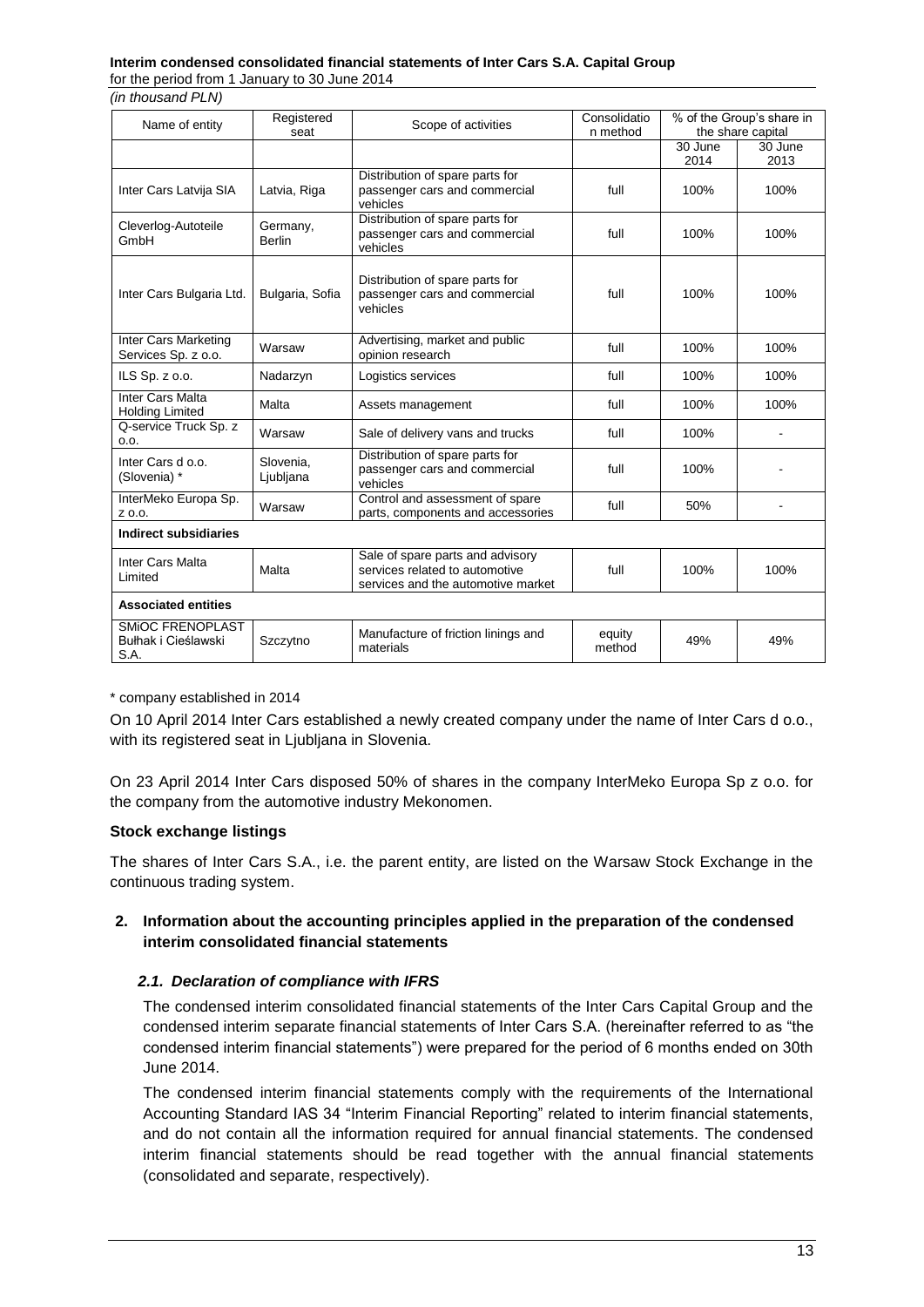**The following standards, amendments to the existing standards and interpretations (adopted or in the process of adoption by the European Union) apply to the annual periods commencing on 1 January 2013**:

- IFRS 10 "Consolidated Financial Statements", applicable to annual periods commencing on 1 January 2014 or thereafter,
- IFRS 11 "Joint Arrangements", applicable to annual periods commencing on 1 January 2014 or thereafter
- IFRS 12 "Disclosure of interests in other entities", applicable to annual periods commencing on 1 January 2014 or thereafter
- Amendments to IFRS 10, IFRS 11 and IFRS 12: Consolidated Financial Statements, Joint Arrangements, Disclosure of interests in other entities, applicable to annual periods commencing on 1 January 2014 or thereafter
- IFRS 27 (2011) "Separate Financial Statements", applicable to annual periods commencing on 1 January 2014 or thereafter
- IFRS 28 (2011) "Investments in Associates and Joint Ventures", applicable to annual periods commencing on 1 January 2014 or thereafter
- Amendments to IAS 32 "Financial Instruments: Presentation Offsetting financial assets and liabilities", applicable to annual periods commencing on 1 January 2014 or thereafter.
- Amendments to IAS 39 "Financial Instruments": Recognition and Measurement" (novation of derivatives and continuation of hedge accounting) - applicable to annual periods commencing on 1st January 2014 or thereafter,
- Amendments to IAS 36 "Impairment of assets" (Recoverable Amount Disclosures for Non-Financial Assets) - applicable to annual periods commencing on 1st January 2014 or thereafter,
- Amendments to IFRS 10, IFRS 12 and IAS 27: Investment entities applicable to annual periods commencing on 1st January 2014 or thereafter.

The above standards and interpretations has not resulted in significant changes in accounting policy of the Group or in presentation of data in the financial statements.

In this financial report the Group decided not apply in advance the published standards or interpretations before their date of entry into force. The Group intends to use them for the periods for which they are applicable for the first time.

The following standards and interpretations have been issued by the International Accounting Standards Board and IFRS Interpretations Committee and has not yet entered into force at the balance sheet date.

According to estimates of the Company, standards, interpretations and amendments to standards would have no significant impact on the financial statements, if they had been applied by the Company at the balance sheet date.

- IFRIC interpretation 21 "Levies" applicable to annual periods commencing on 1st January 2014 or thereafter.
- IFRS 9 "Financial Instruments" applicable to annual periods commencing on 1st January 2018 or thereafter
- Amendment to IAS 19 "Employee Benefits" Defined Benefit Plans: Employee Contributions applicable for annual periods commencing on 1st July 2014 or thereafter.
- Amendments to International Financial Reporting Standards 2010-2012 (annual improvements to IFRS 2010-2012 include 8 changes to 7 standards, with the relevant amendments to other standards and interpretations) - applicable for annual periods commencing on 1st July 2014 or thereof.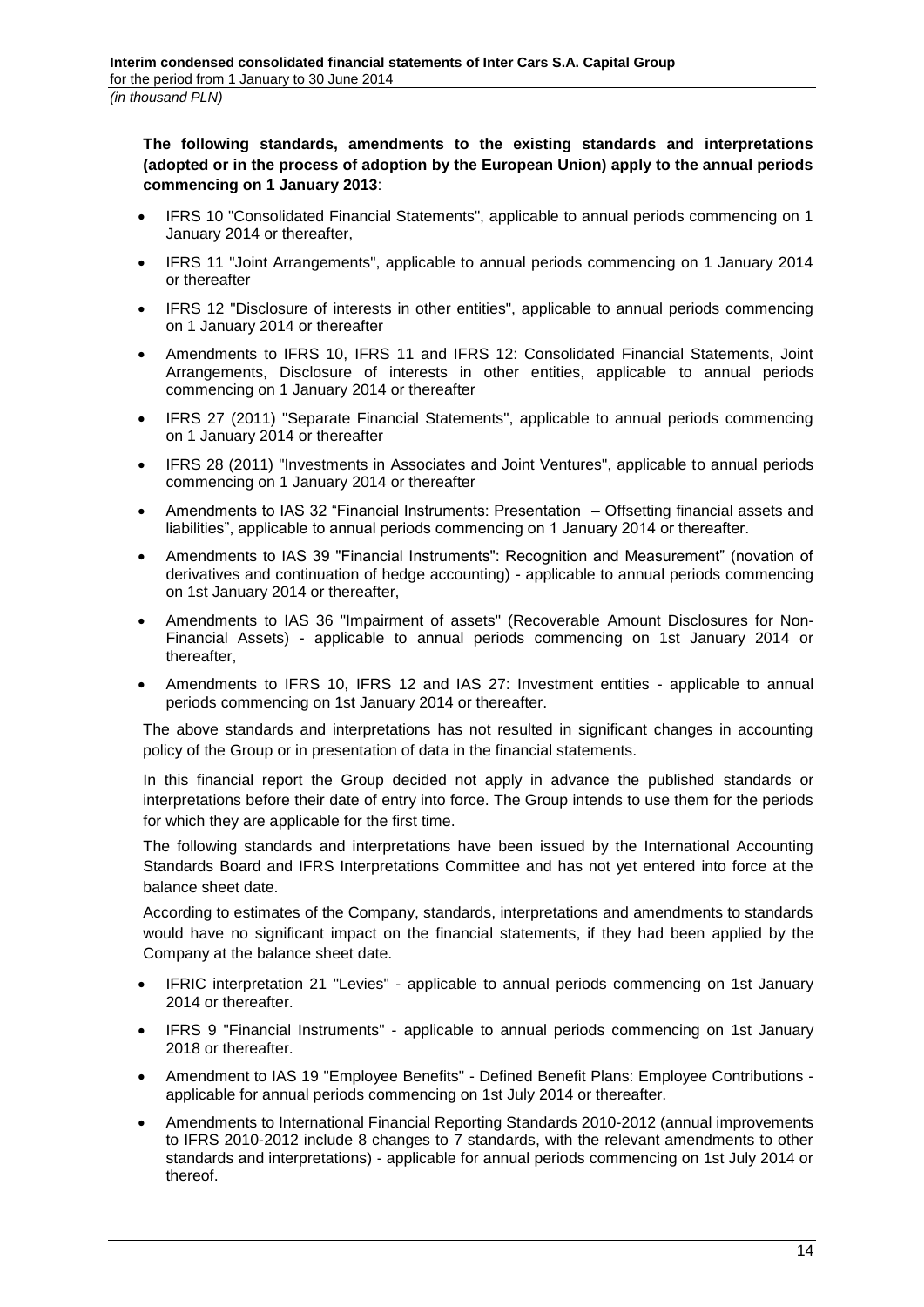- Amendments to International Financial Reporting Standards 2011-2013 (annual improvements to IFRS 2011-2013 include 4 changes to standards, with the relevant amendments to other standards and interpretations) - applicable for annual periods commencing on 1st July 2014 or thereof.
- IFRS 14 "Regulatory Deferral Accounts" applicable to annual periods commencing on 1st January 2016 or thereafter.
- Amendments to IFRS 11 "Joint arrangements" Acquisitions of Interests in Joint Operations, applicable for annual periods commencing on 1st January 2016 or thereof.
- Amendments to IAS 16, "Property, Plant and Equipment " clarification of acceptable disclosure methods, depreciation and amortization, applicable for annual periods commencing on 1st January 2016 or thereof.
- Amendments to IAS 16 "Property, Plant and Equipment" and IAS 41 "Agriculture" Agriculture: Bearer plants - applicable to annual periods commencing on 1st January 2016 or thereafter.
- IFRS 15 "Revenue from Contracts with Customers" applicable to annual periods commencing on 1st January 2016 or thereafter.

Preparation of financial statements in accordance with IFRS requires application of specific accounting estimates. It also requires form the Management Board to use its own judgement with regard to application of the accounting standards adopted by the Group. The areas a higher degree of judgement or complexity, or areas where assumptions and estimates are significant to the financial statements are presented in point 2.3.

The condensed interim consolidated financial statements of the Inter Cars S.A. Capital Group and the condensed interim financial statements of Inter Cars S.A. were approved for publication by the Management Board on 29 August 2014.

## <span id="page-14-0"></span>*2.2. Basis for preparing the condensed interim consolidated financial statements*

The attached condensed interim financial statements were prepared in accordance with the same accounting standards as those applied to prepare the annual financial statements for the financial year ended on 31st December 2013.

Both the condensed interim consolidated financial statements of the Inter Cars S.A. Capital Group and the condensed financial statements of Inter Cars S.A. were prepared under the assumption that the entities in question will continue as a going concern in the foreseeable future.

All values presented in the condensed interim financial statements are quoted in thousand PLN, unless otherwise indicated

# <span id="page-14-1"></span>*2.3. Material evaluations and estimates*

The preparation of the condensed consolidated interim financial statements in conformity with the EU IFRS requires the Company's Management Board to use evaluations and estimates that affect the application of accounting principles and reported amounts of assets and liabilities, income and expenses. The judgments and estimates are reviewed on an ongoing basis. Revisions to estimates are recognized in the period in which the estimate is revised.

In the reporting period in question there were no important changes in judgements or estimates described in the annual consolidated financial statements for 2013.

# <span id="page-14-2"></span>*2.4. Seasonality*

The demand for spare parts is seasonal. The peak season falls on the second and third quarters. The demand decreases at the beginning and at end of the year.

This is directly linked to the seasonal nature of some repairs for which the spare parts are required, and to the smaller number of repairs made by "do-it-yourself" clients during winter.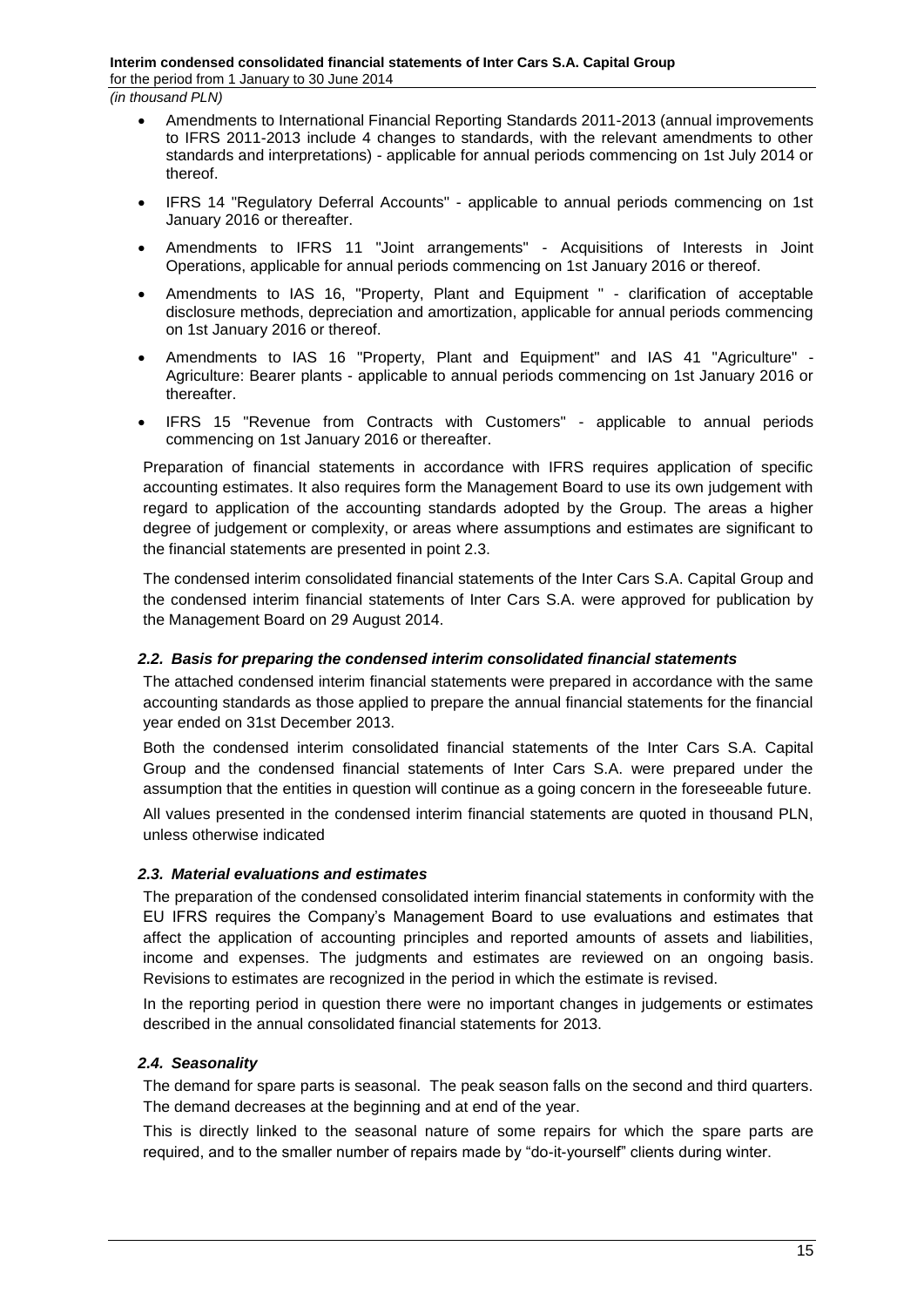#### <span id="page-15-0"></span>*2.5. Foreign Exchange rates applied to calculate the figures for 1 half of 2014*

All financial figures presented in the report in EUR were translated according to the following exchange rates:

|                                                                                      | 2014   | 2013   |
|--------------------------------------------------------------------------------------|--------|--------|
| exchange rate as at 30 June<br>Average exchange rate in the period from 1 January to | 4.1609 | 4.3292 |
| 30 March                                                                             | 4.1784 | 4.2140 |

The following principles have been used to convert data presented in thousand EURO in selected financial data:

 $\bullet$  for the items of the profit and loss account  $-$  the average exchange rate was used, defined as the arithmetic mean of the rates prevailing on the last day of each month within a given period, as quoted by the National Bank of Poland;

 $\bullet$  for the items of the balance sheet – the exchange rate prevailing on 30 June, that is the mid exchange rate for the EURO prevailing on that date, as quoted by the National Bank of Poland;

 $\bullet$  for translating the value of the share capital – the average EUR exchange rates applicable on the day on which an increase in the share capital was registered.

#### <span id="page-15-1"></span>*2.6. Information on business segments*

The core business of the Inter Cars S.A. Capital Group is the sale of spare parts. In addition, the companies Feber, Lauber, IC Development and ILS Sp. z o.o. are active in other business segments, such as the manufacture of semi-trailers, remanufacturing of spare parts, real estate development and logistics; however, if considered separately, they do not meet the criteria of operating segments. The newly established company Q-service truck Sp. z o.o. is an authorized dealer of Isuzu commercial vehicles.

The Inter Cars Capital Group applies uniform accounting principles to all segments. Transactions between particular segments are carried out at arm's length.

#### **Revenues and financial result by operating segments**

#### **for the period of 6 months ended on 30 June 2014**

|                          | Sale of<br>spare parts | Other<br>segments | <b>Eliminations</b> | Total     |
|--------------------------|------------------------|-------------------|---------------------|-----------|
| External sales           | 1.819.727              | 34.762            | ۰                   | 1.854.489 |
| Inter-segment sales      | 25.344                 | 116.599           | (141.943)           |           |
| <b>Profit before tax</b> | 100.228                | 8.003             | (7.790)             | 100.441   |

#### **for the period of 6 months ended on 30 June 2013**

|                          | Sale of     | Other    |                     |           |
|--------------------------|-------------|----------|---------------------|-----------|
|                          | spare parts | segments | <b>Eliminations</b> | Total     |
| External sales           | 1.602.174   | 25.663   | $\blacksquare$      | 1.627.837 |
| Inter-segment sales      | 6.355       | 56.165   | (62, 520)           |           |
| <b>Profit before tax</b> | 73.459      | 8.898    | (10.194)            | 72.163    |

#### **Assets by operating segments**

|                             | Status as at 30 June | Status as at 31 |
|-----------------------------|----------------------|-----------------|
|                             | 2014                 | December 2013   |
| Sale of spare parts segment | 1.796.908            | 1.567.193       |
| Other segments              | 206.107              | 187,433         |
| Eliminations                | (53.274)             | (58.014)        |
|                             | 1.949.741            | 1,696,612       |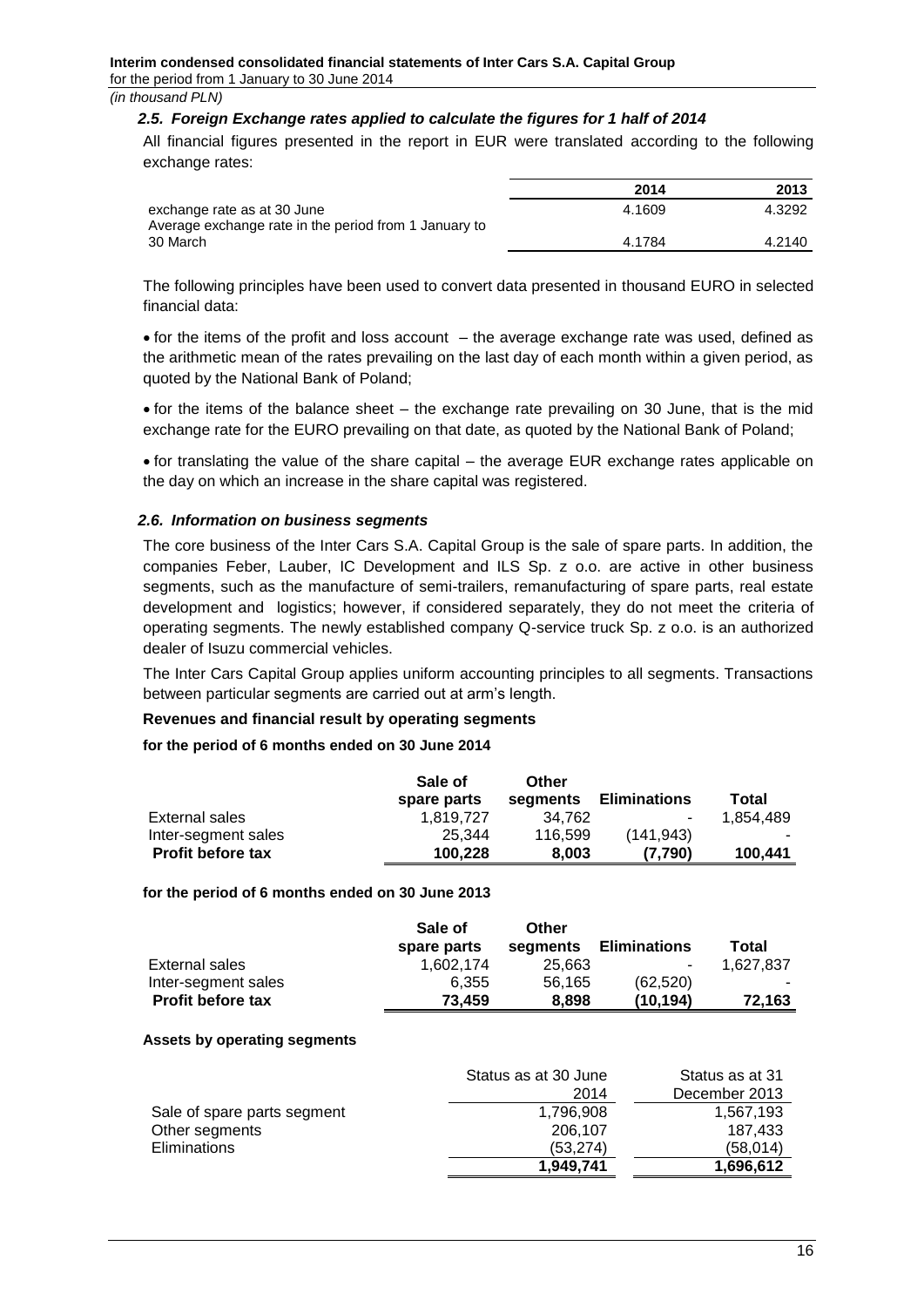### <span id="page-16-0"></span>**3. Other amounts**

#### <span id="page-16-1"></span>*3.1. Property, plant, equipment and intangible assets*

During the reporting period the Group purchased land of the total value of PLN 39,525 thousand out of which investment of Inter Cars represent PLN 18,389 thousand.

#### <span id="page-16-2"></span>*3.2. Investments in related entities*

On 10 April 2014 Inter Cars established a newly created company under the name of Inter Cars d o.o., with its registered seat in Ljubljana in Slovenia.

On 23 April 2014 Inter Cars disposed 50% of shares in the company InterMeko Europa Sp z o.o. for the company from the automotive industry Mekonomen.

#### <span id="page-16-3"></span>*3.3. Inventories*

|                                    | 30/06/2014 | 31/12/2013 |
|------------------------------------|------------|------------|
| <b>Materials</b>                   | 24,329     | 22,781     |
| Half-products and work in progress | 7,170      | 6,011      |
| Finished goods                     | 10,681     | 7,008      |
| Merchandise                        | 958,427    | 782,713    |
|                                    | 1,000,607  | 818,513    |
| Merchandise                        | 1,001,372  | 783,478    |
| Revaluation write-downs on goods   | (765)      | (765)      |
|                                    | 1,000,607  | 782,713    |

### <span id="page-16-4"></span>*3.4. Trade and other receivables*

|                                                                                               | 30/06/2014 | 31/12/2013 |
|-----------------------------------------------------------------------------------------------|------------|------------|
| Trade receivables                                                                             | 390,015    | 348,047    |
| Taxes, subsidies, customs, social security, health insurance<br>and other benefits receivable | 24,617     | 19,274     |
| Loans granted                                                                                 | 5,670      | 5,567      |
| Other                                                                                         | 18,003     | 16,742     |
| Short term trade and other receivables – gross                                                | 438,305    | 389,630    |
| Revaluation write-down on receivables                                                         | (13, 405)  | (12,628)   |
| Short-term trade and other receivables - net                                                  | 424,900    | 377,002    |
|                                                                                               |            |            |
| Changes in trade revaluation write-downs                                                      | 30/06/2014 | 31/12/2013 |
| Status as at the beginning of the period                                                      | (12,628)   | (14, 659)  |
| Increase                                                                                      | (1,585)    | (1,735)    |
| Used                                                                                          | 808        | 3,766      |

Compared to 31 December 2013, there were no significant changes to the Group's credit risk management policy, and the increase in the revaluation write-down results from delays in payment overdue receivables with more efficient recoverability of duties to current sales.

Status as at the end of the period **(13,405) (12,628)**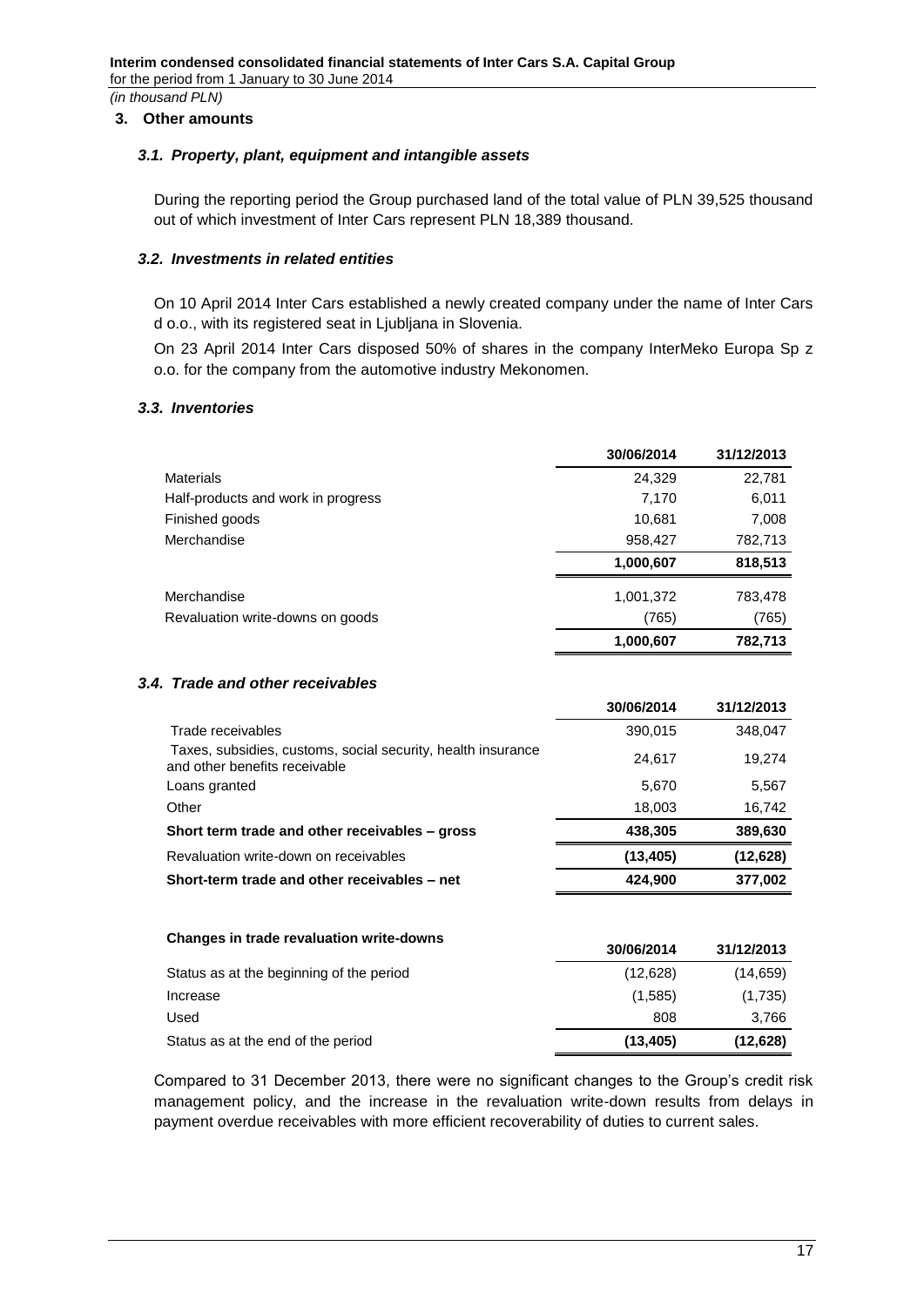# <span id="page-17-0"></span>*3.5. Equity*

Equity includes funds and capital reserves created in accordance with the applicable laws and regulations, i.e. statutory provisions and provisions of the Company's Articles of Association.

The share capital comprises 14,168,100 shares with the total par value of PLN 28,336,200. Its amount remained unchanged in the reporting period. The share premium account also remained unchanged at PLN 259,530,475.

### <span id="page-17-1"></span>*3.6. Dividend*

The profit of the parent entity for the financial year ended on 31 December 2013 of PLN 145 785 thousand was, by virtue of a resolution of the General Shareholders Meeting, allocated to statutory reserve funds, in the amount of PLN 135,726 thousand and the dividend payments to shareholders in the amount of PLN 10,059 thousand. The payment of a dividend was realized on 14 July 2014.

### <span id="page-17-2"></span>*3.7. Liabilities due to borrowings and other debt instruments*

### **The syndicated credit facility agreement**

On 29 July 2009, a syndicated credit facility agreement was signed by [Inter Cars](http://www.bankier.pl/inwestowanie/profile/quote.html?format=detailed&bid=10000000042) S.A. (the Borrower) and (with subsequent changes) Feber Sp. z o.o., IC Development & Finance Sp. z o.o.[,Inter CarsC](http://www.bankier.pl/inwestowanie/profile/quote.html?format=detailed&bid=10000000042)eska Republika s.r.o., [Inter Cars](http://www.bankier.pl/inwestowanie/profile/quote.html?format=detailed&bid=10000000042) Slovenska Republika s.r.o., ILS sp. z o.o., Inter Cars Cyprus Limited, Q-Service sp. z o.o. and Inter Cars Marketing Services Sp. z o.o (Co-Borrowers) with the following banks: Bank Polska Kasa Opieki S.A., ING Bank Śląski S.A., Bank Handlowy w Warszawie S.A. and BRE Bank S.A.

On 20 November 2013 and annex to credit contract was signed. The annex increased the total amount of credit available to PLN 495m. Furthermore, the Lenders agreed to extend the repayment period by another year with the final maturity date falling on 20.11.2014. By virtue of the annex, the banks' margins and commission were decreased. Moreover, an additional co-borrower was added to the credit facility agreement, the company [INTER CARS](http://www.bankier.pl/inwestowanie/profile/quote.html?format=detailed&bid=10000000042) ROMANIA S.R.L., based in Cluj-Napoca, Romania.

The credit facility bears interest at a variable interest rate based on WIBOR, EURIBOR and LIBOR reference rates plus bank's margin for each interest period.

Furthermore, in the reporting period, Inter Cars Česká republika s.r.o. and Cars Slovenská republika s.r.o. signed credit facility agreements with banks.

Inter Cars Česká republika s.r.o. signed an agreement with Raiffeisenbank a.s. for a credit facility of 120,000 thousand Czech Crowns with maturity date 30 April 2015 and for investment credit for the amount of 10,000 thousand Czech crowns with maturity date 31 December 2014. While Inter Cars Slovenska Republika concluded an agreement with Citibank Europe PLC for credit facility with a nominal value of EUR 5,000 thousand and maturity date 27 March 2015.

|                                       | amount as per<br>the agreement<br>(limit) | carrying amount as<br>per 30 June 2014 | maturity date      |
|---------------------------------------|-------------------------------------------|----------------------------------------|--------------------|
|                                       | in thousand PLN                           | in thousand PLN                        |                    |
| Inter Cars S.A.                       | 495,000                                   |                                        | 458.751 20-11-2014 |
| Inter Cars Česká republika s.r.o.     | 18,180                                    |                                        | 13,635 30-04-2015  |
| Inter Cars Česká republika s.r.o.     | 1.515                                     |                                        | 0 31-12-2014       |
| Inter Cars Slovenská republika s.r.o. | 20,805                                    |                                        | 20,805 27-03-2015  |
|                                       | 535,500                                   | 493.191                                |                    |

The Company did not issue any commercial bonds in the reporting period. **Cash flow hedges**

As at 30 June 2014, the Group did not have any open futures contracts serving as cash flow hedges.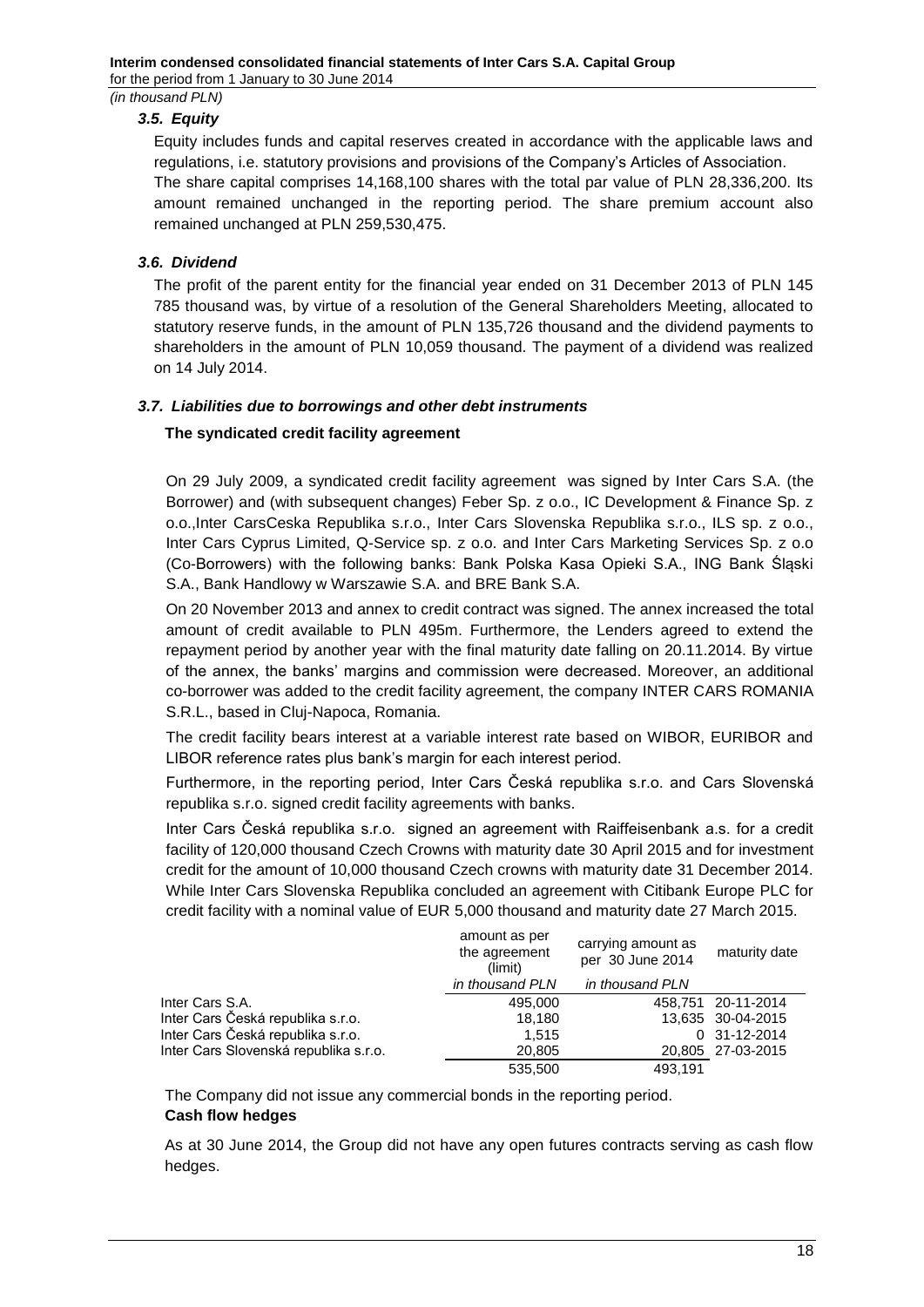## <span id="page-18-0"></span>*3.8. Contingent liabilities, security and future liabilities (including those resulting from operating lease contracts)*

Contingent liabilities, security and future liabilities, including those resulting from operating lease contracts, did not change significantly compared to those described in the financial statements prepared as at 31 December 2013.

#### <span id="page-18-1"></span>*3.9. Transactions with related entities*

All transactions with related entities are executed at arm's length. The parent entity transacts with entities related to the members of the Supervisory Board and the Management Board and their family members. The value of these transactions is shown in the table below.

|                                                                                  | 1.1.2014-<br>30.06.2014    | 1.1.2013-<br>30.06.2013 |
|----------------------------------------------------------------------------------|----------------------------|-------------------------|
| Remuneration of the members of the Supervisory Board and<br>the Management Board |                            |                         |
| Remuneration of the members of the Supervisory Board                             | 107                        | 109                     |
| Remuneration of the members of the Management Board                              | 5,163                      | 5,147                   |
|                                                                                  | 5,270                      | 5,256                   |
|                                                                                  |                            |                         |
|                                                                                  | $1.1.2014 -$<br>30.06.2014 | 1.1.2013-<br>30.06.2013 |
| Transactions with related entities                                               |                            |                         |
| Income on sales to related entities                                              | 516                        | 760                     |
| Purchase of goods and services from related entities                             | 4,030                      | 4,416                   |
|                                                                                  | 30 June 2014               | 30 June 2013            |
| Settlements with related entities                                                |                            |                         |
| Receivables from related entities                                                | 258                        | 709                     |
| Liabilities to related entities                                                  | 369                        | 49                      |

#### <span id="page-18-2"></span>*3.10. Events subsequent to the balance sheet day as at which the report was prepared which may have a material bearing on the Company's future financial results*

On 18 July 2014 Inter Cars S.A. company sold to ILS sp z o.o., a logistics company of Inter Cars Group, property land located in Zakroczym. The transaction was executed at arm's length. On this land ILS sp z o.o. is planning to develop a modern logistics centre with an area of 40,000 m2 and employment 200 people. Thanks to using an innovative technology the logistic centre is to increase substantially the flow of goods and efficiency of logistic operations. This investment will have a substantial influence on the position, competitiveness and potential of Inter Cars Group, allowing an expansion to foreign markets and realization of the Group's strategy to improve revenue.

On 30 June 2014, the company Lauber, dealing in remanufacturing of spare parts for cars, got a permission for performing its business activity within a Special Economic Zone in Slupsk. The company is planning to build till the end of 2019 in this place a new warehouse facility and the investment will have a total value of PLN 15,500 thousand.

On 30 July 2014 the company Inter Cars in Romania signed a credit facility agreement for credit line of RON 15 million (PLN 14,232 thousand) with ING Bank N. V. for a period of one year.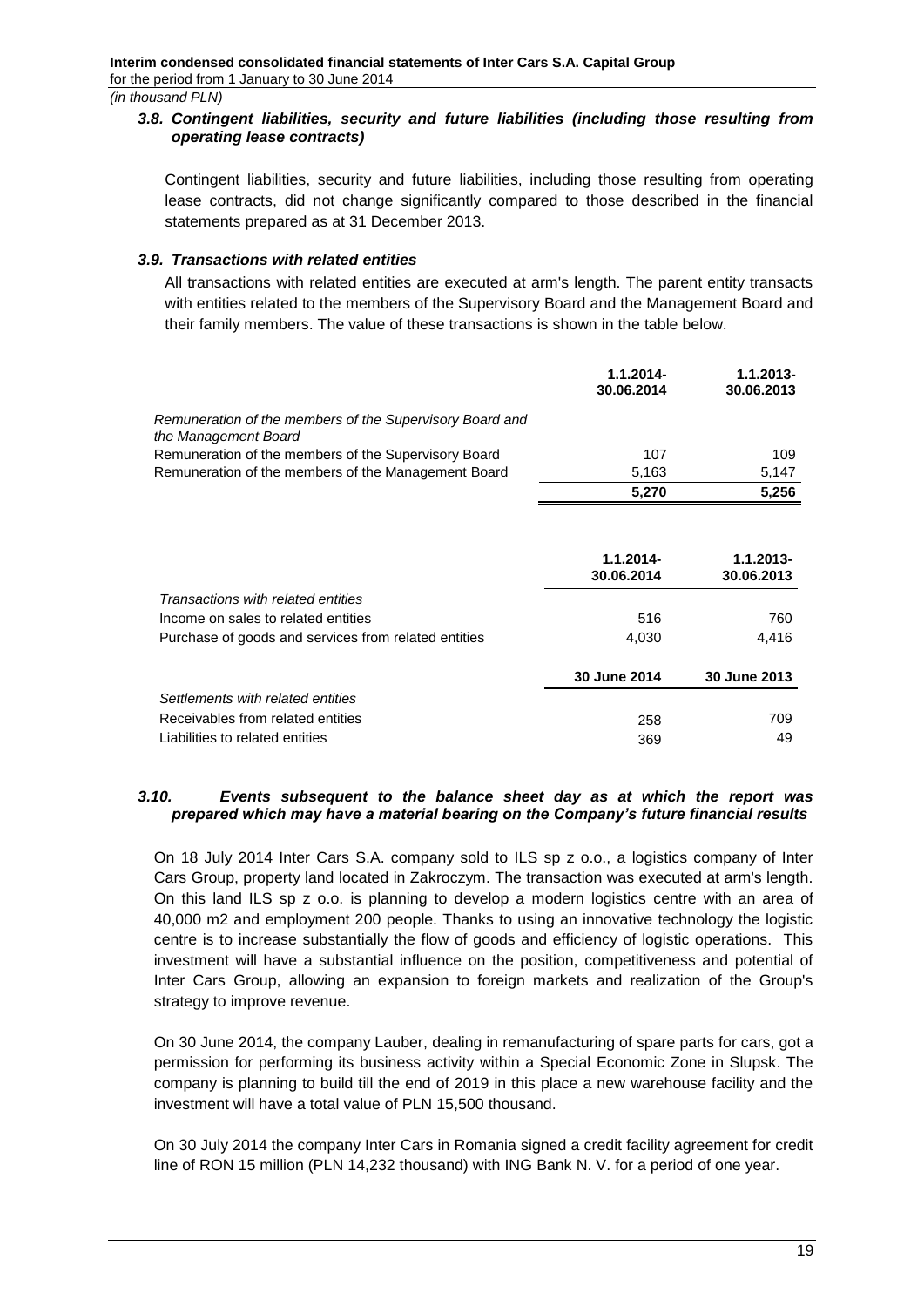On 20 August 2014 the company Inter Cars in the Czech Republic signed a credit facility agreement for credit line of EUR 4.5 million (PLN 18,724 thousand) with City Bank Europe plc for a period of one year.

# **Warsaw, 29 August 2014**

| Robert Kierzek                         | <b>Krzysztof Oleksowicz</b>    |
|----------------------------------------|--------------------------------|
| President of the Management Board      | Member of the Management Board |
| Krzysztof Soszyński                    | <b>Witold Kmieciak</b>         |
| Vice-President of the Management Board | Member of the Management Board |
| Wojciech Twaróg                        | Julita Pałyska                 |
| Member of the Management Board         | <b>Chief Accountant</b>        |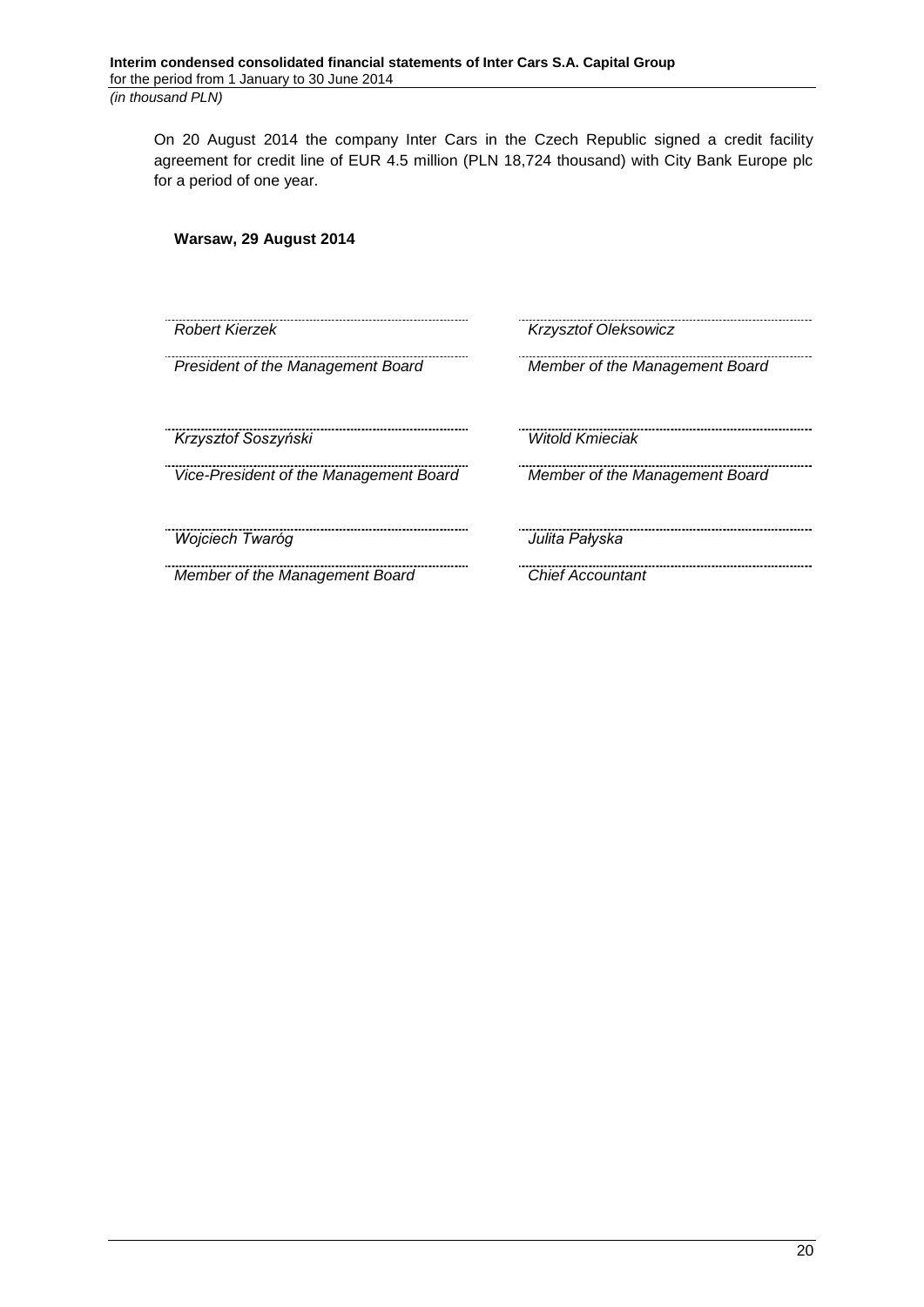# <span id="page-20-0"></span>**MANAGEMENT BOARD'S REPORT ON THE ACTIVITIES OF THE CAPITAL GROUP**

# <span id="page-20-1"></span>**1. Organizational structure of the Inter Cars Group, including entities subject to consolidation**

The parent company, Inter Cars S.A. (hereinafter referred to as "the Company" / "the parent entity") is registered in Poland. The abridged interim consolidated financial statements of the Inter Cars S.A. Capital Group for the period from 1 January to 30 June 2014 contain the details of the parent entity and its subsidiaries referred to as the Inter Cars S.A. Capital Group (hereinafter referred to as "the Group") and the Group's interest in related entities.

The financial statements of the following entities were subject to consolidation ("the Capital Group"):

- the parent entity: Inter Cars S.A., with its registered seat in Warsaw,
- subsidiaries: Inter Cars Ukraine LLC, with its registered seat in Khmelnytskyi, Ukraine (100% of Inter Cars S.A.'s interest in the company's capital), Lauber Sp. z o.o., with its registered seat in Słupsk (100%), Q-Service Sp. z o.o., with its registered seat in Warsaw (100%), Inter Cars Česká Republika, with its registered seat in Prague (100%), Feber Sp. z o.o., with its registered seat in Warsaw (100%), Inter Cars Slovenska Republika, with its registered seat in Bratislava (100%), Inter Cars Lietuva UAB, with its registered seat in Vilnius (100%), IC Development & Finance Sp. z o.o., with registered seat in Warsaw (100%), Armatus Sp. z o.o., with its registered seat in Warsaw (100%), JC Auto s.r.o., with its registered seat in Karvina - Darkow (100%), Inter Cars Hungária Kft, with its registered seat in Budapest (100%), JC Auto S.A., with its registered seat in Braine L'Allued (100%), Inter Cars d.o.o., with its registered seat in Zagreb (100%), JC Auto s.r.l., with its registered seat Milan (100%), Inter Cars Romania s.r.l., with its registered seat in Cluj-Napoca (100%), Inter Cars Cyprus Limited, with its registered seat in Nicosia (100%), Inter Cars Latvija SIA, with its registered seat in Riga (100%), Inter Cars Bulgaria, with its registered seat in Sophia (100%), Cleverlog Autoteile GmbH, with its registered seat in Reinbek (100%), Inter Cars Marketing Services Sp. z o.o., with its registered seat in Warsaw (100%), ILS Sp; z o.o., with its registered seat in Nadarzyn (100%), Inter Cars Malta Holding Limited, with its registered seat in Quormi (100%), Inter Cars Malta Limited, with its registered seat in Quormi (100 % ), Q-service Truck Sp. z o.o. with its registered seat in Warsaw (100 %) and InterMeko Europe sp. z o.o. with its registered seat in Warsaw (50 % ).

### <span id="page-20-2"></span>**2. Basis of preparing the condensed interim consolidated financial statements**

The condensed interim consolidated financial statements of the Inter Cars Capital Group were prepared for the period of 6 months ended on 30 June 2014.

The condensed interim financial statements comply with the requirements of the International Accounting Standard IAS 34 "Interim Financial Reporting" related to interim financial statements, and do not contain all the information required for annual financial statements. These condensed interim financial statements should be read together with the annual consolidated financial statements.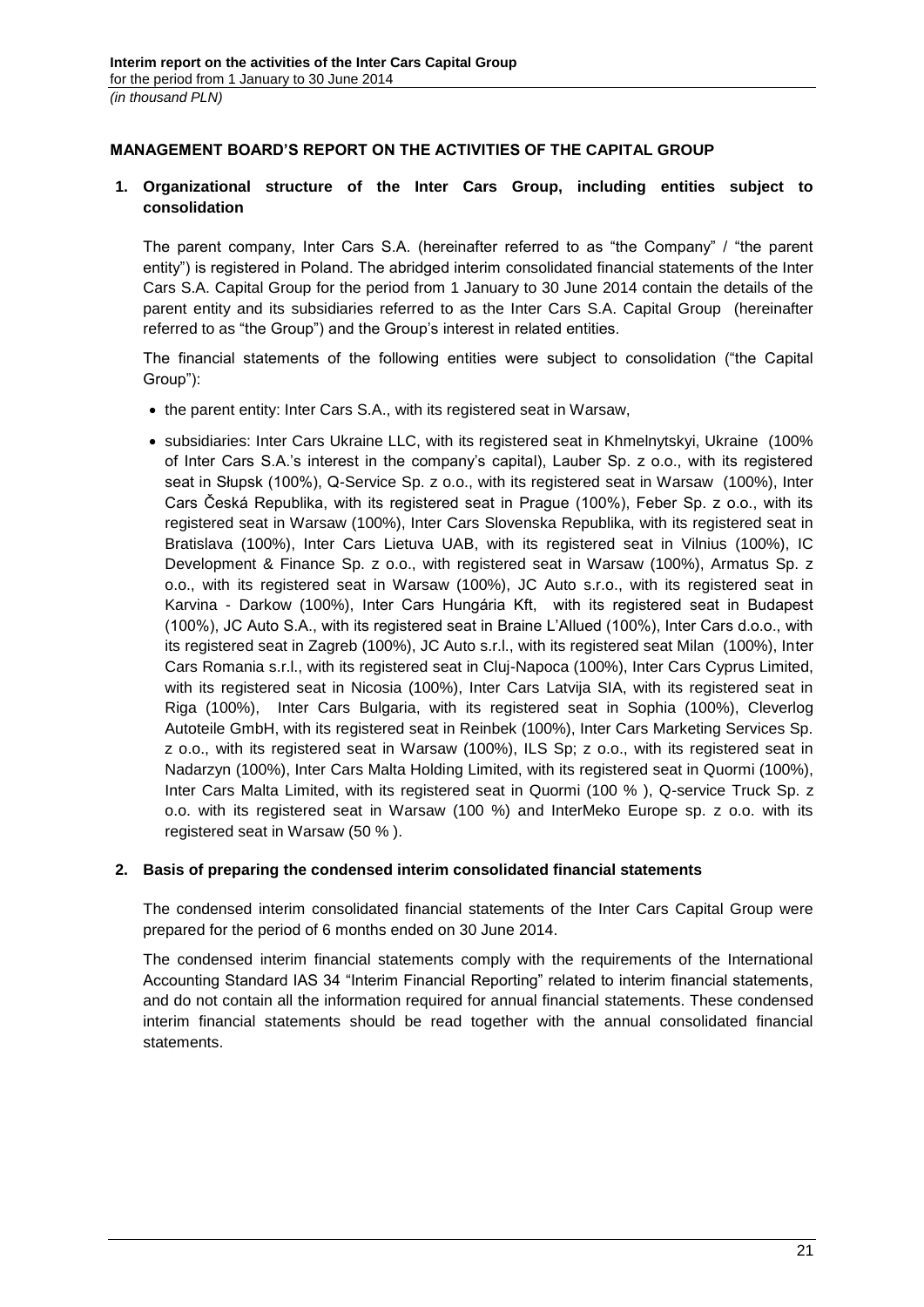<span id="page-21-0"></span>**3. Overview of the Group's operations on consolidated and separate basis for the period from 1 January 2014 – 30 June 2014.** 



**Overview of the financial results of the Inter Cars Group for the first half of 2014**

year 2013. The main reason is a reduction in demand in Ukraine as a result of geopolitical situation and conflict with Russia.

- sales by overseas distribution companies in the first half of 2014 amounted to PLN 504m ,i.e. accounting for a 24% growth

Just like in the 1 half a year 2013, the sales of the overseas distribution companies have been more dynamic than the export sales of Inter Cars S.A.

The revenues of Inter Cars at home accounted for app. 67% of the total revenues of the Capital Group (taking into account consolidation exclusions) and remains at the same level as in first 6 months of 2013. The Polish market remains the basic sales market for the Capital Group.

- The consolidated margin on the sale of goods stays at 31.5%, i.e. no change in comparison to six months of 2013. In comparable periods, the impact of exchange rate gains / losses on the margin was very small (0.35 p.p. in the first halfyear 2014 and 0.15 p.p. in the same period of 2013).
- The consolidated margin on the operating activities for the first half of 2014 **increased by 28.3%** compared to the same period of the previous year.
- The consolidated net profit for the first 6 months of 2014 **increased by 39.2%** compared to the same period of the previous year.
- The costs of sales and administration for 6 months of 2014 decreased by 0.3 p.p. and amounted to 13.9% compared to the same period of the previous year.
- The effective tax rate for the Group for 6 months of 2014 cumulatively was 14.7%.
- Cash generated by operating activities amounted to PLN **7.5 million.** A significant improvement in the cash flows results mainly from an improved stock turnover resulting from implementing a new policy of stock replenishment. The stock turnover for the Group was **142 days** – an increase of **6 days** compared to the same period of the previous year.
- The consolidated revenues on the Group's sales increased by **13.9%** compared to the same period of 2013.
- Export sales understood as direct sales (from Inter Cars S.A.) to overseas contractors (mainly from Eastern European markets) and to overseas distribution companies increased by 14% compared to the same period of the previous year, where:
	- direct sales to overseas contractors in the first half of 2014 amounted to PLN 101m, i.e. a 16.5% decrease compared to first half of the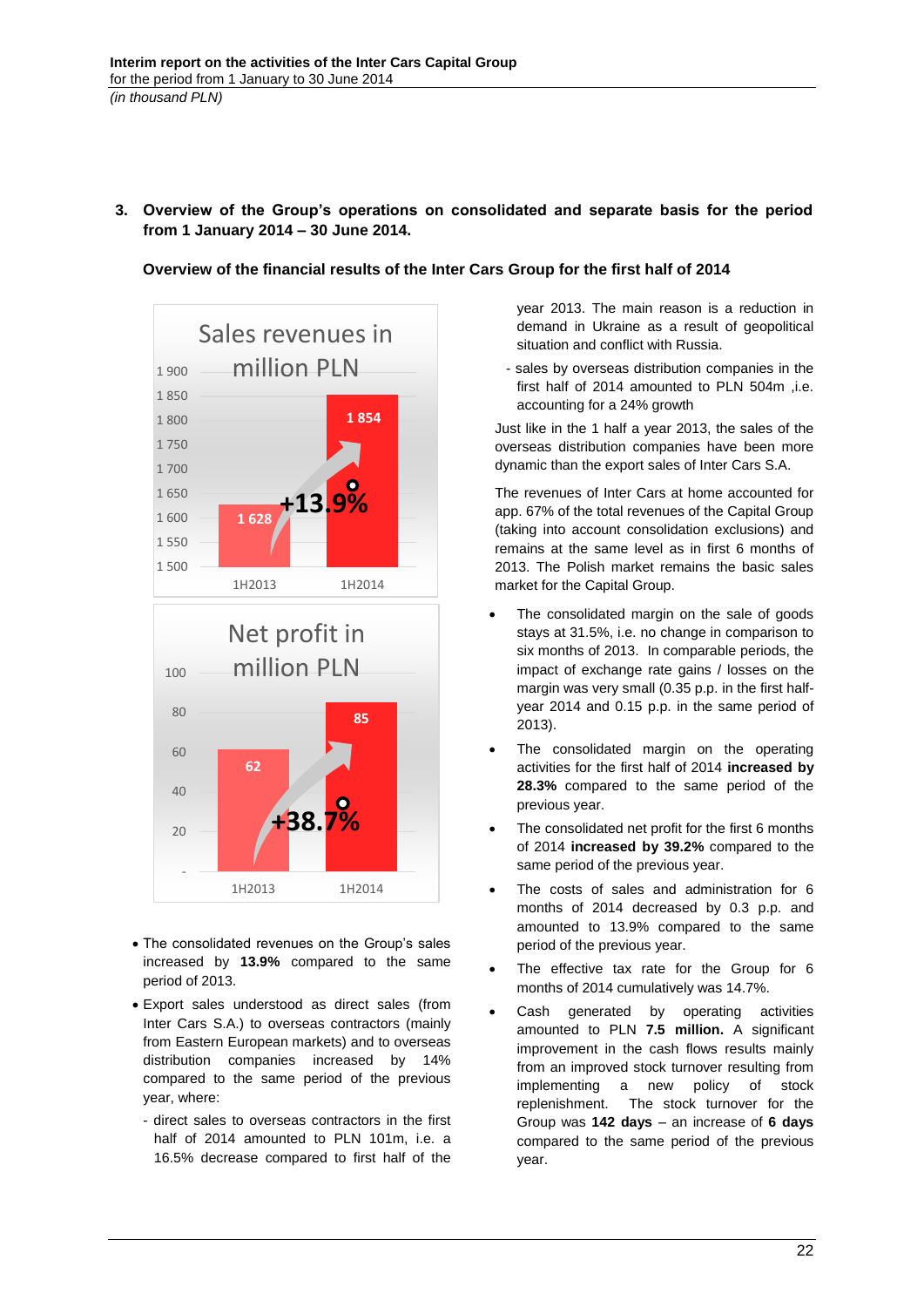# **Revenues increased in almost all geographical markets.**

The Company has been consistently expanding its business in Central and Eastern Europe. This market displays a large potential of growth and a net profitability higher than the domestic market. The highest sales dynamics after 6 months of 2014 – compared to the same period of the previous year – (after translation to PLN and consolidation exclusions) was recorded by companies in the following countries: Latvia (a growth of 143 % ), Hungary (a growth of 100 %) and Bulgaria (a growth of 82 % ). Whilst among the companies with the strongest impact on revenues of the Group we need to indicate Romania (a growth of 46 % ), Croatia (a growth of 26 % ), Czech Republic (a growth of 9 %) and Lithuania (a growth of 16 % ).

The subsidiary company whose revenues decreased in comparison to the first 6 months of 2013 is Inter Cars Ukraine. The cause of decreased of sales expressed in PLN is weakening of Ukrainian currency in relation to PLN. In local currency, UAH, the company recorded an increase of approximately 18%.

Inter Cars S.A., using cautious policy, does not plan to expand in the region until the time of stability of geopolitical situation.

# **The underlying financial data of the Inter Cars S.A. Group for 1 half of 2014 were as follows:**

| (in thousand)                  | 2014       | 2013       | 2014       | 2013       |
|--------------------------------|------------|------------|------------|------------|
|                                | <b>PLN</b> | <b>PLN</b> | <b>EUR</b> | <b>EUR</b> |
| Sales income                   | 1,854,489  | 1,627,837  | 443,828    | 386,293    |
| Gross profit (loss) on sales   | 583,903    | 512,693    | 139,743    | 121,664    |
| Net financial revenues / costs | (10, 497)  | (14, 337)  | (2,512)    | (3, 402)   |
| Operating profit (loss)        | 110,938    | 86,500     | 26,550     | 20,527     |
| Net profit (loss)              | 85,701     | 61,553     | 20,510     | 14,607     |
| Other financial data           |            |            |            |            |
| Operating cash flows           | 7,471      | 115,388    | 1,788      | 27,382     |
| Investing cash flows           | (32,706)   | (21, 216)  | (7, 827)   | (5,035)    |
| Financing cash flows           | 30,866     | (57,387)   | 7,387      | (13, 618)  |
| Basic profit per share         | 6.05       | 4.34       | 1.45       | 1.03       |
| Sales margin                   | 31.5%      | 31.5%      |            |            |
| <b>EBITDA</b> margin           | 7.1%       | 6.5%       |            |            |
|                                |            |            |            |            |
|                                |            | As at      |            |            |

|                                                                 | ma al      |                       |                       |         |
|-----------------------------------------------------------------|------------|-----------------------|-----------------------|---------|
|                                                                 |            | 30/06/2014 31/12/2013 | 30/06/2014 31/12/2013 |         |
| Consolidated statement of the financial<br>situation            | <b>PLN</b> | <b>PLN</b>            | EUR                   | EUR     |
| Cash and cash equivalents                                       | 55,828     | 50.197                | 13.417                | 12.104  |
| Balance sheet total                                             | 1.949.741  | 1,696,612             | 468,586               | 409,098 |
| Loans, borrowings and finance lease                             | 551,134    | 479.726               | 132.455               | 115,675 |
| Equity attributable to the shareholders of the<br>parent entity | 974,892    | 903.766               | 234.298               | 217.922 |

The following exchange rates were applied to calculate selected financial data in EUR:

- for the statement of financial position items the National Bank of Poland exchange rate of 30 June 2014 EUR 1 = PLN 4.1609, and exchange rate of 31 December 2013 – EUR 1 = PLN 4.1472
- for the comprehensive income and cash flow statement items an exchange rate constituting the average National Bank of Poland exchange rate announced on the last day of each month of the first 6 months of 2014 and 2013, respectively: 1 EUR = PLN 4.1784 and 1 EUR = PLN 4.2140 PLN.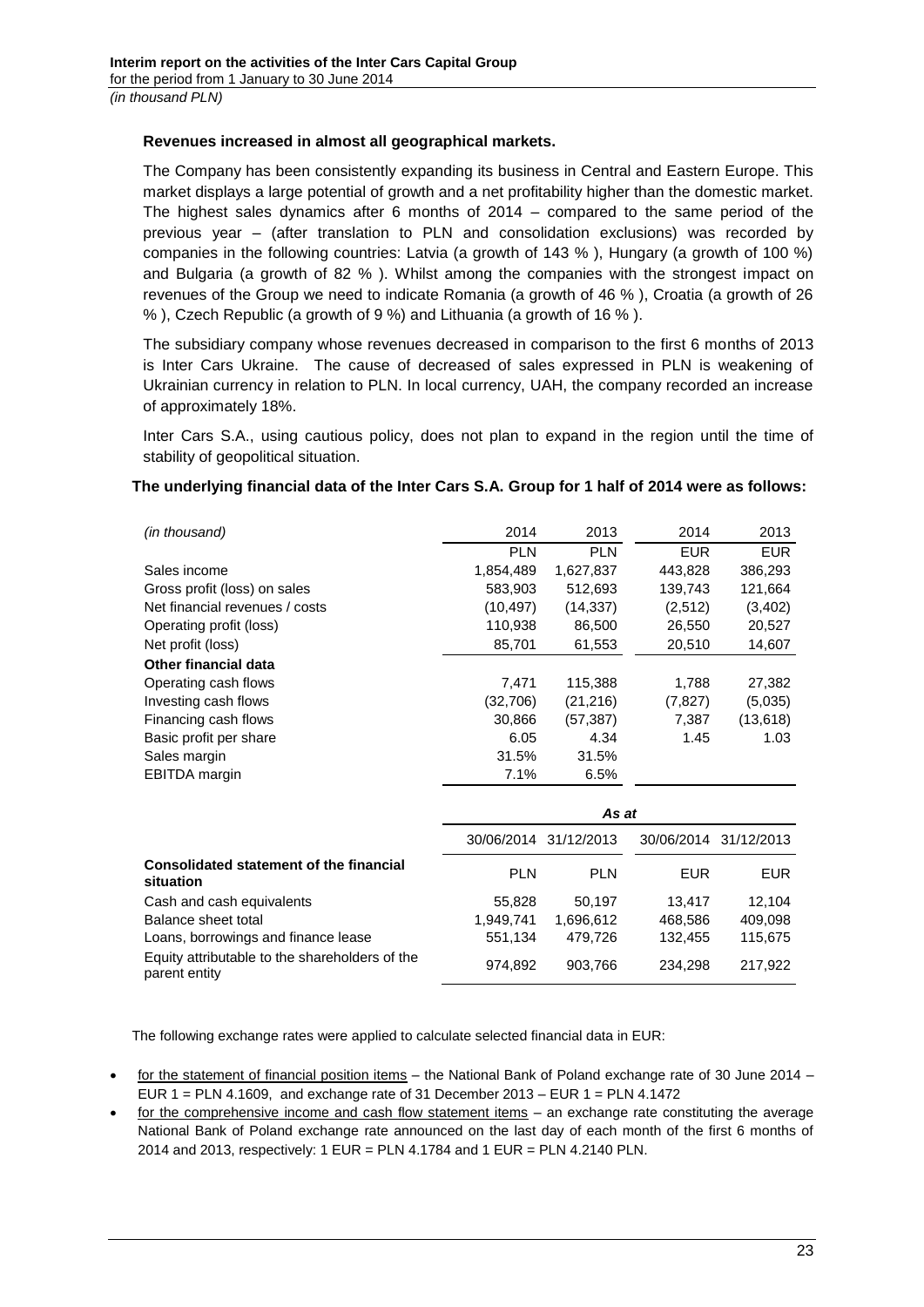# **Overview of the financial results of the parent company – Inter Cars**

|                                            | for 6 months ended on 30 June |            |            |            |
|--------------------------------------------|-------------------------------|------------|------------|------------|
| (in thousand)                              | 2014                          | 2013       | 2014       | 2013       |
| Separate statement of comprehensive income | <b>PLN</b>                    | <b>PLN</b> | <b>EUR</b> | <b>EUR</b> |
| Sales revenues                             | 1,606,252                     | 1,409,748  | 384,418    | 334,539    |
| Gross profit (loss) on sales               | 423,505                       | 385,739    | 101,356    | 91,537     |
| License fees                               | (25, 182)                     | (21, 532)  | (6,027)    | (5, 110)   |
| Net financial revenues / costs             | (7, 720)                      | (8, 403)   | (1,848)    | (1,994)    |
| Operating profit (loss)                    | 50,017                        | 47,203     | 11,970     | 11,201     |
| Net profit (loss)                          | 40,339                        | 35,601     | 9,654      | 8,448      |
| Other financial data                       |                               |            |            |            |
| Operating cash flows                       | 2,482                         | 111,316    | 594        | 26,416     |
| Investing cash flows                       | (20, 255)                     | (28, 810)  | (4, 847)   | (6, 837)   |
| Financing cash flows                       | 25,490                        | (57,004)   | 6,100      | (13, 527)  |
| Basic profit per share                     | 2.85                          | 2.51       | 0.68       | 0.60       |
| Sales margin                               | 26.40%                        | 27.40%     |            |            |

The underlying financial data of Inter Cars S.A. were as follows:

|                                              | As at                 |            |                 |            |
|----------------------------------------------|-----------------------|------------|-----------------|------------|
| Separate statement of the financial position | 30/06/2014 31/12/2013 |            | 30 June<br>2014 | 31/12/2013 |
|                                              | <b>PLN</b>            | <b>PLN</b> | EUR             | <b>EUR</b> |
| Cash and cash equivalents                    | 23.519                | 15.802     | 5.652           | 3,810      |
| Balance sheet total                          | 1.854.884             | 1.629.695  | 445,789         | 392,963    |
| Loans, borrowings and finance lease          | 566.702               | 503.441    | 136.197         | 121,393    |
| Equity                                       | 874,886               | 844.606    | 210,263         | 203,657    |

**The sales revenues** in 1 half of 2014 were **13.9% higher** than in the same period of 2013.

The gross sales profit (for the 1 half of 2014) was 9.8% higher than in the same period of 2013. By contrast, the gross profit was 13.4% higher than in the same period of 2013. **The sales margin** for the 1 half of 2014 was 26.4% (compared to 27.4% in the 1 half of 2013). Reduction in margins by 1 percentage point is mainly due to an increase in low-margin sales to subsidiaries and a small decrease in margin on items of garage equipment, motorcycles and installations used for tuning cars.

**Distribution service costs** – the share of the branch managing entity in the margin. The sales margin generated by a branch is divided between the branch and Inter Cars in the 50/50 ratio. The branch system is based on the assumption of entrusting management of a distribution point (branch) to external entities. Sales are made on behalf of Inter Cars.

**Financial revenues and costs** include primarily costs and revenues due to interest. In 2014, the Company incurred PLN 8,839 thousand of these costs, compared to PLN 10,168 thousand in the same period of 2013.

**Liabilities resulting from credits, loans, debt securities and finance lease** as at 30 June 2014 amounted to PLN 566,702 thousand, i.e. 12.6% more compared to PLN 503,441 thousand as at 31 December 2013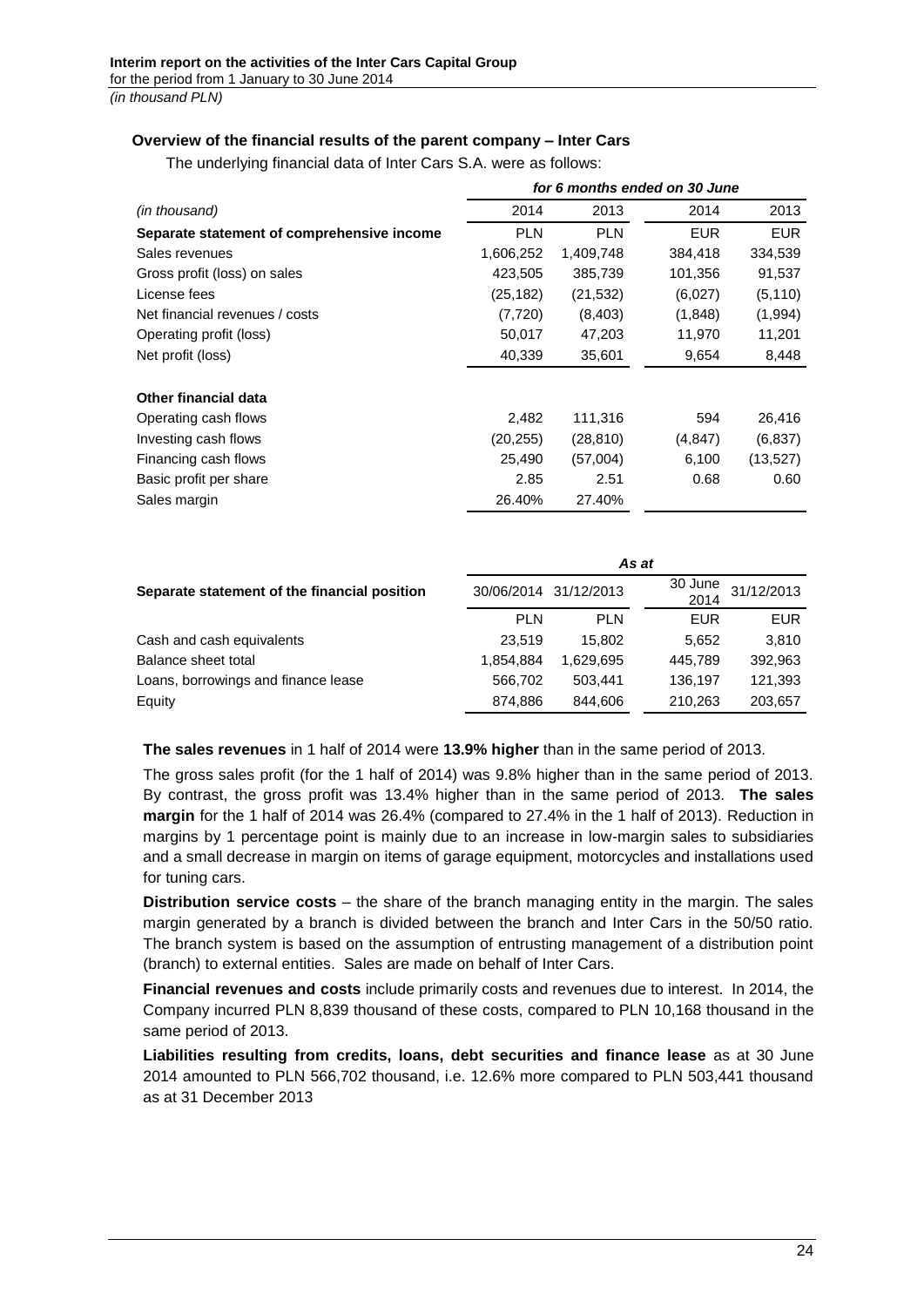<span id="page-24-0"></span>**4. Factors and events of a non-recurring nature having a material bearing on the financial result, and a description of the Company's material achievements and failures along with a list of related key events**

# *The major events affecting the current and future business activity*

- Consolidated EBITDA for the period of 12 months cumulatively for the period ended on 30 June 2014 was PLN 257,460k (cumulatively, as operating profit plus depreciation) and was higher by PLN 58,669k than in 2013.
- The net debt /EBITDA ratio was 1.92 compared to 1.91 as at 30 June 2013.
- The highest revenues in history were recorded by companies in Romania and Latvia, which is linked to the creation (Latvia) and further development (Romania) of spare parts distribution centres, so-called central warehouses. Moreover a substantial increase in sales was recorded in distribution companies in Lithuania, Hungary, Bulgaria and Croatia.
- Boom on heavy goods vehicle market in general in the end of 2013 and increase in registration of truck-tractors in 2014 translated into very good results of the segment of trailers and semi-trailers in 4th quarter 2013 as well as in 1 half of 2014. Total number of registrations in the first six months of 2014 increased by 24.9 % to 8,739 vehicles (source: quarterly report PZPM and KPMG; edition Q3/2014). In this period, sales of Feber company, belonging to the Inter Cars Group, manufacturing semi-trailers increased by 34%.
- In the first half of 2014, the Council of Ministers decided to expand Warmian-Mazurian economic zone to the land in Zakroczym, where the Inter Cars S.A. Group has its premises. The decision influenced acceleration of realization of plans regarding construction of modern warehousing facility on this land. The warehouse will be equipped with innovative world leading technology, which will clearly increase the efficiency of the Company in the logistics.

# <span id="page-24-1"></span>**5. The effects of changes in the composition of the entity**

On 10 April 2014 Inter Cars S.A. established a newly created company under the name of Inter Cars d o.o., with its registered seat in Ljubljana in Slovenia. Whilst on 23 April 2014 Inter Cars disposed 50% of shares in the company InterMeko Europa Sp z o.o. for the company from the automotive industry Mekonomen.

Besides the above, during the reporting period there were no significant changes in the structure of Inter Cars Group.

# <span id="page-24-2"></span>**6. The Management Board's standpoint on the feasibility of meeting the previously published forecasts of financial results for 2014**

The Capital Group Inter Cars S.A. did not publish any forecasts of financial results.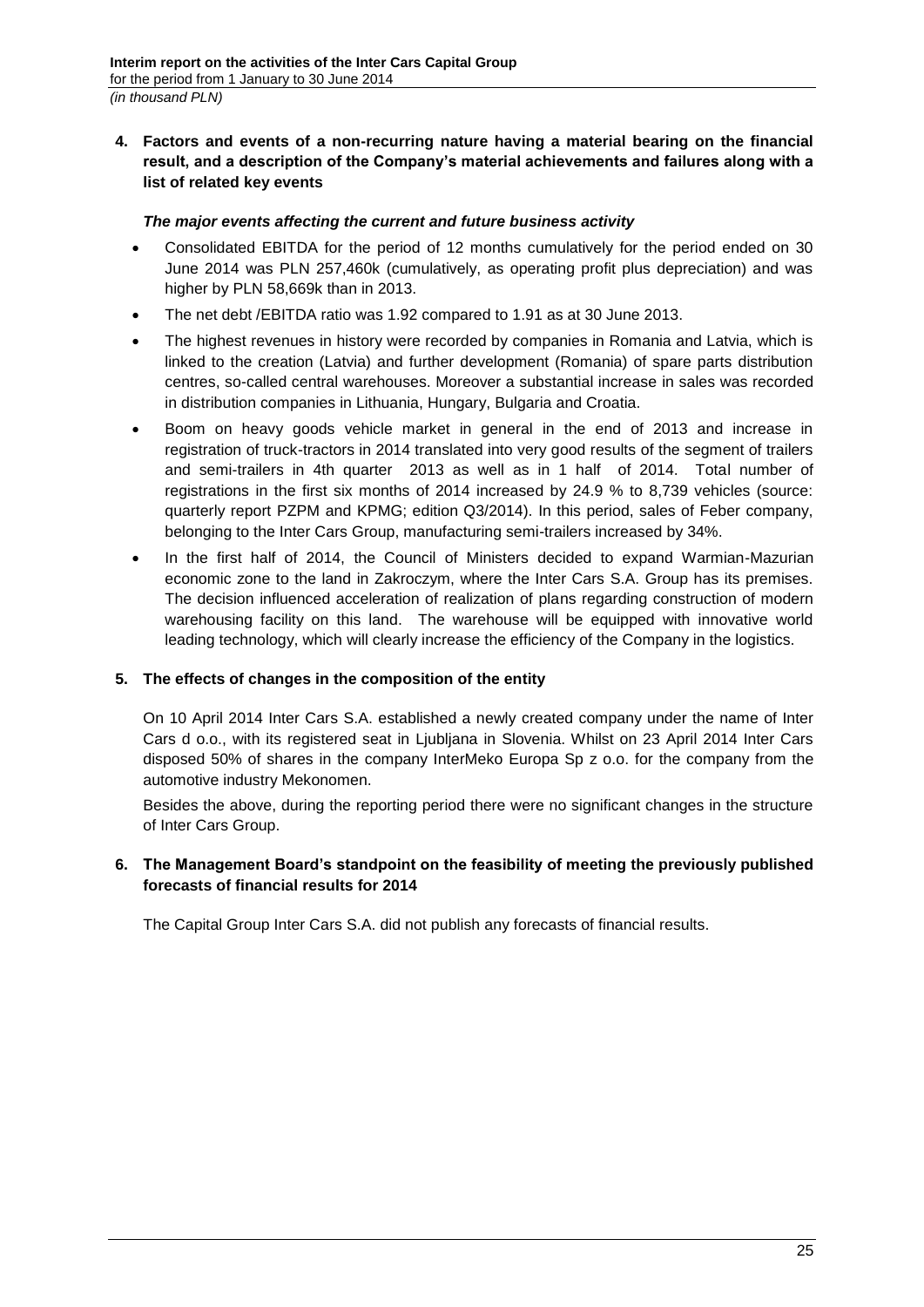#### <span id="page-25-0"></span>**7. Shareholders holding 5% or more of the total vote as at the date of publication of these financial statements:**

| <b>Shareholder</b>                           | Number of<br>shares as at | <b>Total</b><br>nominal<br>value | Percentage<br>of share in<br>the share<br>capital held | Percentage of<br>total vote held |
|----------------------------------------------|---------------------------|----------------------------------|--------------------------------------------------------|----------------------------------|
|                                              |                           | (PLN)                            | (%)                                                    | (%)                              |
| Krzysztof Oleksowicz                         | 4,472,271                 | 8,944,542                        | 31.57%                                                 | 31,57%                           |
| Andrzej Oliszewski                           | 1,302,000                 | 2,604,000                        | 9.19%                                                  | 9.19%                            |
| <b>ING Otwarty Fundusz Emerytalny</b>        | 1,100,000                 | 2,200,000                        | 7,76%                                                  | 7,76%                            |
| <b>AMPLICO Otwarty Fundusz</b><br>Emerytalny | 780,000                   | 1.560.000                        | 5.51%                                                  | 5,51%                            |
| <b>AVIVA Otwarty Fundusz Emerytalny</b>      | 1,500,000                 | 3,000,000                        | 10,59%                                                 | 10,59%                           |
| AXA Otwarty Fundusz Emerytalny               | 897,777                   | 1,795,554                        | 6,34%                                                  | 6,34%                            |
| <b>Total</b>                                 | 10,052,048                | 20,104,096                       | 70,95%                                                 | 70,95%                           |

By the date of release of these financial statements, the Company has not received any other shareholding notifications

#### <span id="page-25-1"></span>**8. Changes in major holdings of the Company shares**

There were no changes in major holdings of the Company shares since the date of the most recent quarterly report.

# <span id="page-25-2"></span>**9. Changes in the number of shares and rights to shares (options) in Inter Cars S.A. held by the Company's Management and supervisory personnel since the publication of the most recent quarterly report.**

The Company's supervisory and managing personnel hold a total of 5,815,309 shares, constituting 41.05% of the total vote at the General Shareholders Meeting of Inter Cars.

The managing and supervisory personnel hold no shares in the subsidiaries of Inter Cars.

| <b>Shareholder</b>          | Number of<br>shares as at | <b>Total nominal</b><br>value | Percentage of<br>share in the<br>share capital<br>held | Percentage of<br>total vote held |
|-----------------------------|---------------------------|-------------------------------|--------------------------------------------------------|----------------------------------|
|                             |                           | (PLN)                         | (%)                                                    | (%)                              |
| <b>Krzysztof Oleksowicz</b> | 4.472.271                 | 8.944.542                     | 31.57%                                                 | 31.57%                           |
| Andrzej Oliszewski          | 1,302,370                 | 2,604,740                     | 9.19%                                                  | 9,19%                            |
| Robert Kierzek              | 29,834                    | 59,668                        | 0.21%                                                  | 0,21%                            |
| Krzysztof Soszyński         | 9,834                     | 19,668                        | $0.07\%$                                               | 0.07%                            |
| <b>Witold Kmieciak</b>      | 1,000                     | 2,000                         | 0.01%                                                  | 0,01%                            |
| Total                       | 5,815,309                 | 11,630,618                    | 41.05%                                                 | 41,05%                           |

Changes in ownership of the Company shares held by the Company's management and supervisory personnel since the publication of the most recent quarterly report:

| <b>Shareholder</b>   | Number of<br>shares as at<br>as at<br>15/05/2014 | <b>Increases</b>         | <b>Decreases</b>         | <b>Number of</b><br>shares as at<br>as at<br>29/08/2014 |
|----------------------|--------------------------------------------------|--------------------------|--------------------------|---------------------------------------------------------|
| Krzysztof Oleksowicz | 4,472,271                                        | $\overline{\phantom{a}}$ | -                        | 4,472,271                                               |
| Andrzej Oliszewski   | 1,302,370                                        | $\overline{\phantom{0}}$ | $\blacksquare$           | 1,302,370                                               |
| Robert Kierzek       | 29,834                                           | ٠                        | -                        | 29,834                                                  |
| Krzysztof Soszyński  | 9,834                                            | $\overline{\phantom{0}}$ | $\overline{\phantom{0}}$ | 9,834                                                   |
| Witold Kmieciak      | 1,000                                            | ٠                        |                          | 1,000                                                   |
| Total                | 5,815,309                                        | $\blacksquare$           |                          | 5,815,309                                               |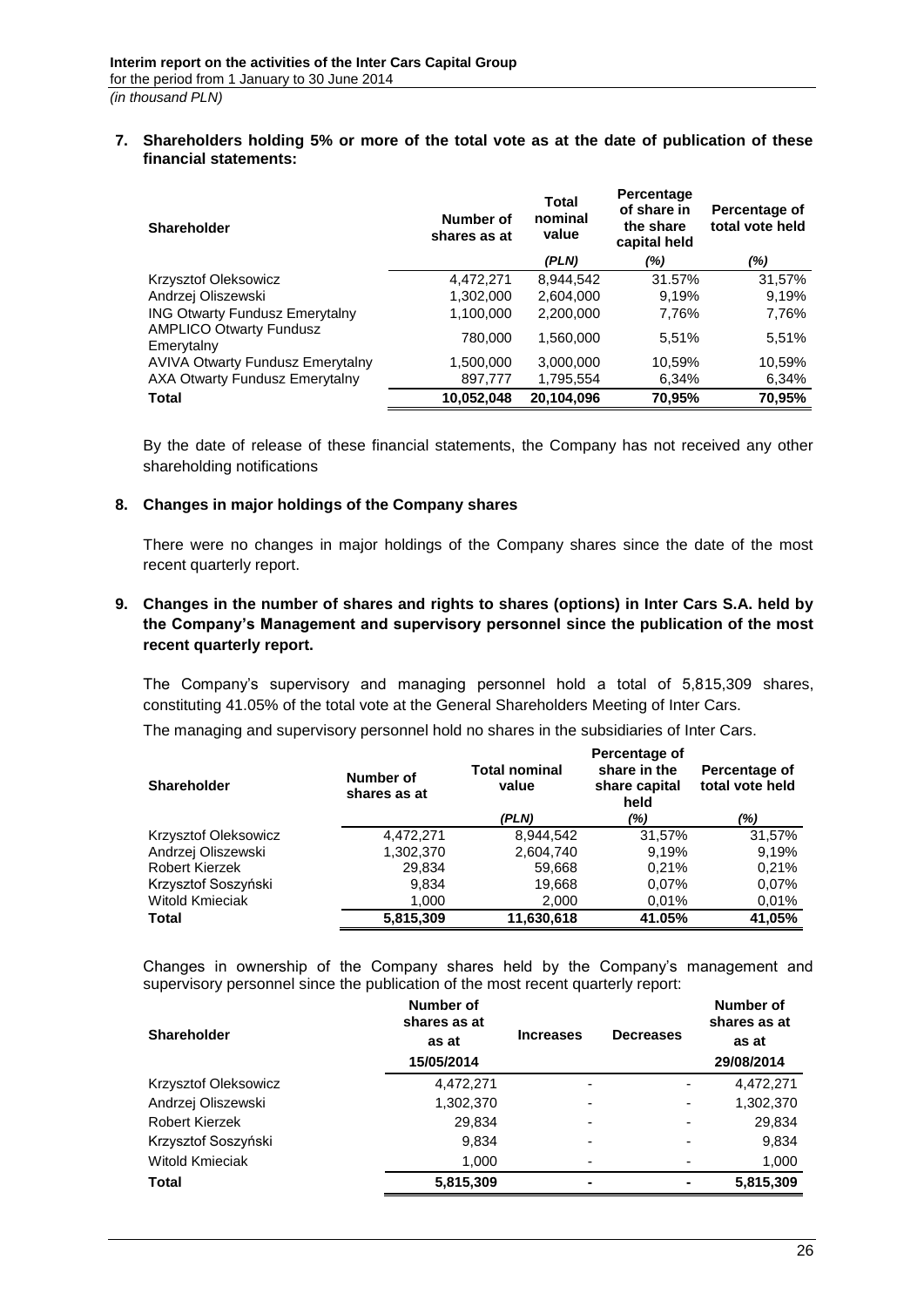#### <span id="page-26-0"></span>**10. Information on court, arbitration and administrative proceedings**

In 2014, no proceedings were brought before any court or administrative body with respect to any liabilities or claims of Inter Cars S.A. or its subsidiary undertakings, whose aggregate value would represent 10% or more of the Company's equity.

Furthermore, no proceedings are pending before any court or administrative body with respect to any liabilities or claims of Inter Cars S.A. or its subsidiaries whose aggregate value would represent 10 % or more of the Company's equity.

#### <span id="page-26-1"></span>**11. Other information which the Company deems relevant for the assessment of its personnel, assets, financial position and financial result or changes in any of the foregoing, and for the assessment of the Company's ability to perform its obligations**

This information is included in the section entitled "Factors and events of a non-recurring nature having a material bearing on the financial result, and a description of the Company's material achievements and failures along with a list of related key events."

#### <span id="page-26-2"></span>**12. Factors which in the Company's opinion will affect its financial results in the period covering at least the next quarter.**

Factors which in the Management Board's opinion will affect the Company's financial results in Q3 2014 include:

- *trends in the foreign exchange rates, mainly* EUR, USD and YEN against PLN, UAH, HUF, CZK, SKK, LTL, HRK, RON, BGN and LTV;
- $\checkmark$  trends in the demand from export customers, related mainly to political and legal situation in Ukraine;
- $\checkmark$  changes in interest rates, which will determine the amount of interest on contracted loans and thus affect the financial expenses ;
- $\checkmark$  planned improvement in the stock turnover, which should reduce the financial costs by lowering the requirement for inventory financing;
- *optimization of logistics processes related to cost reductions*;
- $\checkmark$  enhanced awareness of the "Inter Cars" brand and obtaining new customers, which will contribute to the development of operating activities;

In August 2014, implementation work was carried out over a new version of database used by the computer system of the company in Poland, and therefore there were transitional technical problems in realization of the sales process on the territory of Poland. Foreign sales of the Group was realized smoothly. Technical problems had an impact on sales results in August, however, as at reporting date, in the opinion of the Board of Managers, they shall not have a significant impact on the results for the Q3 2014. The process of stabilization and restoring full functionality of the system has been finished. Detailed data on sales revenues for August this year will be announced to the public, in compliance with the existing practice of the Company, in the monthly current report on sales of the Inter Cars Capital Group.

#### <span id="page-26-3"></span>**13. Key threats and risks affecting the remaining months of the financial year**

The risks regarding Q3 2014, specified by the Management Board affect also the other months of 2014, as specified in section 12.

# <span id="page-26-4"></span>**14. Information on conclusion by the Company or its subsidiaries of a single or more transactions with related entities if such transactions are jointly or separately material and were not concluded at arm's length.**

All transactions with related entities were concluded at arm's length.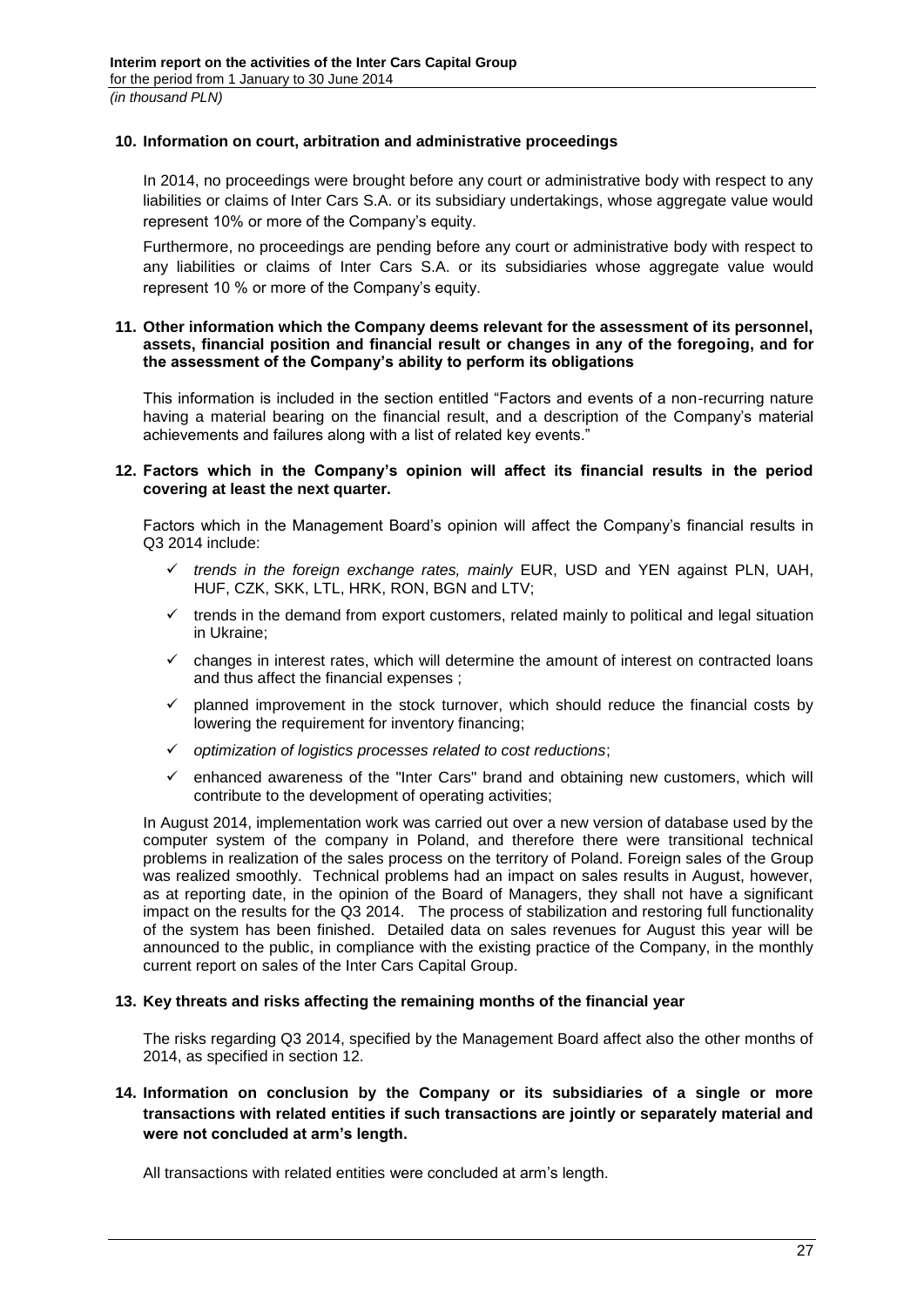<span id="page-27-0"></span>**15. Information on sureties issued by the Company or its subsidiary in respect of loans or borrowings or guarantees issued – jointly to a single entity or its subsidiary, where the total value of such sureties or guarantees is equivalent to at least 10% of the Company's equity.** 

| (in thousand PLN)            |                         |            | Status as at |  |
|------------------------------|-------------------------|------------|--------------|--|
| To                           | Period covered          | 30/06/2014 | 31/12/2013   |  |
| Lauber Sp. z o.o.            | 2014-01-13              |            | 197          |  |
| Feber Sp. z o.o.             | Until further<br>notice | 915        | 912          |  |
| Feber Sp. z o.o.             | 2015-05-23              | 2,000      | 2,000        |  |
| Inter Cars Bulgaria Ltd.     | 2015-07-05              | 262        | 260          |  |
| RIM Sp. z o.o.               | Until further<br>notice | 20         | 20           |  |
| Glob Cars Sp.z o.o.          | Until further<br>notice | 150        | 150          |  |
| JC Auto Kraków               | Until further<br>notice | 50         | 50           |  |
| Tomasz Zatoka APC Polska     | Until further<br>notice | 170        | 170          |  |
| Michał Wierzobolowski Fst M. | Until further<br>notice | 250        | 250          |  |
| Intraserv                    | Until further<br>notice | 50         | 50           |  |
| Ducati Motor Holding         | 2014-07-31              | 3,329      | 311          |  |
| Feber Sp. z o.o.             | 2014-12-31              | 4,160      | 4,147        |  |
| <b>IC UKRAINE</b>            | 2014-12-31              | 416        |              |  |
| <b>ICMS</b>                  | 2014-09-30              | 160        |              |  |
| PKM sp z o.o. in Sosnowiec   | 2014-08-24              | 137        |              |  |
|                              |                         | 12,069     | 8,517        |  |

All guarantees were issued by the parent entity to its subsidiaries free of charge. The guarantees are aimed at securing the repayment of other trade liabilities Additionally a bank guarantee was issued to Inter Cars Slovenská Republika s.r.o. on behalf Inter Cars S.A. for EUR 5 million.

### **Warsaw, 29 August 2014**

*Member of the Management Board*

| <b>Robert Kierzek</b>             | Krzysztof Soszyński                       |
|-----------------------------------|-------------------------------------------|
| President of the Management Board | Vice-President of the Management<br>Board |
| Krzysztof Oleksowicz              | <b>Witold Kmieciak</b>                    |
| Member of the Management Board    | Member of the Management Board            |
|                                   |                                           |
| Wojciech Twaróg                   |                                           |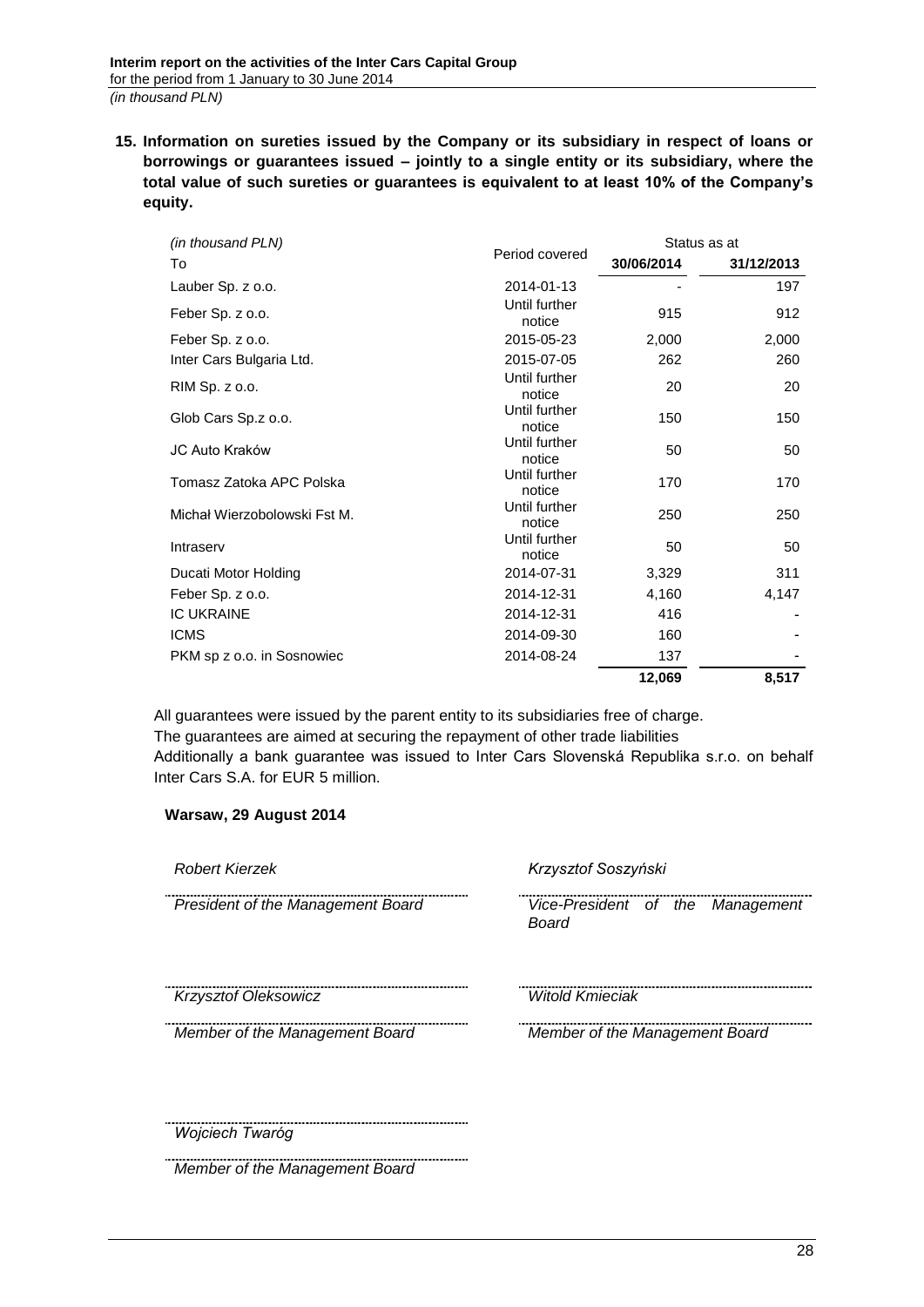#### <span id="page-28-0"></span>**INTERIM CONDENSED SEPARATE FINANCIAL STATEMENTS OF INTER CARS S.A. FOR THE PERIOD FROM 1 JANUARY 2014 TO 30 JUNE 2014**

#### <span id="page-28-1"></span>**Separate statement of financial position**

| (in thousand PLN)                                   | 30 June 2014 | 31/12/2013 |
|-----------------------------------------------------|--------------|------------|
|                                                     | Not audited  |            |
| <b>ASSETS</b>                                       |              |            |
| <b>Non-current assets</b>                           |              |            |
| Property, plant and equipment                       | 151,290      | 139,391    |
| Intangible assets                                   | 150,110      | 154,474    |
| Investment property                                 | 2,100        | 2,100      |
| Investments in subsidiaries                         | 186,647      | 176,654    |
| Investments available for sales                     | 258          | 258        |
| Receivables                                         | 26,918       | 18,580     |
|                                                     | 517,323      | 491,457    |
| <b>Current assets</b>                               |              |            |
| Inventory                                           | 763,153      | 608,822    |
| Trade and other receivables                         | 550,889      | 508,181    |
| Corporate income tax receivables                    |              | 5,433      |
| Cash and cash equivalents                           | 23,519       | 15,802     |
|                                                     | 1,337,561    | 1,138,238  |
| <b>TOTAL ASSETS</b>                                 | 1,854,884    | 1,629,695  |
|                                                     |              |            |
| <b>LIABILITIES</b>                                  |              |            |
| <b>Equity</b>                                       |              |            |
| Share capital                                       | 28,336       | 28,336     |
| Share premium account                               | 259,530      | 259,530    |
| Statutory reserve funds                             | 540,423      | 404,697    |
| Other capital reserves                              | 5,935        | 5,935      |
| Retained earnings                                   | 40,662       | 146,108    |
|                                                     | 874,886      | 844,606    |
| Long-term liabilities                               |              |            |
| Loan, borrowing and finance lease liabilities       | 49,993       | 52,406     |
| Deferred corporate income tax reserve               | 888          | 7,888      |
|                                                     |              |            |
|                                                     | 50,881       | 60,294     |
| <b>Short-term liabilities</b>                       |              |            |
| Trade and other liabilities                         | 400,557      | 272,483    |
| Loans, borrowings, debt security, reverse factoring | 516,709      | 451,035    |
| and finance lease liabilities                       |              |            |
| Employee benefits                                   | 1,735        | 1,277      |
| Income tax liabilities                              | 10,116       | 0          |
|                                                     | 929,117      | 724,795    |
| <b>TOTAL LIABILITIES</b>                            | 1,854,884    | 1,629,695  |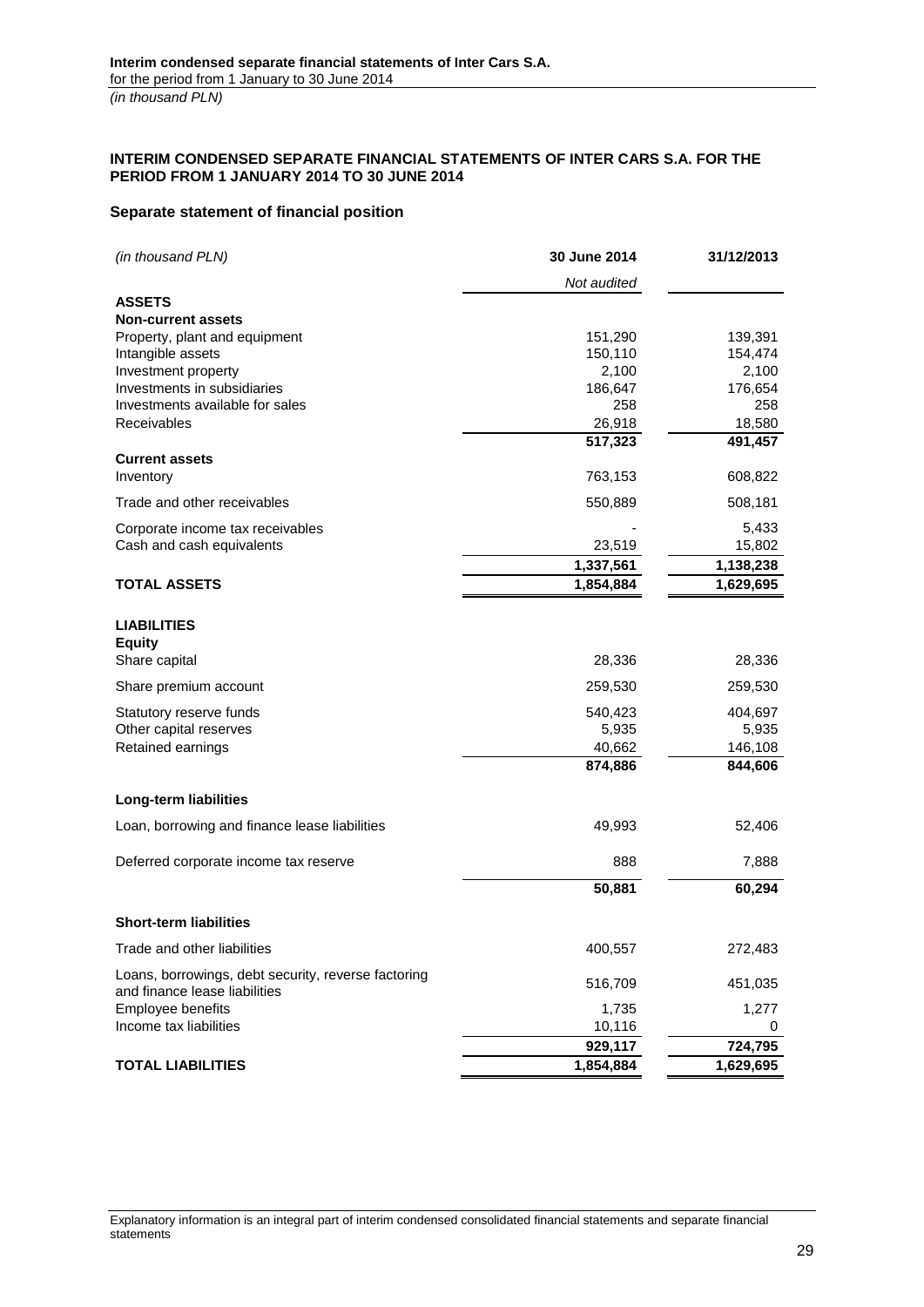#### <span id="page-29-0"></span>**Separate statement of comprehensive income**

|                                                    | $1.01.2014 -$<br>30.06.2014 | $1.01.2013 -$<br>30.06.2013 |
|----------------------------------------------------|-----------------------------|-----------------------------|
|                                                    | Not audited                 | Not audited                 |
| Sales revenues                                     | 1,606,252                   | 1,409,748                   |
| Cost of sales                                      | (1, 182, 747)               | (1,024,009)                 |
| Gross profit on sales                              | 423,505                     | 385,739                     |
| Other operating income                             | 513                         |                             |
| Costs of sales and administrative costs            | (187, 171)                  | (167, 678)                  |
| Costs of distribution services                     | (156, 643)                  | (140, 666)                  |
| License fees                                       | (25, 182)                   | (21, 532)                   |
| Other operating expenses                           | (5,005)                     | (8,660)                     |
| <b>Operating profit</b>                            | 50,017                      | 47,203                      |
| Financial income                                   | 1,790                       | 1,512                       |
| Dividends received                                 | 7,199                       | 9,356                       |
| Foreign exchange gains/losses                      | 128                         | (230)                       |
| <b>Financial expenses</b>                          | (9,638)                     | (14, 202)                   |
| <b>Profit before tax</b>                           | 49,496                      | 43,639                      |
| Income tax                                         | (9, 157)                    | (8,038)                     |
| <b>Net profit</b>                                  | 40,339                      | 35,601                      |
|                                                    |                             |                             |
| <b>OTHER COMPREHENSIVE INCOME</b>                  |                             |                             |
| Total other comprehensive income, net              |                             |                             |
| <b>COMPREHENSIVE INCOME</b>                        | 40,339                      | 35,601                      |
|                                                    |                             |                             |
| Net profit                                         | 40,339                      | 35,601                      |
| Weighted-average number of ordinary shares         | 14,168,100                  | 14,168,100                  |
| Earnings per ordinary share (in PLN)               | 2.85                        | 2.51                        |
| Weighted-average diluted number of ordinary shares | 14,168,100                  | 14,168,100                  |
| Diluted earnings per ordinary share (in PLN)       | 2.85                        | 2.51                        |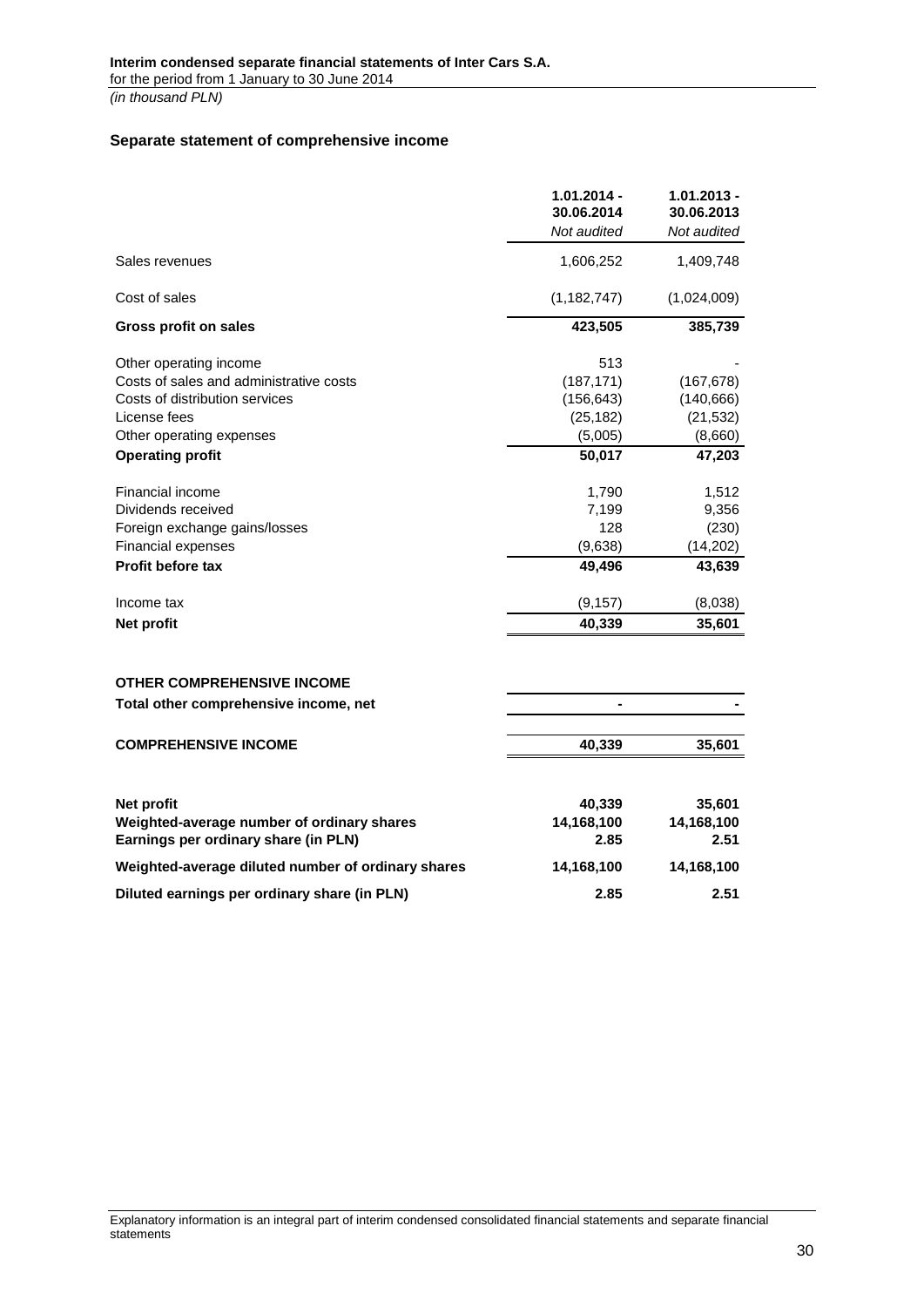#### **Interim condensed separate financial statements of Inter Cars S.A.**

for the period from 1 January to 30 June 2014

*(in thousand PLN)*

#### **Separate statement of changes in equity**

#### **for the period from 1 January 2014 to 30 June 2014**

| (in thousand PLN)                                                                                                | Share capital | Share premium<br>account | Statutory<br>reserve capital | Other capital<br>reserves | Retained profit | Total     |
|------------------------------------------------------------------------------------------------------------------|---------------|--------------------------|------------------------------|---------------------------|-----------------|-----------|
| As at 1 January 2014<br><b>Statement of comprehensive</b>                                                        | 28,336        | 259,530                  | 404,697                      | 5,935                     | 146,108         | 844,606   |
| income<br>Net profit in the reporting period                                                                     |               |                          |                              |                           | 40,339          | 40,339    |
| Total comprehensive income                                                                                       |               |                          |                              |                           | 40 339          | 40 339    |
| <b>Transactions with shareholders</b><br>Distribution of prior period profit -<br>allocation to reserve capitals |               |                          | 135.726                      |                           | (135, 726)      |           |
| Distribution of prior period profit -<br>dividend                                                                |               |                          |                              |                           | (10,059)        | (10, 059) |
| As at 30 June 2014 (not audited)                                                                                 | 28.336        | 259.530                  | 540.423                      | 5.935                     | 40.662          | 874.886   |

#### **for the period from 01 January 2013 to 30 June 2013**

<span id="page-30-0"></span>

| (in thousand PLN)                                                                                                | Share capital | Share premium<br>account | Statutory<br>reserve funds | Other capital<br>reserves | Retained earnings | <b>Total</b> |
|------------------------------------------------------------------------------------------------------------------|---------------|--------------------------|----------------------------|---------------------------|-------------------|--------------|
| As at 01 January 2013<br><b>Statement of comprehensive</b><br>income                                             | 28,336        | 259,530                  | 332,196                    | 5,935                     | 72,825            | 698,822      |
| Net profit in the reporting period                                                                               |               |                          |                            |                           | 35.601            | 35,601       |
| Total comprehensive income                                                                                       |               |                          |                            |                           | 35,601            | 35,601       |
| <b>Transactions with shareholders</b><br>Distribution of prior period profit -<br>allocation to reserve capitals |               |                          | 72.501                     |                           | (72, 501)         |              |
| Distribution of prior period profit -<br>dividend<br>As at 30 June 2013 (not audited)                            | 28,336        | 259.530                  | 404.697                    | 5,935                     | 35.925            | 734,423      |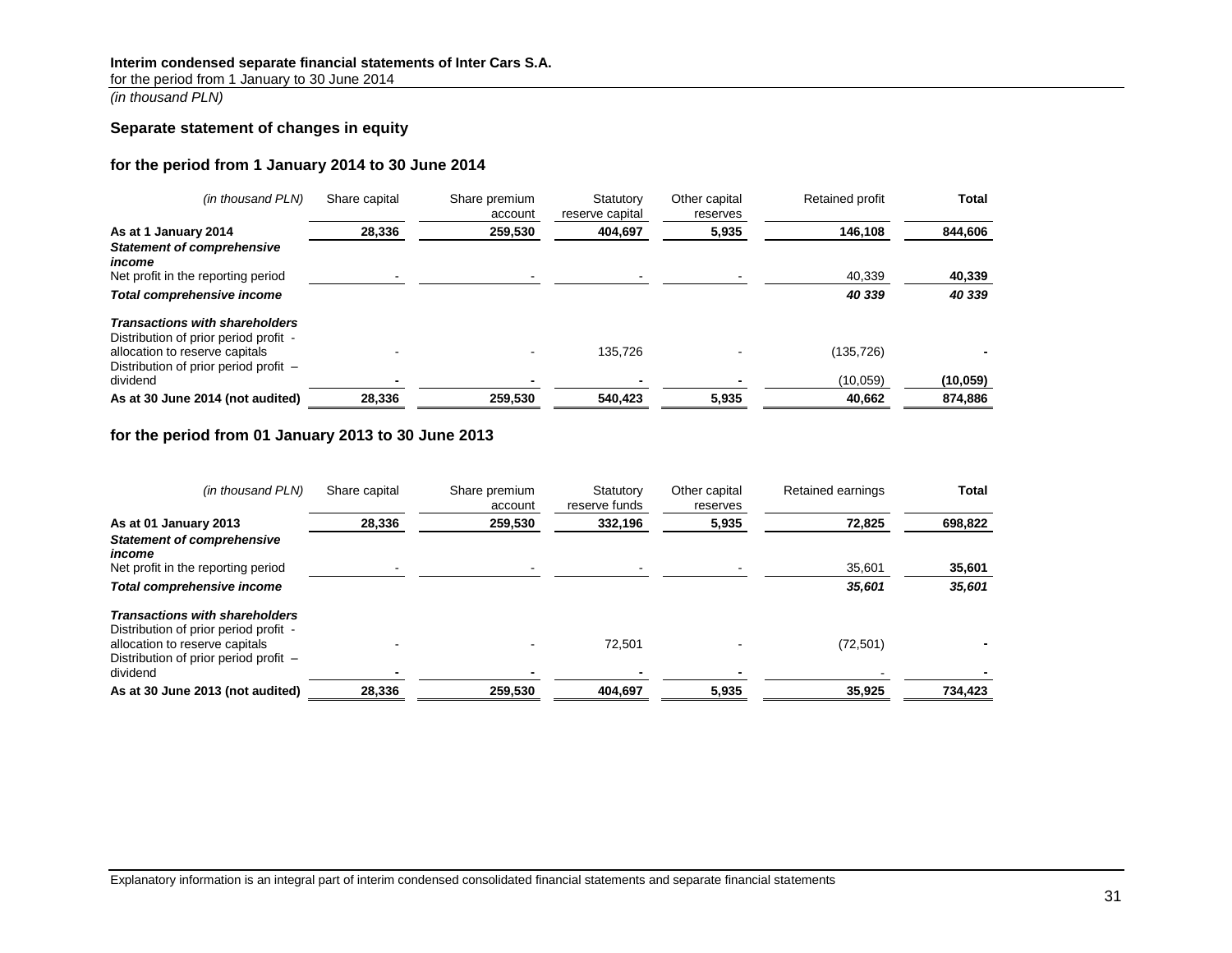# **Separate statement of cash flows**

<span id="page-31-0"></span>

| (in thousand PLN)                                                             | $1.01.2014 -$<br>30.06.2014<br>Not audited | $1.01.2013 -$<br>30.06.2013<br>Not audited |
|-------------------------------------------------------------------------------|--------------------------------------------|--------------------------------------------|
| <b>Operating cash flows</b>                                                   |                                            |                                            |
| Profit before tax                                                             | 49,496                                     | 43,639                                     |
| Adjustments:                                                                  |                                            |                                            |
| Depreciation and amortization<br>Foreign exchange gains /losses               | 12,682<br>(254)                            | 10,963<br>(562)                            |
| (Profit) /loss on the sale of property, plant and equipment                   | (346)                                      | (291)                                      |
| Net interest                                                                  | 7,700                                      | 8,879                                      |
| Net dividends                                                                 | (7, 199)                                   | (9,356)                                    |
| Other adjustments, net                                                        |                                            | 1,525                                      |
| Operating profit before changes in the working capital                        | 62,079                                     | 54,797                                     |
| Change in inventories                                                         | (154, 331)                                 | (85, 629)                                  |
| Change in receivables                                                         | (50, 182)                                  | (52, 260)                                  |
| Change in short-term liabilities                                              | 145,524                                    | 204,810                                    |
| Cash generated by operating activities                                        | 3,090                                      | 121,718                                    |
| Corporate income tax paid                                                     | (608)                                      | (10, 402)                                  |
| Net cash from operating activities                                            | 2,482                                      | 111,316                                    |
| Cash flow from investing activities                                           |                                            |                                            |
| Proceeds from the sale of plant, property, equipment and intangible<br>assets | 773                                        | 2,510                                      |
| Purchase of property, plant, equipment and intangible assets                  | (18, 389)                                  | (20, 534)                                  |
| Sale of shares in subordinated entities                                       |                                            | 408                                        |
| Purchase of financial assets in related and other entities                    | (9,993)                                    | (252)                                      |
| Repayment of loans granted                                                    | 9,253                                      | 5,129                                      |
| Loans granted                                                                 | (9,559)                                    | (4,950)                                    |
| Interest received                                                             | 461                                        | 497                                        |
| Dividends received<br>Other items, net                                        | 7,199                                      | 9,356<br>(20, 975)                         |
| Net cash from investing activities                                            | (20, 255)                                  | (28, 810)                                  |
| Cash flow from financing activities                                           |                                            |                                            |
| Interest paid                                                                 | (8, 493)                                   | (10, 186)                                  |
| Payment of finance lease liabilities                                          | (3,763)                                    | (2,007)                                    |
| Payment of the reverse factoring                                              | (4, 531)                                   |                                            |
| Dividend paid                                                                 |                                            |                                            |
| Loans received                                                                | 42,277                                     |                                            |
| Repayment of loans and borrowings                                             |                                            | (44, 811)                                  |
| Net cash from financing activities                                            | 25,490                                     | (57,004)                                   |
| Net change in cash and cash equivalents                                       | 7,717                                      | 25,502                                     |
| Cash and cash equivalents at the beginning of the period                      | 15,802                                     | 12,790                                     |
| Cash and cash equivalents at the end of the period                            | 23,519                                     | 38,292                                     |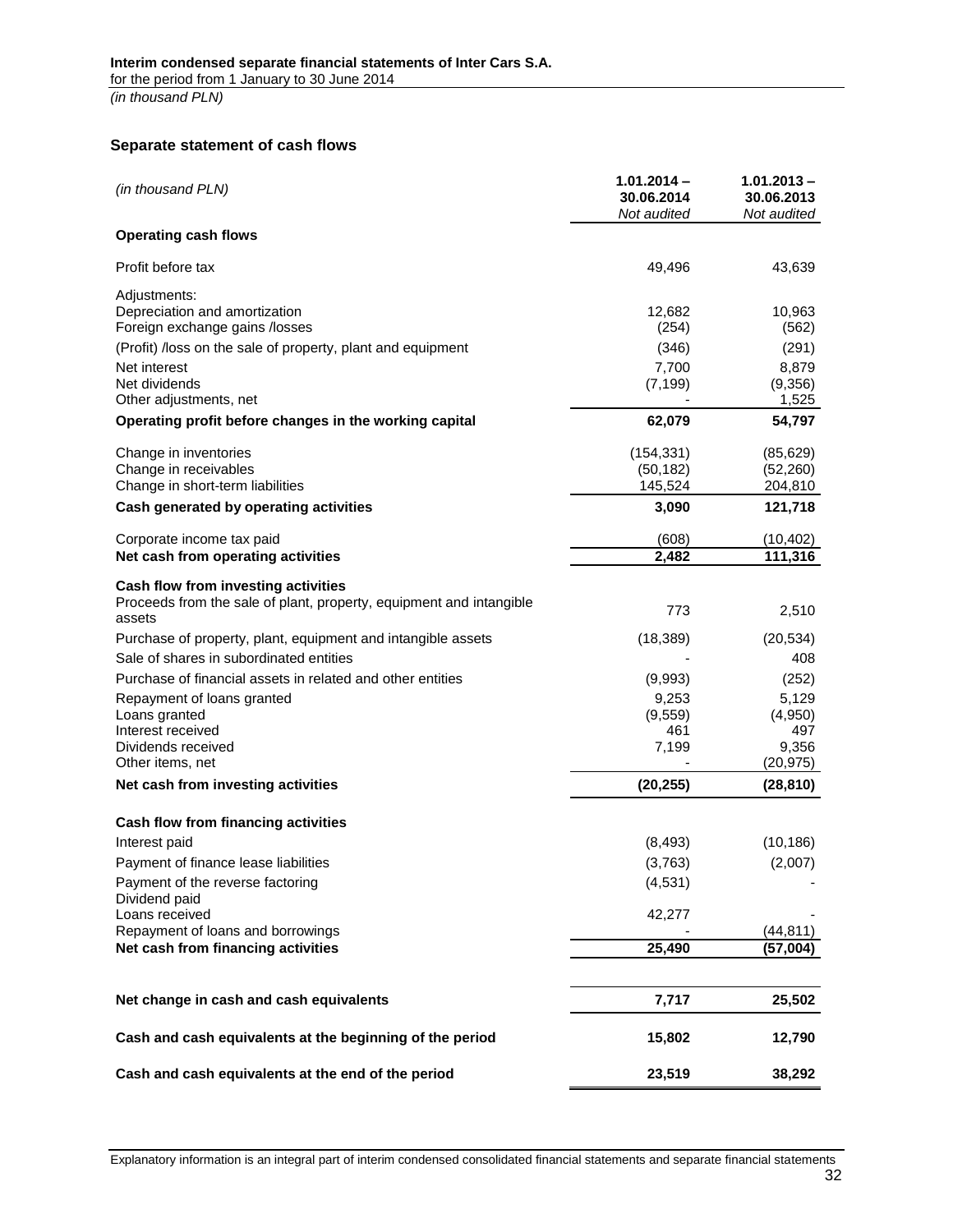#### **Explanatory notes to the interim separate financial statements for the period of 6 months ended on 30 June 2014**

#### *1.1. Accounting principles*

<span id="page-32-0"></span>The accounting principles applied by Inter Cars are the same as those applied by the Group, with the exception of interest in subsidiaries, valued at the historical costs minus revaluation write-downs.

#### <span id="page-32-1"></span>*1.2. Investments in subordinated entities*

<span id="page-32-2"></span>

| Investments in subordinated entities as at 30.09.2013                                         | 176.654 |
|-----------------------------------------------------------------------------------------------|---------|
| Purchase of shares in Inter Cars d o.o., with its registered seat in Ljubljana in<br>Slovenia | 32      |
| Capital increase in IC Hungary                                                                | 9.482   |
| Capital increase in Q-Service Truck                                                           | 495     |
| Purchase of shares in JC Italy                                                                | 4       |
| Sale of shares in InterMeko Europa Sp. z o.o.                                                 | (20)    |
| Investments in subordinated entities as at 30.06.2014                                         | 186.647 |

During the reporting period the Company made the payment to the capital increase in Inter Cars Hungaria in the amount of PLN 9,482 thousand.

#### *1.3. Transactions with related entities in the condensed standalone financial statements*

<span id="page-32-3"></span>

|                                          | <b>Sales income</b>       |                           | Purchase of goods and<br>services |                           |
|------------------------------------------|---------------------------|---------------------------|-----------------------------------|---------------------------|
|                                          | 01.01.2014-<br>30.06.2014 | 01.01.2013-<br>30.06.2013 | 01.01.2014-<br>30.06.2014         | 01.01.2013-<br>30.06.2013 |
| Inter Cars Ukraine LLC                   | 9,758                     | 13,106                    |                                   |                           |
| Q-Service Sp. z o.o.                     | 1.709                     | 1,074                     | 57,326                            | 34,113                    |
| Lauber Sp. z o.o.                        | 3,019                     | 2,419                     | 16,032                            | 11,410                    |
| Inter Cars Ceska Republika               | 35,378                    | 31,067                    | 2,174                             | 1,221                     |
| Inter Cars Slovenska Republika           | 33,622                    | 33,496                    | 1,049                             | 2,528                     |
| Feber Sp. z o.o.                         | 486                       | 359                       | 23.775                            | 18,397                    |
| Inter Cars Lietuva UAB                   | 47,185                    | 45,276                    | 8,253                             | 3,877                     |
| IC Development & Finance Sp. z o.o.      |                           |                           | 640                               | 568                       |
| JC Auto s.r.l.                           | 3,700                     | 3,941                     | 218                               | 2,255                     |
| Inter Cars d.o.o.                        | 20,451                    | 13,916                    | 975                               | 382                       |
| JC Auto S.A.                             | 501                       | 162                       |                                   | 2,106                     |
| <b>INTER CARS Hungária Kf.</b>           | 18,618                    | 10,738                    | 632                               | 794                       |
| Inter Cars Romania s.r.l.                | 73,914                    | 47,363                    | 8,719                             | 4,467                     |
| Armatus sp. z o.o.                       | 20                        | 26                        | 2,700                             |                           |
| Cleverlog Autoteile BmbH                 | 167                       | 105                       |                                   |                           |
| Inter Cars Latvija SIA                   | 32,799                    | 11,277                    | 338                               | 104                       |
| Inter Cars Bulgaria Ltd.                 | 3,389                     | 1.733                     | 17                                | 189                       |
| Inter Cars Marketing Services Sp. z o.o. | 155                       | 43                        | 35,517                            | 27,371                    |
| ILS $Sp. z 0.0$ .                        | 5,000                     | 3,509                     | 90,679                            | 28,463                    |
| Q-Service Truck Sp. z o.o.               | 396                       |                           | 865                               |                           |
| Inter Cars Malta Limited                 |                           |                           | 16,513                            |                           |
| Inter Cars d o.o. (Slovenia)             |                           |                           | 31                                |                           |
|                                          | 290,267                   | 219,610                   | 266,453                           | 138,245                   |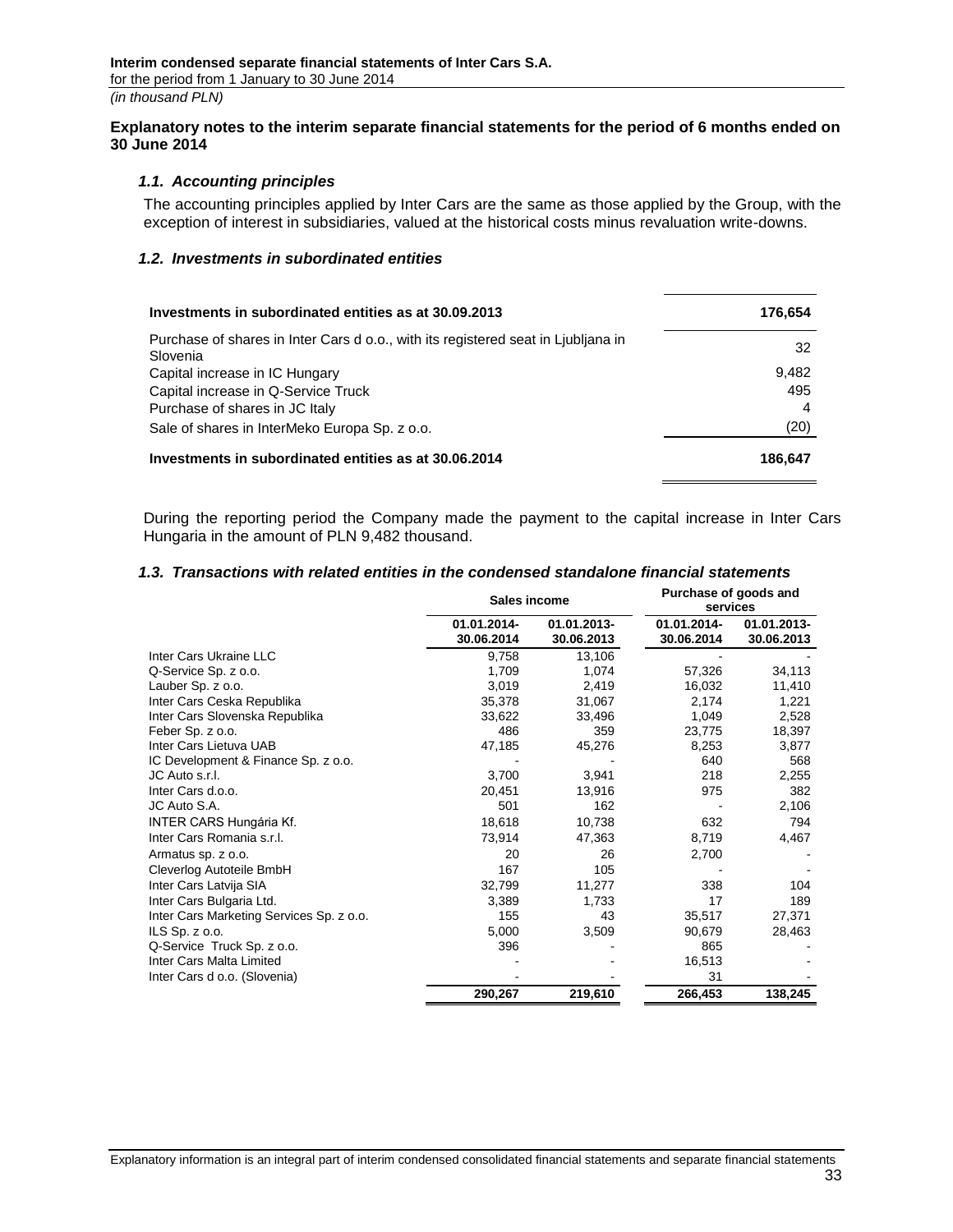#### **Interim condensed separate financial statements of Inter Cars S.A.**

for the period from 1 January to 30 June 2014

*(in thousand PLN)*

| settlements                                               | Receivables as at |            | Liabilities as at |            |
|-----------------------------------------------------------|-------------------|------------|-------------------|------------|
|                                                           | 30.06.2014        | 31.12.2013 | 30.06.2014        | 31.12.2013 |
| Inter Cars Ukraine LLC                                    | 11,450            | 16,889     |                   |            |
| Q-service Sp. z o.o.                                      | 328               |            | 27,554            | 7,846      |
| Lauber Sp. z o.o.                                         | 7,568             | 3,881      | 1,989             | 2,584      |
| Inter Cars Ceska Republika                                | 9,021             | 5,404      | 952               | 102        |
| Inter Cars Slovenska Republika                            | 8,588             | 6,108      | 627               |            |
| Feber Sp. z o.o.                                          | 127               | 81         | 847               | 1,250      |
| Inter Cars Lietuva UAB                                    | 10,648            | 7,830      | 1,126             | 250        |
| Armatus sp. z o.o.                                        | 3                 |            |                   |            |
| IC Development & Finance Sp. z o.o.                       |                   |            | 304               |            |
| JC Auto s.r.l.                                            | 9,914             | 8,600      | 98                | 732        |
| Inter Cars d.o.o.                                         | 34,357            | 28,390     | 187               |            |
| JC Auto S.A.                                              | 248               |            | 313               | 563        |
| <b>INTER CARS Hungária Kft.</b>                           | 12,390            | 32,336     | 322               |            |
| JC Auto s.r.o.                                            | 4,009             | 4,009      |                   |            |
| Inter Cars Romania s.r.l.                                 | 127,892           | 97,309     | 4,073             | 89         |
| Inter Cars Latvija SIA                                    | 32,258            | 23,629     | 75                | 19         |
| Inter Cars Cyprus Ltd.                                    |                   |            | 2,962             | 3,160      |
| Cleverlog-Autoteile GmbH                                  | 122               | 94         |                   |            |
| Inter Cars Bulgaria Ltd.                                  | 3,814             | 2,743      |                   |            |
| Inter Cars Marketing Services Sp. z o.o.                  | 167               | 9          | 49,910            | 1,427      |
| ILS $Sp. z 0.0$ .                                         | (211)             | 78         | 19,146            | 22,414     |
| Inter Cars Malta Holding Limited                          |                   | 1,037      | (19)              | (19)       |
| Inter Cars Malta Limited                                  | 15,967            | 7,920      | 6,253             |            |
| Q-service Truck Sp. z o.o.                                | 11                |            | 18                |            |
| Gross receivables from subsidiaries                       | 288,671           | 246,347    | 116,737           | 40,417     |
| Revaluation write-down on receivables (JC<br>Auto s.r.o.) | (4,009)           | (4,009)    |                   |            |
| Net receivables from subsidiaries                         | 284,662           | 242,338    | 116,737           | 40,417     |
|                                                           |                   |            |                   |            |

#### **Settlements on loans and borrowings**

| Receivables from subsidiaries            | 30.06.2014 | 31.12.2013 |
|------------------------------------------|------------|------------|
| Lauber Sp. z o.o.                        | 8.984      | 8,750      |
| Feber Sp. z o.o.                         | 15,745     | 23,198     |
| IC Development & Finance Sp. z o.o.      | 26,367     | 26,065     |
| SMIOC FRENOPLAST Bułhak i Cieślawski S.A | 45         | 45         |
| Inter Cars Bulgaria Ltd.                 | 936        | 982        |
| Inter Cars Malta                         | 6,000      |            |
| Q-Service Truck                          | 1,259      |            |
| Gross receivables on loans               | 59,336     | 59,040     |
| Revaluation write-down on loans          |            |            |
| Net receivables on loans                 | 59,336     | 59,040     |
|                                          |            |            |
| Liabilities to subsidiaries              |            |            |
| Inter Cars Marketing Services Sp. z o.o. | 24,904     | 23,778     |
| Inter Cars (Cyprus) LIMITED              | 27,462     | 12,856     |
| Q-Service sp z o.o.                      | 4,266      | 4,230      |
|                                          | 56,632     | 40,864     |